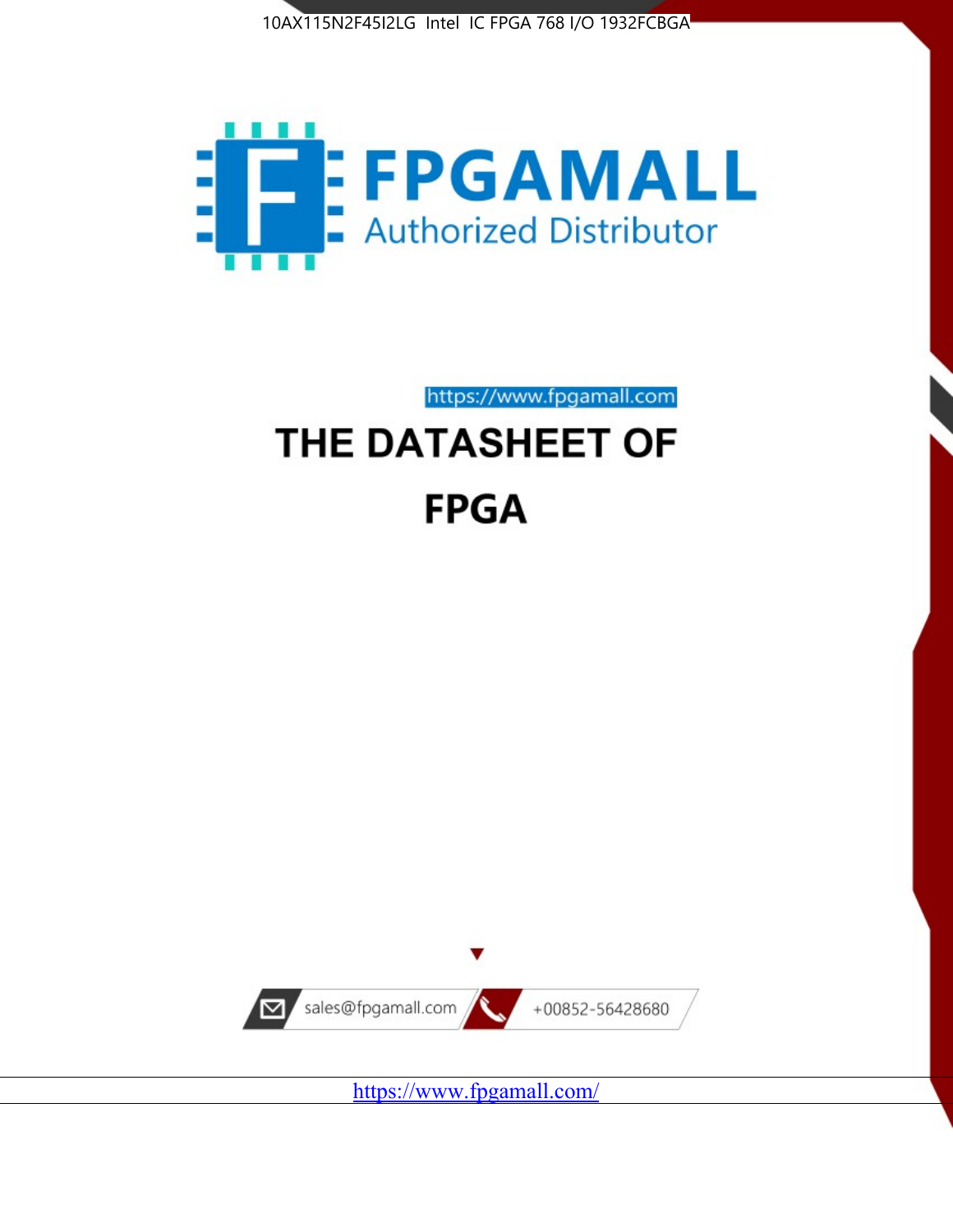10AX115N2F45I2LG Intel IC FPGA 768 I/O 1932FCBGA



# **Intel® Arria® 10 Device Overview**



**A10-OVERVIEW | 2018.12.06** Latest document on the web: **[PDF](https://www.intel.com/content/dam/www/programmable/us/en/pdfs/literature/hb/arria-10/a10_overview.pdf)** | **[HTML](https://www.intel.com/content/www/us/en/programmable/documentation/sam1403480274650.html)**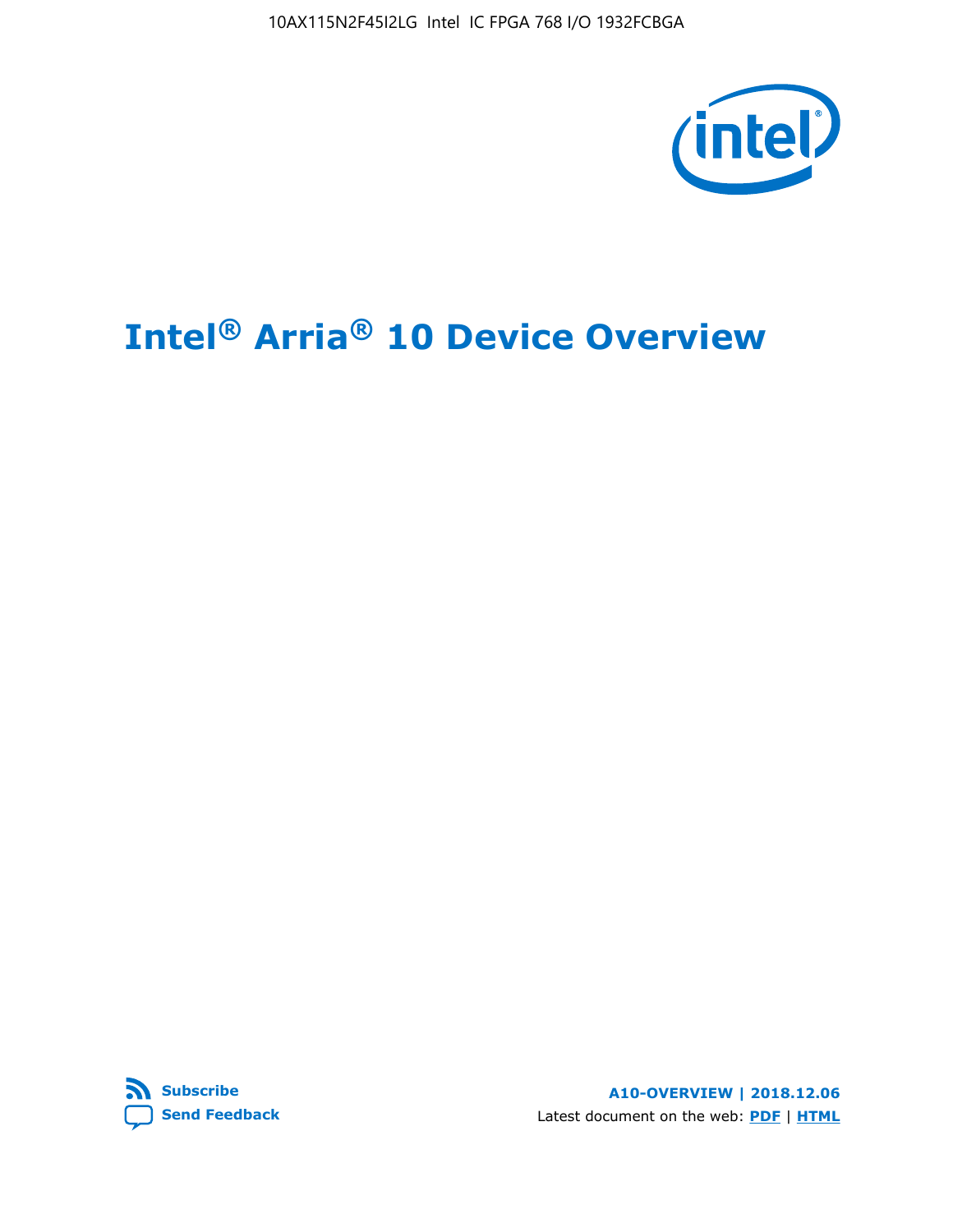

**Contents** 

# **Contents**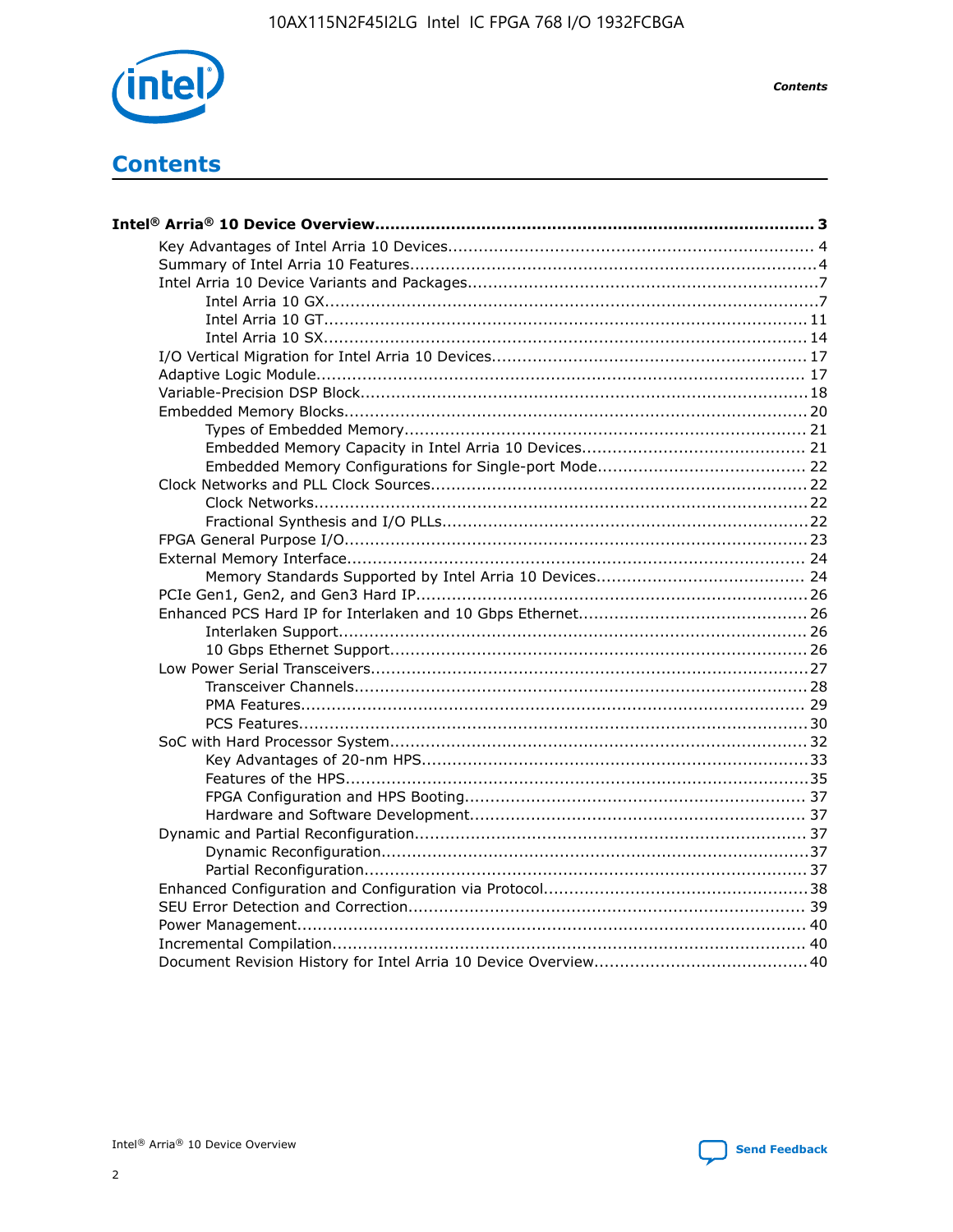**A10-OVERVIEW | 2018.12.06**

**[Send Feedback](mailto:FPGAtechdocfeedback@intel.com?subject=Feedback%20on%20Intel%20Arria%2010%20Device%20Overview%20(A10-OVERVIEW%202018.12.06)&body=We%20appreciate%20your%20feedback.%20In%20your%20comments,%20also%20specify%20the%20page%20number%20or%20paragraph.%20Thank%20you.)**



# **Intel® Arria® 10 Device Overview**

The Intel<sup>®</sup> Arria<sup>®</sup> 10 device family consists of high-performance and power-efficient 20 nm mid-range FPGAs and SoCs.

Intel Arria 10 device family delivers:

- Higher performance than the previous generation of mid-range and high-end FPGAs.
- Power efficiency attained through a comprehensive set of power-saving technologies.

The Intel Arria 10 devices are ideal for high performance, power-sensitive, midrange applications in diverse markets.

| <b>Market</b>         | <b>Applications</b>                                                                                               |
|-----------------------|-------------------------------------------------------------------------------------------------------------------|
| Wireless              | Channel and switch cards in remote radio heads<br>٠<br>Mobile backhaul<br>٠                                       |
| Wireline              | 40G/100G muxponders and transponders<br>٠<br>100G line cards<br>٠<br><b>Bridging</b><br>٠<br>Aggregation<br>٠     |
| <b>Broadcast</b>      | Studio switches<br>٠<br>Servers and transport<br>٠<br>Videoconferencing<br>٠<br>Professional audio and video<br>٠ |
| Computing and Storage | Flash cache<br>٠<br>Cloud computing servers<br>٠<br>Server acceleration<br>٠                                      |
| Medical               | Diagnostic scanners<br>٠<br>Diagnostic imaging<br>٠                                                               |
| Military              | Missile guidance and control<br>٠<br>Radar<br>٠<br>Electronic warfare<br>٠<br>Secure communications<br>٠          |

#### **Table 1. Sample Markets and Ideal Applications for Intel Arria 10 Devices**

#### **Related Information**

- [Intel Arria 10 Device Handbook: Known Issues](http://www.altera.com/support/kdb/solutions/rd07302013_646.html) Lists the planned updates to the *Intel Arria 10 Device Handbook* chapters.
- [Intel Arria 10 GX/GT Device Errata and Design Recommendations](https://www.intel.com/content/www/us/en/programmable/documentation/agz1493851706374.html#yqz1494433888646)
- [Intel Arria 10 SX Device Errata and Design Recommendations](https://www.intel.com/content/www/us/en/programmable/documentation/cru1462832385668.html#cru1462832558642)

Intel Corporation. All rights reserved. Intel, the Intel logo, Altera, Arria, Cyclone, Enpirion, MAX, Nios, Quartus and Stratix words and logos are trademarks of Intel Corporation or its subsidiaries in the U.S. and/or other countries. Intel warrants performance of its FPGA and semiconductor products to current specifications in accordance with Intel's standard warranty, but reserves the right to make changes to any products and services at any time without notice. Intel assumes no responsibility or liability arising out of the application or use of any information, product, or service described herein except as expressly agreed to in writing by Intel. Intel customers are advised to obtain the latest version of device specifications before relying on any published information and before placing orders for products or services. \*Other names and brands may be claimed as the property of others.

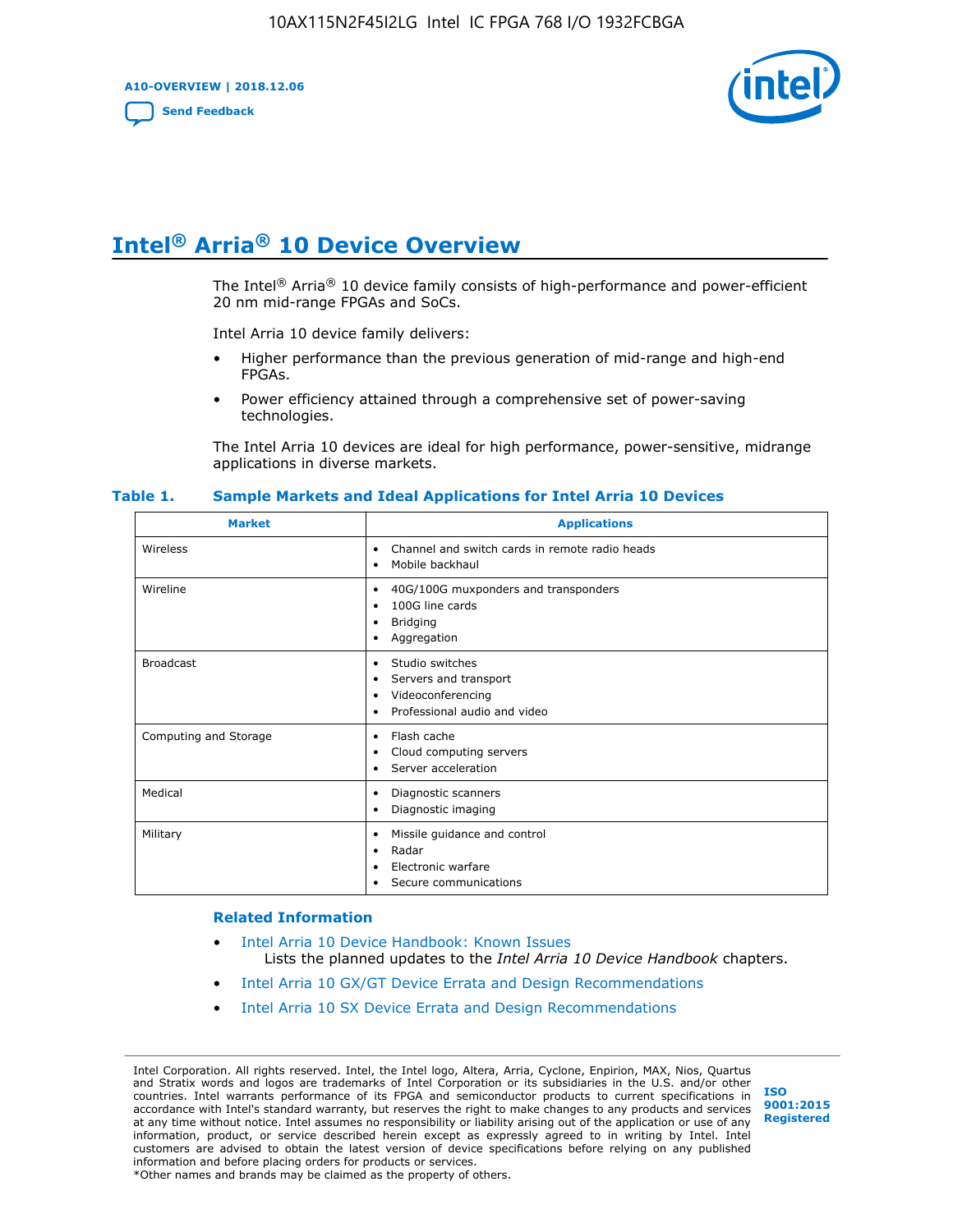

# **Key Advantages of Intel Arria 10 Devices**

# **Table 2. Key Advantages of the Intel Arria 10 Device Family**

| <b>Advantage</b>                                                                                          | <b>Supporting Feature</b>                                                                                                                                                                                                                                                                                                |  |  |  |  |  |
|-----------------------------------------------------------------------------------------------------------|--------------------------------------------------------------------------------------------------------------------------------------------------------------------------------------------------------------------------------------------------------------------------------------------------------------------------|--|--|--|--|--|
| Enhanced core architecture                                                                                | Built on TSMC's 20 nm process technology<br>٠<br>60% higher performance than the previous generation of mid-range FPGAs<br>٠<br>15% higher performance than the fastest previous-generation FPGA<br>٠                                                                                                                    |  |  |  |  |  |
| High-bandwidth integrated<br>transceivers                                                                 | Short-reach rates up to 25.8 Gigabits per second (Gbps)<br>٠<br>Backplane capability up to 12.5 Gbps<br>٠<br>Integrated 10GBASE-KR and 40GBASE-KR4 Forward Error Correction (FEC)<br>٠                                                                                                                                   |  |  |  |  |  |
| Improved logic integration and<br>hard IP blocks                                                          | 8-input adaptive logic module (ALM)<br>٠<br>Up to 65.6 megabits (Mb) of embedded memory<br>٠<br>Variable-precision digital signal processing (DSP) blocks<br>Fractional synthesis phase-locked loops (PLLs)<br>Hard PCI Express Gen3 IP blocks<br>Hard memory controllers and PHY up to 2,400 Megabits per second (Mbps) |  |  |  |  |  |
| Second generation hard<br>processor system (HPS) with<br>integrated ARM* Cortex*-A9*<br>MPCore* processor | Tight integration of a dual-core ARM Cortex-A9 MPCore processor, hard IP, and an<br>٠<br>FPGA in a single Intel Arria 10 system-on-a-chip (SoC)<br>Supports over 128 Gbps peak bandwidth with integrated data coherency between<br>$\bullet$<br>the processor and the FPGA fabric                                        |  |  |  |  |  |
| Advanced power savings                                                                                    | Comprehensive set of advanced power saving features<br>٠<br>Power-optimized MultiTrack routing and core architecture<br>٠<br>Up to 40% lower power compared to previous generation of mid-range FPGAs<br>Up to 60% lower power compared to previous generation of high-end FPGAs                                         |  |  |  |  |  |

# **Summary of Intel Arria 10 Features**

## **Table 3. Summary of Features for Intel Arria 10 Devices**

| <b>Feature</b>                  | <b>Description</b>                                                                                                                                                                                                                                                                                                                                                                                       |
|---------------------------------|----------------------------------------------------------------------------------------------------------------------------------------------------------------------------------------------------------------------------------------------------------------------------------------------------------------------------------------------------------------------------------------------------------|
| Technology                      | TSMC's 20-nm SoC process technology<br>٠<br>Allows operation at a lower $V_{\text{CC}}$ level of 0.82 V instead of the 0.9 V standard $V_{\text{CC}}$ core voltage                                                                                                                                                                                                                                       |
| Packaging                       | 1.0 mm ball-pitch Fineline BGA packaging<br>0.8 mm ball-pitch Ultra Fineline BGA packaging<br>Multiple devices with identical package footprints for seamless migration between different<br><b>FPGA</b> densities<br>Devices with compatible package footprints allow migration to next generation high-end<br>Stratix $\mathcal{R}$ 10 devices<br>RoHS, leaded $(1)$ , and lead-free (Pb-free) options |
| High-performance<br>FPGA fabric | Enhanced 8-input ALM with four registers<br>٠<br>Improved multi-track routing architecture to reduce congestion and improve compilation time<br>Hierarchical core clocking architecture<br>Fine-grained partial reconfiguration                                                                                                                                                                          |
| Internal memory<br>blocks       | M20K-20-Kb memory blocks with hard error correction code (ECC)<br>Memory logic array block (MLAB)-640-bit memory                                                                                                                                                                                                                                                                                         |
|                                 | continued                                                                                                                                                                                                                                                                                                                                                                                                |



<sup>(1)</sup> Contact Intel for availability.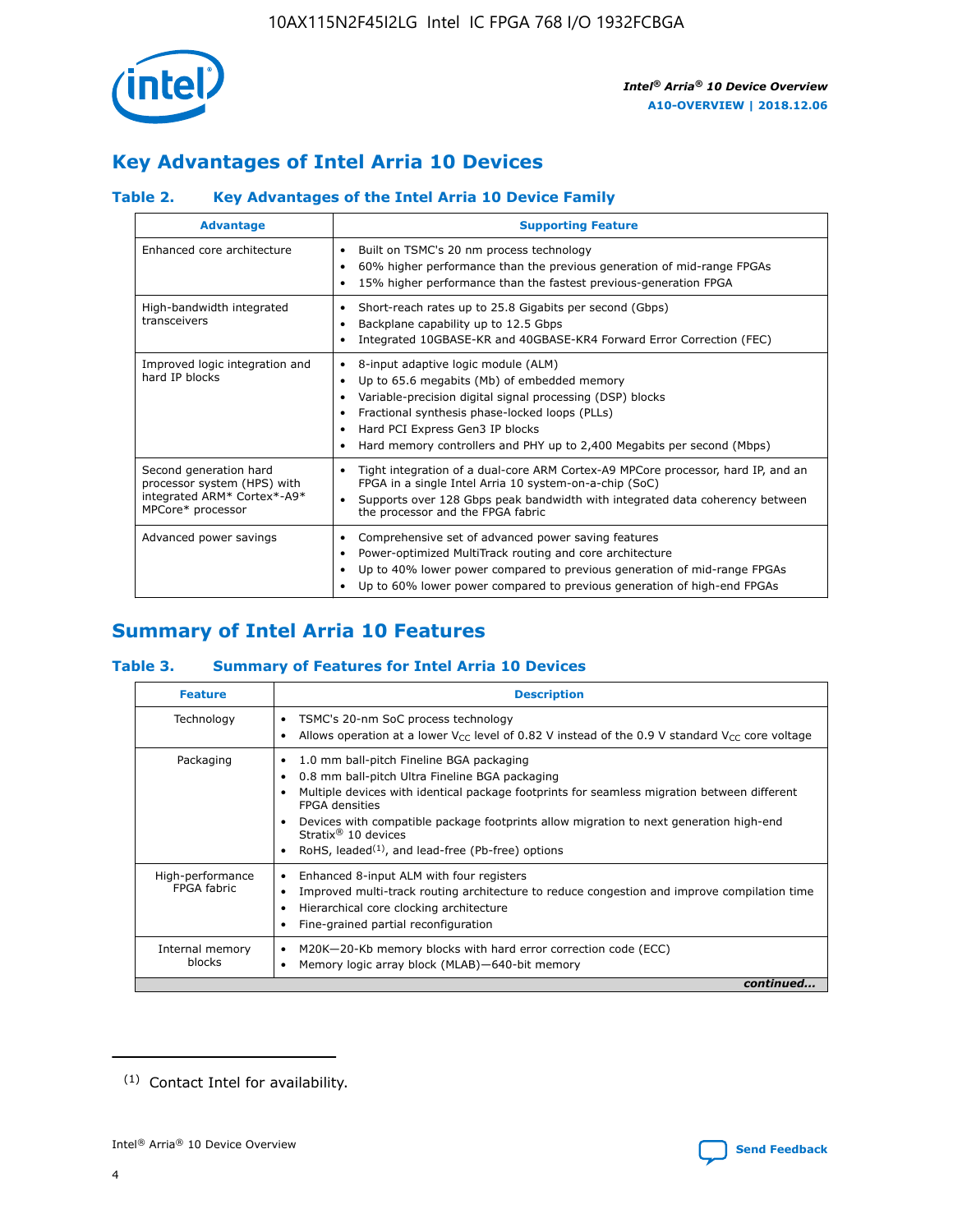r



| <b>Feature</b>                         |                                                                                                                | <b>Description</b>                                                                                                                                                                                                                                                                                                                                                                                                                                                                                                                                                                                                                                                                                                                                                                                                                     |  |  |  |  |  |  |
|----------------------------------------|----------------------------------------------------------------------------------------------------------------|----------------------------------------------------------------------------------------------------------------------------------------------------------------------------------------------------------------------------------------------------------------------------------------------------------------------------------------------------------------------------------------------------------------------------------------------------------------------------------------------------------------------------------------------------------------------------------------------------------------------------------------------------------------------------------------------------------------------------------------------------------------------------------------------------------------------------------------|--|--|--|--|--|--|
| Embedded Hard IP<br>blocks             | Variable-precision DSP                                                                                         | Native support for signal processing precision levels from $18 \times 19$ to<br>54 x 54<br>Native support for 27 x 27 multiplier mode<br>64-bit accumulator and cascade for systolic finite impulse responses<br>(FIRs)<br>Internal coefficient memory banks<br>$\bullet$<br>Preadder/subtractor for improved efficiency<br>Additional pipeline register to increase performance and reduce<br>power<br>Supports floating point arithmetic:<br>- Perform multiplication, addition, subtraction, multiply-add,<br>multiply-subtract, and complex multiplication.<br>- Supports multiplication with accumulation capability, cascade<br>summation, and cascade subtraction capability.<br>- Dynamic accumulator reset control.<br>- Support direct vector dot and complex multiplication chaining<br>multiply floating point DSP blocks. |  |  |  |  |  |  |
|                                        | Memory controller                                                                                              | DDR4, DDR3, and DDR3L                                                                                                                                                                                                                                                                                                                                                                                                                                                                                                                                                                                                                                                                                                                                                                                                                  |  |  |  |  |  |  |
|                                        | PCI Express*                                                                                                   | PCI Express (PCIe*) Gen3 (x1, x2, x4, or x8), Gen2 (x1, x2, x4, or x8)<br>and Gen1 (x1, x2, x4, or x8) hard IP with complete protocol stack,<br>endpoint, and root port                                                                                                                                                                                                                                                                                                                                                                                                                                                                                                                                                                                                                                                                |  |  |  |  |  |  |
|                                        | Transceiver I/O                                                                                                | 10GBASE-KR/40GBASE-KR4 Forward Error Correction (FEC)<br>PCS hard IPs that support:<br>$\bullet$<br>- 10-Gbps Ethernet (10GbE)<br>- PCIe PIPE interface<br>$-$ Interlaken<br>- Gbps Ethernet (GbE)<br>- Common Public Radio Interface (CPRI) with deterministic latency<br>support<br>- Gigabit-capable passive optical network (GPON) with fast lock-<br>time support<br>13.5G JESD204b<br>$\bullet$<br>8B/10B, 64B/66B, 64B/67B encoders and decoders<br>Custom mode support for proprietary protocols                                                                                                                                                                                                                                                                                                                               |  |  |  |  |  |  |
| Core clock networks                    | $\bullet$<br>$\bullet$                                                                                         | Up to 800 MHz fabric clocking, depending on the application:<br>- 667 MHz external memory interface clocking with 2,400 Mbps DDR4 interface<br>- 800 MHz LVDS interface clocking with 1,600 Mbps LVDS interface<br>Global, regional, and peripheral clock networks<br>Clock networks that are not used can be gated to reduce dynamic power                                                                                                                                                                                                                                                                                                                                                                                                                                                                                            |  |  |  |  |  |  |
| Phase-locked loops<br>(PLLs)           | High-resolution fractional synthesis PLLs:<br>$\bullet$<br>Integer PLLs:<br>- Adjacent to general purpose I/Os | - Precision clock synthesis, clock delay compensation, and zero delay buffering (ZDB)<br>- Support integer mode and fractional mode<br>- Fractional mode support with third-order delta-sigma modulation<br>- Support external memory and LVDS interfaces                                                                                                                                                                                                                                                                                                                                                                                                                                                                                                                                                                              |  |  |  |  |  |  |
| FPGA General-purpose<br>$I/Os$ (GPIOs) | On-chip termination (OCT)                                                                                      | 1.6 Gbps LVDS-every pair can be configured as receiver or transmitter<br>1.2 V to 3.0 V single-ended LVTTL/LVCMOS interfacing                                                                                                                                                                                                                                                                                                                                                                                                                                                                                                                                                                                                                                                                                                          |  |  |  |  |  |  |
| <b>External Memory</b><br>Interface    |                                                                                                                | Hard memory controller- DDR4, DDR3, and DDR3L support<br>$-$ DDR4 $-$ speeds up to 1,200 MHz/2,400 Mbps<br>- DDR3-speeds up to 1,067 MHz/2,133 Mbps<br>Soft memory controller—provides support for RLDRAM $3^{(2)}$ , QDR IV $^{(2)}$ , and QDR II+<br>continued                                                                                                                                                                                                                                                                                                                                                                                                                                                                                                                                                                       |  |  |  |  |  |  |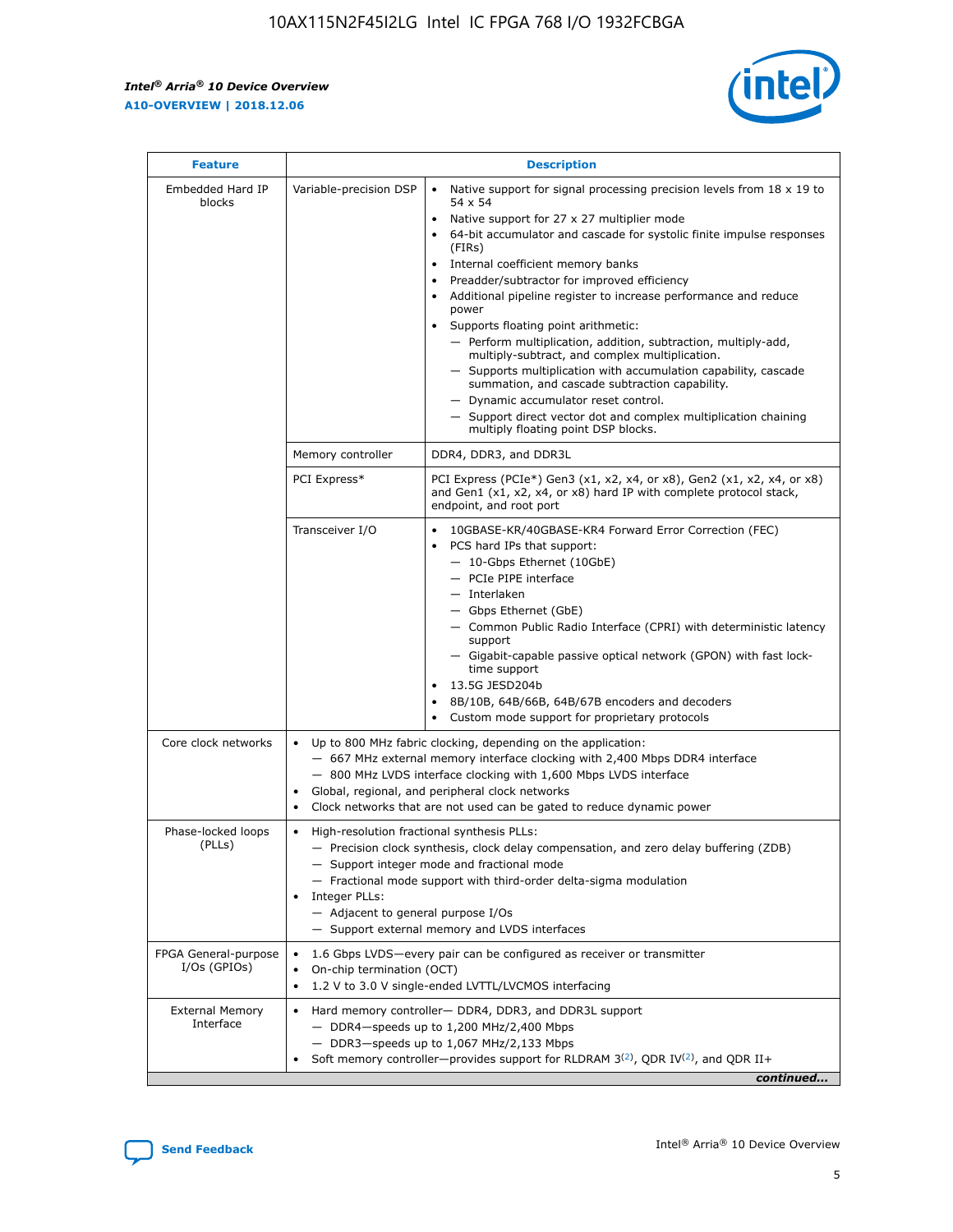

| <b>Feature</b>                                    | <b>Description</b>                                                                                                                                                                                                                                                                                                                                                                                                                                                                                                                                                                                                                         |
|---------------------------------------------------|--------------------------------------------------------------------------------------------------------------------------------------------------------------------------------------------------------------------------------------------------------------------------------------------------------------------------------------------------------------------------------------------------------------------------------------------------------------------------------------------------------------------------------------------------------------------------------------------------------------------------------------------|
| Low-power serial<br>transceivers                  | • Continuous operating range:<br>- Intel Arria 10 GX-1 Gbps to 17.4 Gbps<br>- Intel Arria 10 GT-1 Gbps to 25.8 Gbps<br>Backplane support:<br>$-$ Intel Arria 10 GX-up to 12.5<br>- Intel Arria 10 GT-up to 12.5<br>Extended range down to 125 Mbps with oversampling<br>ATX transmit PLLs with user-configurable fractional synthesis capability<br>Electronic Dispersion Compensation (EDC) support for XFP, SFP+, QSFP, and CFP optical<br>module<br>• Adaptive linear and decision feedback equalization<br>Transmitter pre-emphasis and de-emphasis<br>$\bullet$<br>Dynamic partial reconfiguration of individual transceiver channels |
| <b>HPS</b><br>(Intel Arria 10 SX<br>devices only) | Dual-core ARM Cortex-A9 MPCore processor-1.2 GHz CPU with<br>Processor and system<br>$\bullet$<br>1.5 GHz overdrive capability<br>256 KB on-chip RAM and 64 KB on-chip ROM<br>System peripherals-general-purpose timers, watchdog timers, direct<br>memory access (DMA) controller, FPGA configuration manager, and<br>clock and reset managers<br>Security features-anti-tamper, secure boot, Advanced Encryption<br>$\bullet$<br>Standard (AES) and authentication (SHA)<br>ARM CoreSight* JTAG debug access port, trace port, and on-chip<br>trace storage                                                                              |
|                                                   | <b>External interfaces</b><br>Hard memory interface-Hard memory controller (2,400 Mbps DDR4,<br>$\bullet$<br>and 2,133 Mbps DDR3), Quad serial peripheral interface (QSPI) flash<br>controller, NAND flash controller, direct memory access (DMA)<br>controller, Secure Digital/MultiMediaCard (SD/MMC) controller<br>Communication interface-10/100/1000 Ethernet media access<br>$\bullet$<br>control (MAC), USB On-The-GO (OTG) controllers, I <sup>2</sup> C controllers,<br>UART 16550, serial peripheral interface (SPI), and up to 62<br>HPS GPIO interfaces (48 direct-share I/Os)                                                 |
|                                                   | High-performance ARM AMBA* AXI bus bridges that support<br>Interconnects to core<br>$\bullet$<br>simultaneous read and write<br>HPS-FPGA bridges-include the FPGA-to-HPS, HPS-to-FPGA, and<br>$\bullet$<br>lightweight HPS-to-FPGA bridges that allow the FPGA fabric to issue<br>transactions to slaves in the HPS, and vice versa<br>Configuration bridge that allows HPS configuration manager to<br>configure the core logic via dedicated 32-bit configuration port<br>FPGA-to-HPS SDRAM controller bridge-provides configuration<br>interfaces for the multiport front end (MPFE) of the HPS SDRAM<br>controller                     |
| Configuration                                     | Tamper protection—comprehensive design protection to protect your valuable IP investments<br>Enhanced 256-bit advanced encryption standard (AES) design security with authentication<br>٠<br>Configuration via protocol (CvP) using PCIe Gen1, Gen2, or Gen3<br>continued                                                                                                                                                                                                                                                                                                                                                                  |

<sup>(2)</sup> Intel Arria 10 devices support this external memory interface using hard PHY with soft memory controller.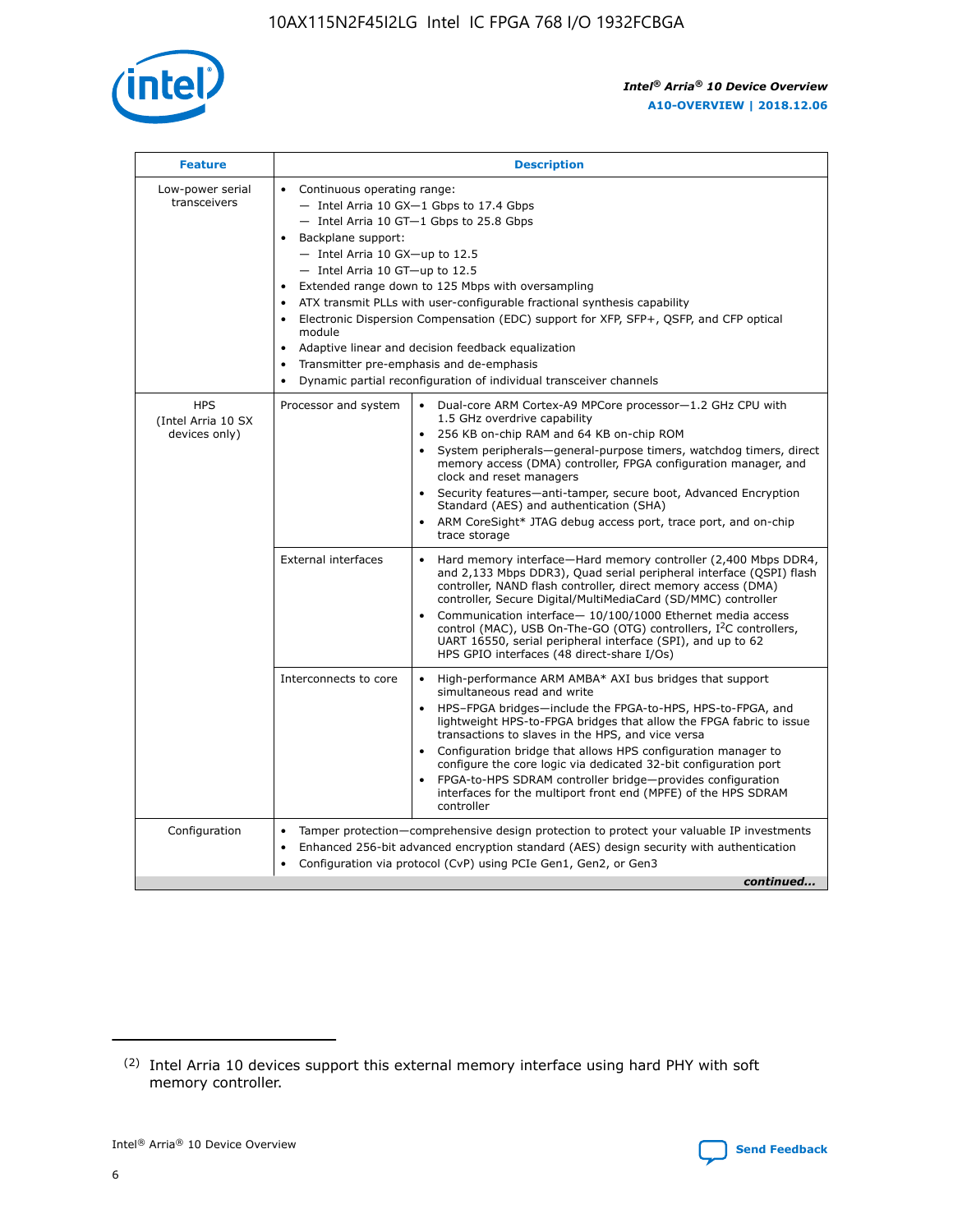

| <b>Feature</b>     | <b>Description</b>                                                                                                                                                                                               |
|--------------------|------------------------------------------------------------------------------------------------------------------------------------------------------------------------------------------------------------------|
|                    | Dynamic reconfiguration of the transceivers and PLLs<br>Fine-grained partial reconfiguration of the core fabric<br>Active Serial x4 Interface<br>$\bullet$                                                       |
| Power management   | SmartVID<br>Low static power device options<br>Programmable Power Technology<br>Intel Quartus <sup>®</sup> Prime integrated power analysis                                                                       |
| Software and tools | Intel Quartus Prime design suite<br>Transceiver toolkit<br>Platform Designer system integration tool<br>DSP Builder for Intel FPGAs<br>OpenCL <sup>™</sup> support<br>Intel SoC FPGA Embedded Design Suite (EDS) |

## **Related Information**

[Intel Arria 10 Transceiver PHY Overview](https://www.intel.com/content/www/us/en/programmable/documentation/nik1398707230472.html#nik1398706768037) Provides details on Intel Arria 10 transceivers.

# **Intel Arria 10 Device Variants and Packages**

#### **Table 4. Device Variants for the Intel Arria 10 Device Family**

| <b>Variant</b>    | <b>Description</b>                                                                                                                                                                                                     |
|-------------------|------------------------------------------------------------------------------------------------------------------------------------------------------------------------------------------------------------------------|
| Intel Arria 10 GX | FPGA featuring 17.4 Gbps transceivers for short reach applications with 12.5 backplane driving<br>capability.                                                                                                          |
| Intel Arria 10 GT | FPGA featuring:<br>17.4 Gbps transceivers for short reach applications with 12.5 backplane driving capability.<br>25.8 Gbps transceivers for supporting CAUI-4 and CEI-25G applications with CFP2 and CFP4<br>modules. |
| Intel Arria 10 SX | SoC integrating ARM-based HPS and FPGA featuring 17.4 Gbps transceivers for short reach<br>applications with 12.5 backplane driving capability.                                                                        |

# **Intel Arria 10 GX**

This section provides the available options, maximum resource counts, and package plan for the Intel Arria 10 GX devices.

The information in this section is correct at the time of publication. For the latest information and to get more details, refer to the Intel FPGA Product Selector.

#### **Related Information**

#### [Intel FPGA Product Selector](http://www.altera.com/products/selector/psg-selector.html) Provides the latest information on Intel products.

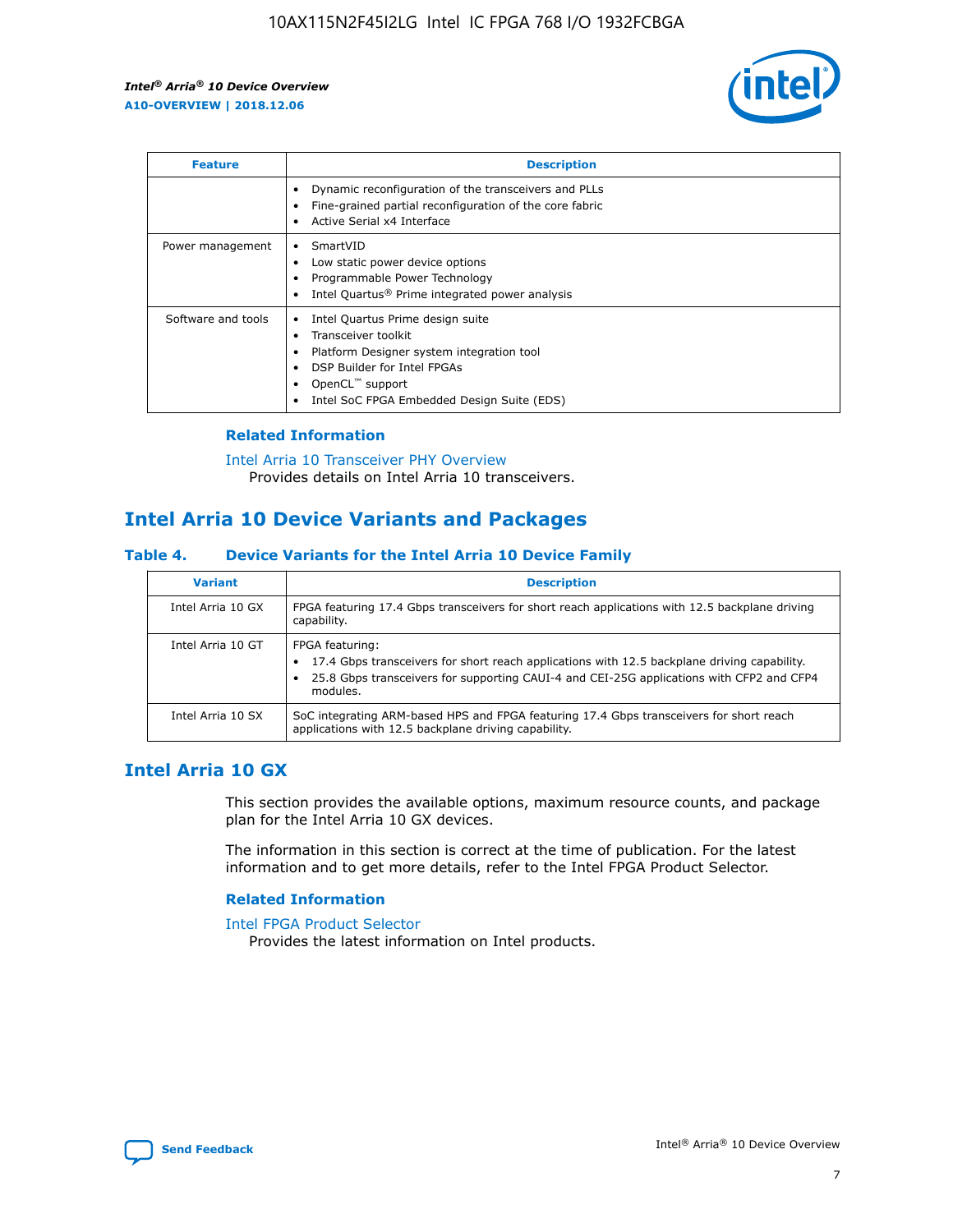

# **Available Options**





#### **Related Information**

[Transceiver Performance for Intel Arria 10 GX/SX Devices](https://www.intel.com/content/www/us/en/programmable/documentation/mcn1413182292568.html#mcn1413213965502) Provides more information about the transceiver speed grade.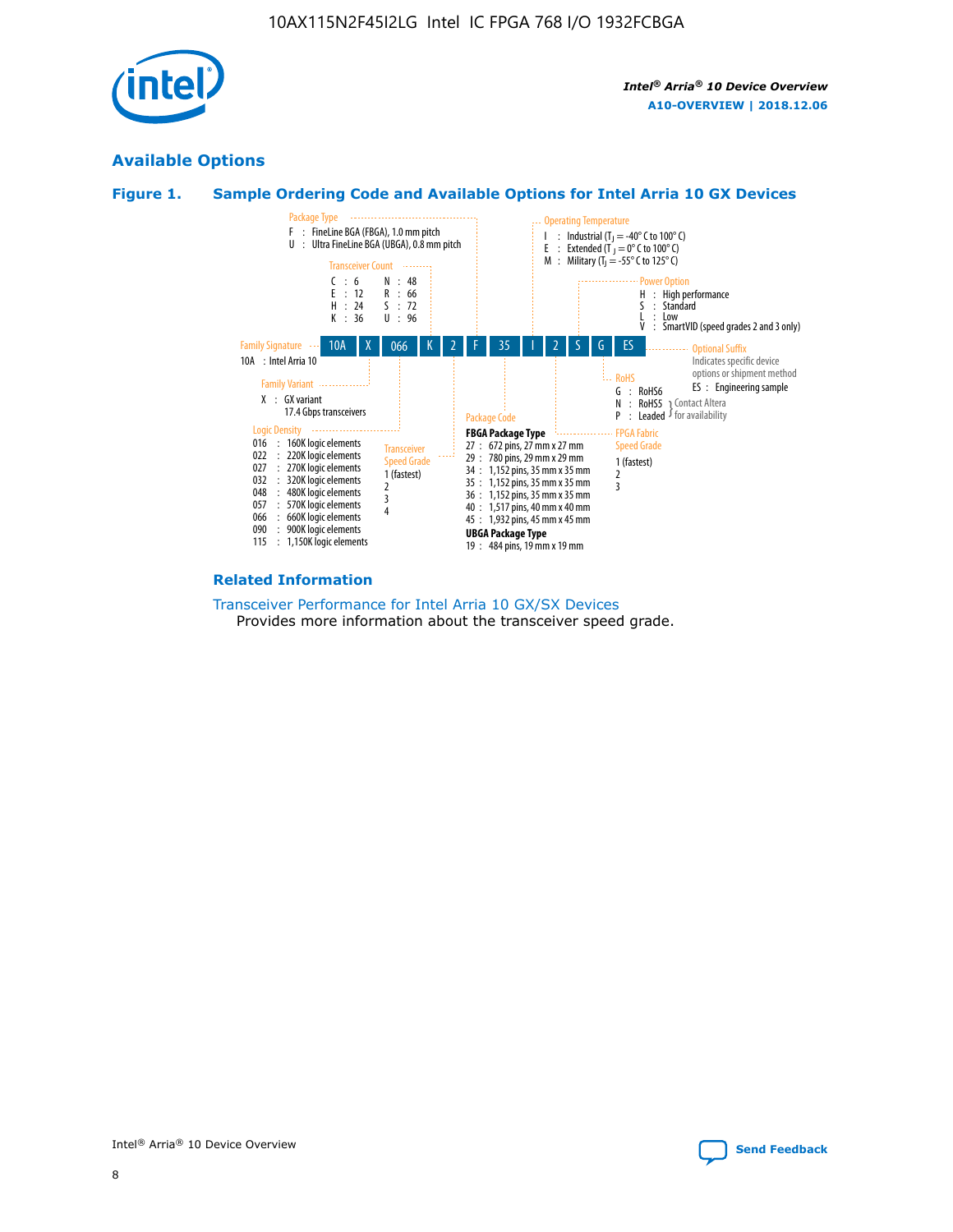

## **Maximum Resources**

#### **Table 5. Maximum Resource Counts for Intel Arria 10 GX Devices (GX 160, GX 220, GX 270, GX 320, and GX 480)**

| <b>Resource</b>              |                         | <b>Product Line</b> |                   |                    |                  |                |  |  |  |
|------------------------------|-------------------------|---------------------|-------------------|--------------------|------------------|----------------|--|--|--|
|                              |                         | <b>GX 160</b>       | <b>GX 220</b>     | <b>GX 270</b>      | <b>GX 320</b>    | <b>GX 480</b>  |  |  |  |
| Logic Elements (LE) (K)      |                         | 160                 | 220               | 270                | 320              | 480            |  |  |  |
| <b>ALM</b>                   |                         | 61,510              | 80,330            | 101,620            | 119,900          | 183,590        |  |  |  |
| Register                     |                         | 246,040             | 321,320           | 406,480<br>479,600 |                  | 734,360        |  |  |  |
| Memory (Kb)                  | M <sub>20</sub> K       | 8,800               | 11,740<br>15,000  |                    | 17,820<br>28,620 |                |  |  |  |
| <b>MLAB</b>                  |                         | 1,050               | 1,690             | 2,452              | 2,727            | 4,164          |  |  |  |
| Variable-precision DSP Block |                         | 156                 | 192<br>830<br>985 |                    |                  | 1,368          |  |  |  |
| 18 x 19 Multiplier           |                         | 312                 | 384               | 1,970<br>1,660     |                  | 2,736          |  |  |  |
| PLL                          | Fractional<br>Synthesis | 6                   | 6                 | 8                  | 8                | 12             |  |  |  |
|                              | I/O                     | 6                   | 6                 | 8                  | 8                | 12             |  |  |  |
| 17.4 Gbps Transceiver        |                         | 12                  | 12                | 24                 | 24               |                |  |  |  |
| GPIO <sup>(3)</sup>          |                         | 288                 | 288               | 384<br>384         |                  | 492            |  |  |  |
| LVDS Pair $(4)$              |                         | 120                 | 120               | 168                | 168              | 222            |  |  |  |
| PCIe Hard IP Block           |                         | 1                   | 1                 | 2                  | $\overline{2}$   | $\overline{2}$ |  |  |  |
| Hard Memory Controller       |                         | 6                   | 6                 | 8                  | 8                | 12             |  |  |  |

<sup>(4)</sup> Each LVDS I/O pair can be used as differential input or output.



<sup>(3)</sup> The number of GPIOs does not include transceiver I/Os. In the Intel Quartus Prime software, the number of user I/Os includes transceiver I/Os.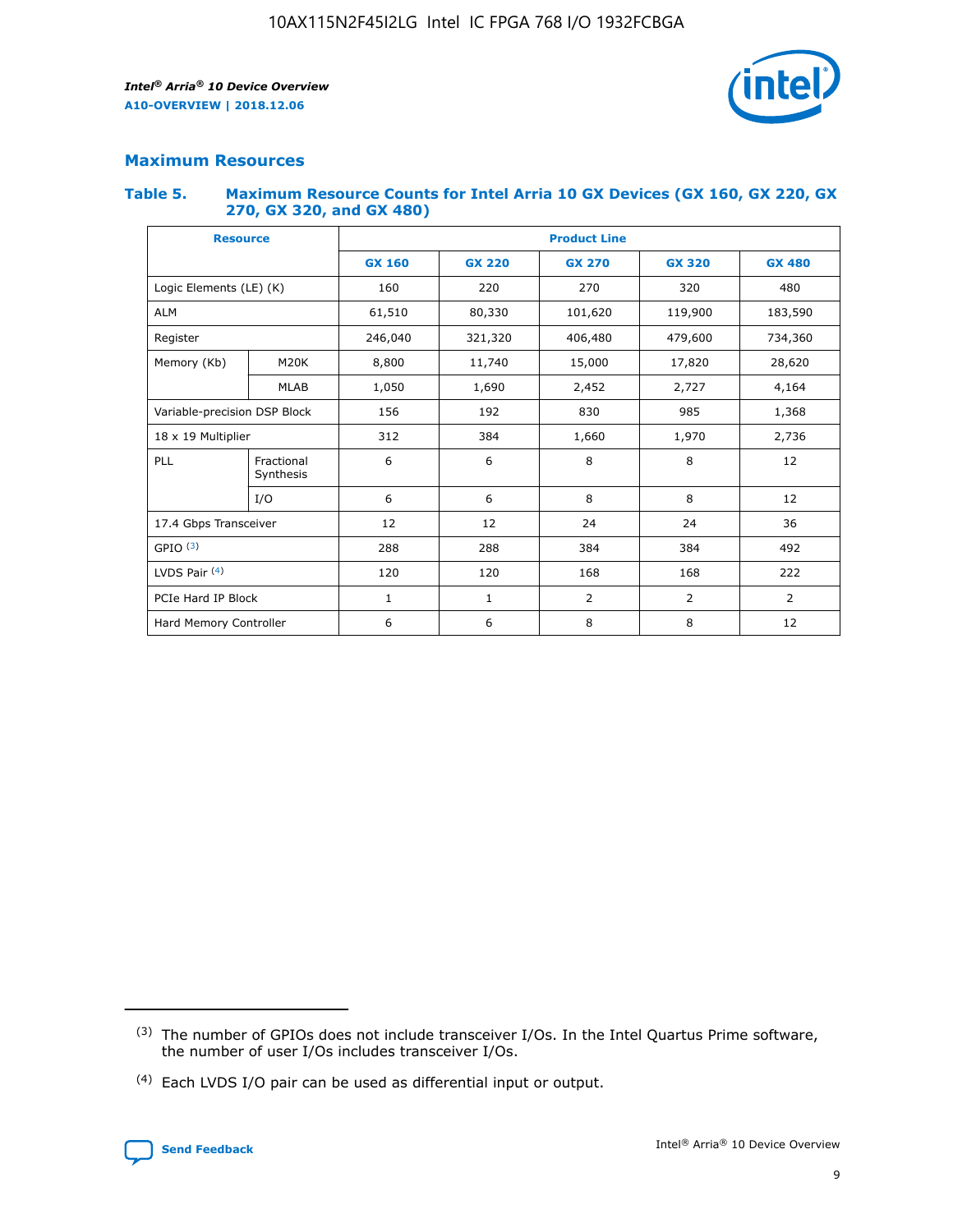

## **Table 6. Maximum Resource Counts for Intel Arria 10 GX Devices (GX 570, GX 660, GX 900, and GX 1150)**

|                              | <b>Resource</b>         | <b>Product Line</b> |               |                |                |  |  |  |
|------------------------------|-------------------------|---------------------|---------------|----------------|----------------|--|--|--|
|                              |                         | <b>GX 570</b>       | <b>GX 660</b> | <b>GX 900</b>  | <b>GX 1150</b> |  |  |  |
| Logic Elements (LE) (K)      |                         | 570                 | 660           | 900            | 1,150          |  |  |  |
| <b>ALM</b>                   |                         | 217,080             | 251,680       | 339,620        | 427,200        |  |  |  |
| Register                     |                         | 868,320             | 1,006,720     | 1,358,480      | 1,708,800      |  |  |  |
| Memory (Kb)                  | <b>M20K</b>             | 36,000              | 42,620        | 48,460         | 54,260         |  |  |  |
| <b>MLAB</b>                  |                         | 5,096               | 5,788         | 9,386          | 12,984         |  |  |  |
| Variable-precision DSP Block |                         | 1,523               | 1,687         | 1,518          | 1,518          |  |  |  |
| $18 \times 19$ Multiplier    |                         | 3,046               | 3,374         | 3,036          | 3,036          |  |  |  |
| PLL                          | Fractional<br>Synthesis | 16                  | 16            | 32             | 32             |  |  |  |
|                              | I/O                     | 16                  | 16            | 16             | 16             |  |  |  |
| 17.4 Gbps Transceiver        |                         | 48                  | 48            | 96             | 96             |  |  |  |
| GPIO <sup>(3)</sup>          |                         | 696                 | 696           | 768            | 768            |  |  |  |
| LVDS Pair $(4)$              |                         | 324                 | 324           | 384            | 384            |  |  |  |
| PCIe Hard IP Block           |                         | 2                   | 2             | $\overline{4}$ | $\overline{4}$ |  |  |  |
| Hard Memory Controller       |                         | 16                  | 16            | 16             | 16             |  |  |  |

# **Package Plan**

# **Table 7. Package Plan for Intel Arria 10 GX Devices (U19, F27, and F29)**

Refer to I/O and High Speed I/O in Intel Arria 10 Devices chapter for the number of 3 V I/O, LVDS I/O, and LVDS channels in each device package.

| <b>Product Line</b> | U <sub>19</sub><br>$(19 \text{ mm} \times 19 \text{ mm})$<br>484-pin UBGA) |          |             |         | <b>F27</b><br>(27 mm × 27 mm,<br>672-pin FBGA) |             | <b>F29</b><br>(29 mm × 29 mm,<br>780-pin FBGA) |          |             |  |
|---------------------|----------------------------------------------------------------------------|----------|-------------|---------|------------------------------------------------|-------------|------------------------------------------------|----------|-------------|--|
|                     | 3 V I/O                                                                    | LVDS I/O | <b>XCVR</b> | 3 V I/O | LVDS I/O                                       | <b>XCVR</b> | 3 V I/O                                        | LVDS I/O | <b>XCVR</b> |  |
| GX 160              | 48                                                                         | 192      | 6           | 48      | 192                                            | 12          | 48                                             | 240      | 12          |  |
| GX 220              | 48                                                                         | 192      | 6           | 48      | 192                                            | 12          | 48                                             | 240      | 12          |  |
| GX 270              |                                                                            |          |             | 48      | 192                                            | 12          | 48                                             | 312      | 12          |  |
| GX 320              |                                                                            |          |             | 48      | 192                                            | 12          | 48                                             | 312      | 12          |  |
| GX 480              |                                                                            |          |             |         |                                                |             | 48                                             | 312      | 12          |  |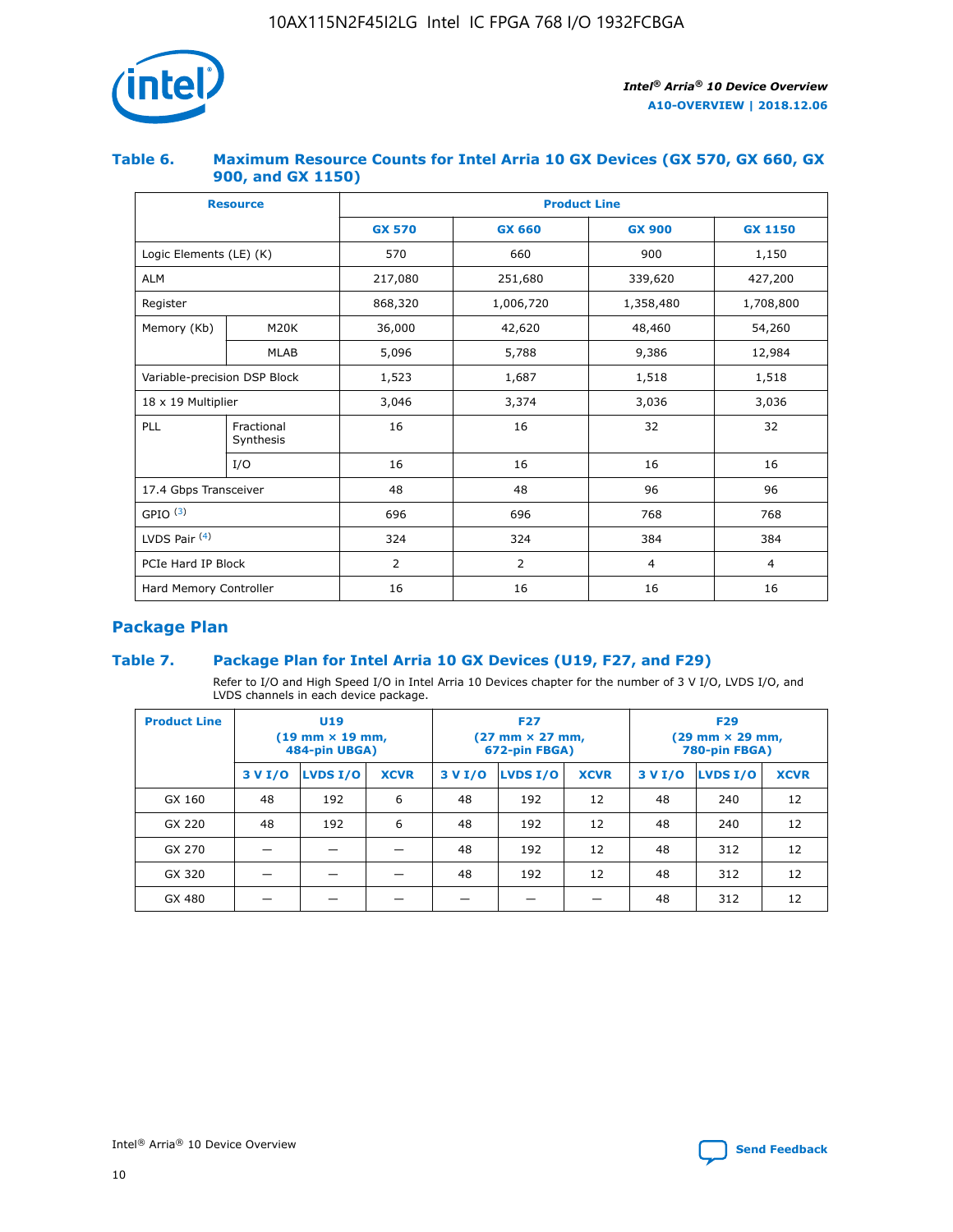

#### **Table 8. Package Plan for Intel Arria 10 GX Devices (F34, F35, NF40, and KF40)**

Refer to I/O and High Speed I/O in Intel Arria 10 Devices chapter for the number of 3 V I/O, LVDS I/O, and LVDS channels in each device package.

| <b>Product Line</b> | <b>F34</b><br>$(35 \text{ mm} \times 35 \text{ mm})$<br>1152-pin FBGA) |                    | <b>F35</b><br>$(35 \text{ mm} \times 35 \text{ mm})$<br><b>1152-pin FBGA)</b> |           | <b>KF40</b><br>$(40$ mm $\times$ 40 mm,<br>1517-pin FBGA) |             |           | <b>NF40</b><br>$(40$ mm $\times$ 40 mm,<br><b>1517-pin FBGA)</b> |             |            |                    |             |
|---------------------|------------------------------------------------------------------------|--------------------|-------------------------------------------------------------------------------|-----------|-----------------------------------------------------------|-------------|-----------|------------------------------------------------------------------|-------------|------------|--------------------|-------------|
|                     | 3V<br>I/O                                                              | <b>LVDS</b><br>I/O | <b>XCVR</b>                                                                   | 3V<br>I/O | <b>LVDS</b><br>I/O                                        | <b>XCVR</b> | 3V<br>I/O | <b>LVDS</b><br>I/O                                               | <b>XCVR</b> | 3 V<br>I/O | <b>LVDS</b><br>I/O | <b>XCVR</b> |
| GX 270              | 48                                                                     | 336                | 24                                                                            | 48        | 336                                                       | 24          |           |                                                                  |             |            |                    |             |
| GX 320              | 48                                                                     | 336                | 24                                                                            | 48        | 336                                                       | 24          |           |                                                                  |             |            |                    |             |
| GX 480              | 48                                                                     | 444                | 24                                                                            | 48        | 348                                                       | 36          |           |                                                                  |             |            |                    |             |
| GX 570              | 48                                                                     | 444                | 24                                                                            | 48        | 348                                                       | 36          | 96        | 600                                                              | 36          | 48         | 540                | 48          |
| GX 660              | 48                                                                     | 444                | 24                                                                            | 48        | 348                                                       | 36          | 96        | 600                                                              | 36          | 48         | 540                | 48          |
| GX 900              |                                                                        | 504                | 24                                                                            | -         |                                                           |             |           |                                                                  |             |            | 600                | 48          |
| GX 1150             |                                                                        | 504                | 24                                                                            |           |                                                           |             |           |                                                                  |             |            | 600                | 48          |

#### **Table 9. Package Plan for Intel Arria 10 GX Devices (RF40, NF45, SF45, and UF45)**

Refer to I/O and High Speed I/O in Intel Arria 10 Devices chapter for the number of 3 V I/O, LVDS I/O, and LVDS channels in each device package.

| <b>Product Line</b> | <b>RF40</b><br>$(40$ mm $\times$ 40 mm,<br>1517-pin FBGA) |                    |             | <b>NF45</b><br>$(45 \text{ mm} \times 45 \text{ mm})$<br><b>1932-pin FBGA)</b> |                    |             | <b>SF45</b><br>$(45 \text{ mm} \times 45 \text{ mm})$<br><b>1932-pin FBGA)</b> |                    |             | <b>UF45</b><br>$(45 \text{ mm} \times 45 \text{ mm})$<br><b>1932-pin FBGA)</b> |                    |             |
|---------------------|-----------------------------------------------------------|--------------------|-------------|--------------------------------------------------------------------------------|--------------------|-------------|--------------------------------------------------------------------------------|--------------------|-------------|--------------------------------------------------------------------------------|--------------------|-------------|
|                     | 3V<br>I/O                                                 | <b>LVDS</b><br>I/O | <b>XCVR</b> | 3 V<br>I/O                                                                     | <b>LVDS</b><br>I/O | <b>XCVR</b> | 3 V<br>I/O                                                                     | <b>LVDS</b><br>I/O | <b>XCVR</b> | 3V<br>I/O                                                                      | <b>LVDS</b><br>I/O | <b>XCVR</b> |
| GX 900              |                                                           | 342                | 66          | _                                                                              | 768                | 48          |                                                                                | 624                | 72          |                                                                                | 480                | 96          |
| GX 1150             |                                                           | 342                | 66          | _                                                                              | 768                | 48          |                                                                                | 624                | 72          |                                                                                | 480                | 96          |

## **Related Information**

[I/O and High-Speed Differential I/O Interfaces in Intel Arria 10 Devices chapter, Intel](https://www.intel.com/content/www/us/en/programmable/documentation/sam1403482614086.html#sam1403482030321) [Arria 10 Device Handbook](https://www.intel.com/content/www/us/en/programmable/documentation/sam1403482614086.html#sam1403482030321)

Provides the number of 3 V and LVDS I/Os, and LVDS channels for each Intel Arria 10 device package.

# **Intel Arria 10 GT**

This section provides the available options, maximum resource counts, and package plan for the Intel Arria 10 GT devices.

The information in this section is correct at the time of publication. For the latest information and to get more details, refer to the Intel FPGA Product Selector.

#### **Related Information**

#### [Intel FPGA Product Selector](http://www.altera.com/products/selector/psg-selector.html)

Provides the latest information on Intel products.

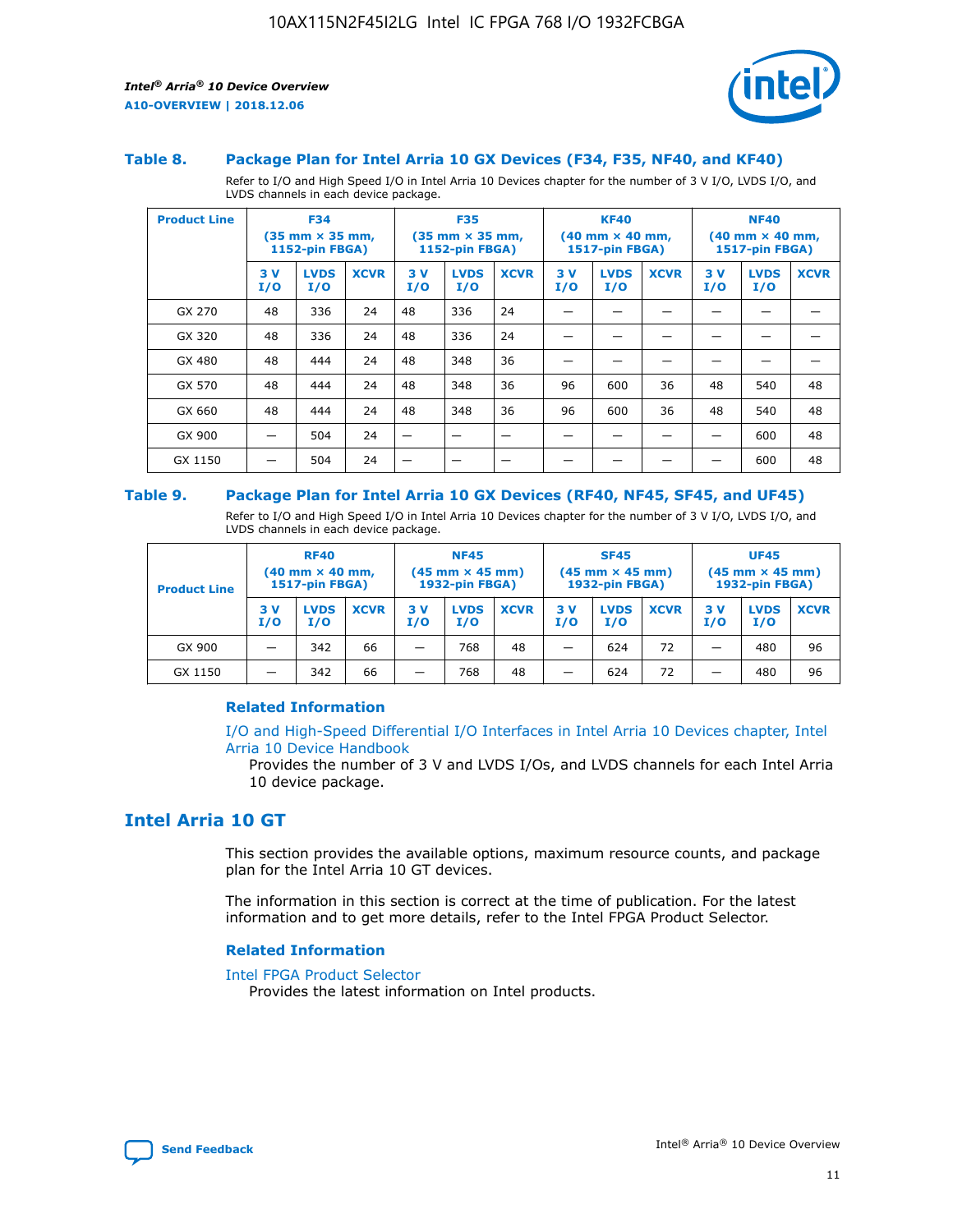

# **Available Options**

# **Figure 2. Sample Ordering Code and Available Options for Intel Arria 10 GT Devices**

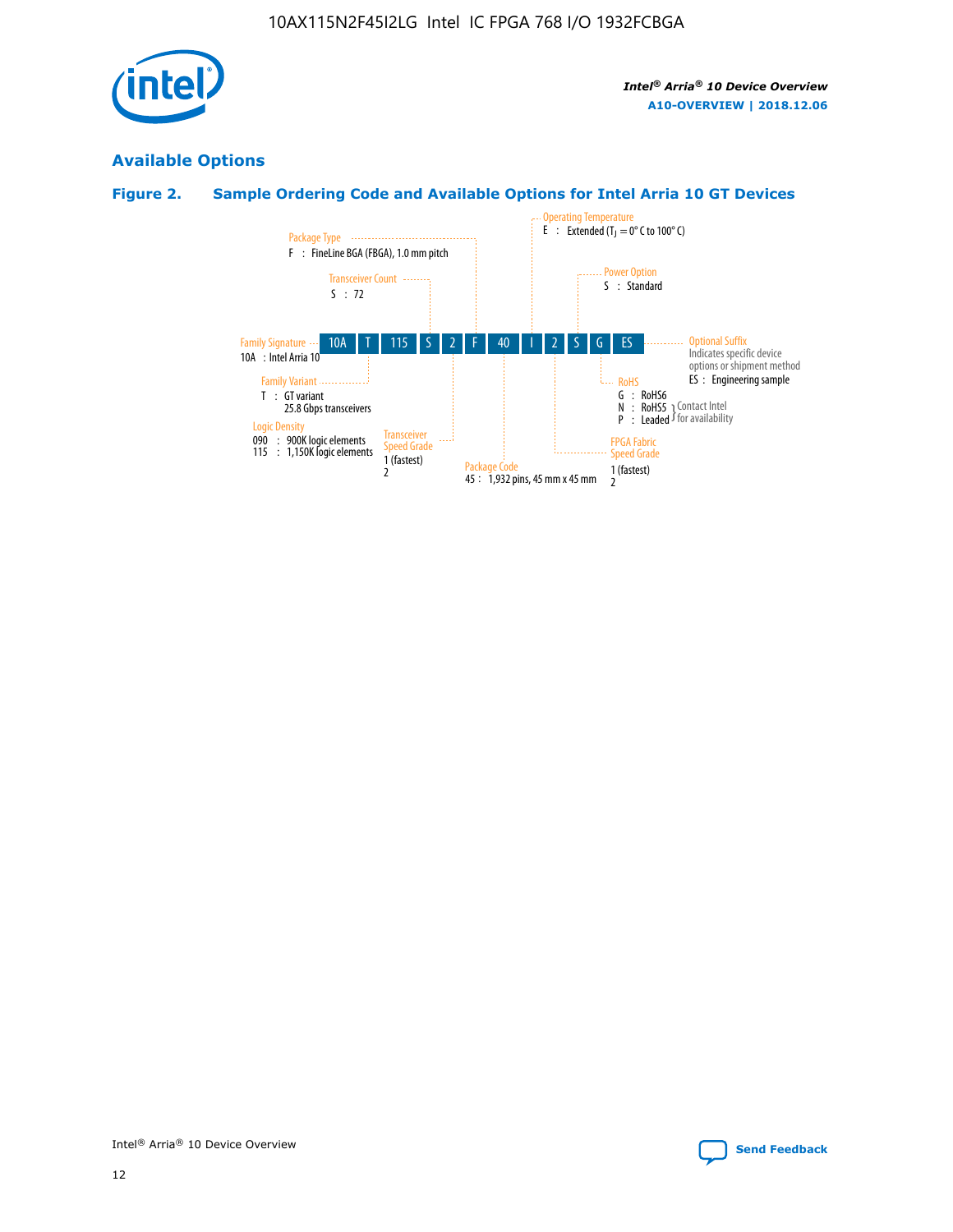

## **Maximum Resources**

#### **Table 10. Maximum Resource Counts for Intel Arria 10 GT Devices**

| <b>Resource</b>              |                      | <b>Product Line</b> |                |  |
|------------------------------|----------------------|---------------------|----------------|--|
|                              |                      | <b>GT 900</b>       | <b>GT 1150</b> |  |
| Logic Elements (LE) (K)      |                      | 900                 | 1,150          |  |
| <b>ALM</b>                   |                      | 339,620             | 427,200        |  |
| Register                     |                      | 1,358,480           | 1,708,800      |  |
| Memory (Kb)                  | M20K                 | 48,460              | 54,260         |  |
|                              | <b>MLAB</b>          | 9,386               | 12,984         |  |
| Variable-precision DSP Block |                      | 1,518               | 1,518          |  |
| 18 x 19 Multiplier           |                      | 3,036               | 3,036          |  |
| PLL                          | Fractional Synthesis | 32                  | 32             |  |
|                              | I/O                  | 16                  | 16             |  |
| Transceiver                  | 17.4 Gbps            | 72(5)               | 72(5)          |  |
|                              | 25.8 Gbps            | 6                   | 6              |  |
| GPIO <sup>(6)</sup>          |                      | 624                 | 624            |  |
| LVDS Pair $(7)$              |                      | 312                 | 312            |  |
| PCIe Hard IP Block           |                      | $\overline{4}$      | $\overline{4}$ |  |
| Hard Memory Controller       |                      | 16                  | 16             |  |

## **Related Information**

#### [Intel Arria 10 GT Channel Usage](https://www.intel.com/content/www/us/en/programmable/documentation/nik1398707230472.html#nik1398707008178)

Configuring GT/GX channels in Intel Arria 10 GT devices.

## **Package Plan**

## **Table 11. Package Plan for Intel Arria 10 GT Devices**

Refer to I/O and High Speed I/O in Intel Arria 10 Devices chapter for the number of 3 V I/O, LVDS I/O, and LVDS channels in each device package.

| <b>Product Line</b> | <b>SF45</b><br>(45 mm × 45 mm, 1932-pin FBGA) |                 |             |  |  |  |
|---------------------|-----------------------------------------------|-----------------|-------------|--|--|--|
|                     | 3 V I/O                                       | <b>LVDS I/O</b> | <b>XCVR</b> |  |  |  |
| GT 900              |                                               | 624             | 72          |  |  |  |
| GT 1150             |                                               | 624             | 72          |  |  |  |

<sup>(7)</sup> Each LVDS I/O pair can be used as differential input or output.



 $(5)$  If all 6 GT channels are in use, 12 of the GX channels are not usable.

<sup>(6)</sup> The number of GPIOs does not include transceiver I/Os. In the Intel Quartus Prime software, the number of user I/Os includes transceiver I/Os.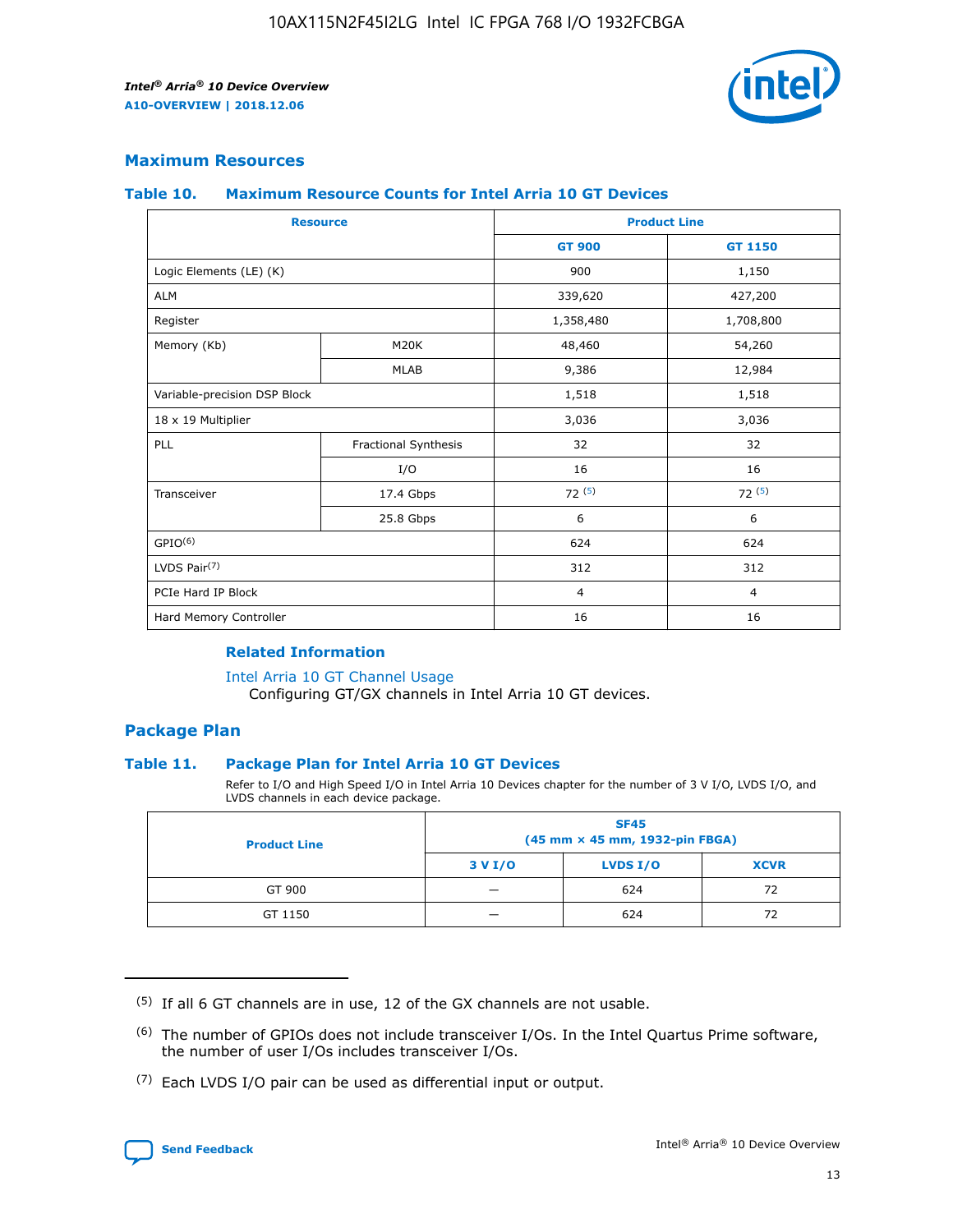

#### **Related Information**

[I/O and High-Speed Differential I/O Interfaces in Intel Arria 10 Devices chapter, Intel](https://www.intel.com/content/www/us/en/programmable/documentation/sam1403482614086.html#sam1403482030321) [Arria 10 Device Handbook](https://www.intel.com/content/www/us/en/programmable/documentation/sam1403482614086.html#sam1403482030321)

Provides the number of 3 V and LVDS I/Os, and LVDS channels for each Intel Arria 10 device package.

# **Intel Arria 10 SX**

This section provides the available options, maximum resource counts, and package plan for the Intel Arria 10 SX devices.

The information in this section is correct at the time of publication. For the latest information and to get more details, refer to the Intel FPGA Product Selector.

#### **Related Information**

[Intel FPGA Product Selector](http://www.altera.com/products/selector/psg-selector.html) Provides the latest information on Intel products.

#### **Available Options**

#### **Figure 3. Sample Ordering Code and Available Options for Intel Arria 10 SX Devices**



#### **Related Information**

[Transceiver Performance for Intel Arria 10 GX/SX Devices](https://www.intel.com/content/www/us/en/programmable/documentation/mcn1413182292568.html#mcn1413213965502) Provides more information about the transceiver speed grade.



Intel® Arria® 10 Device Overview **[Send Feedback](mailto:FPGAtechdocfeedback@intel.com?subject=Feedback%20on%20Intel%20Arria%2010%20Device%20Overview%20(A10-OVERVIEW%202018.12.06)&body=We%20appreciate%20your%20feedback.%20In%20your%20comments,%20also%20specify%20the%20page%20number%20or%20paragraph.%20Thank%20you.)**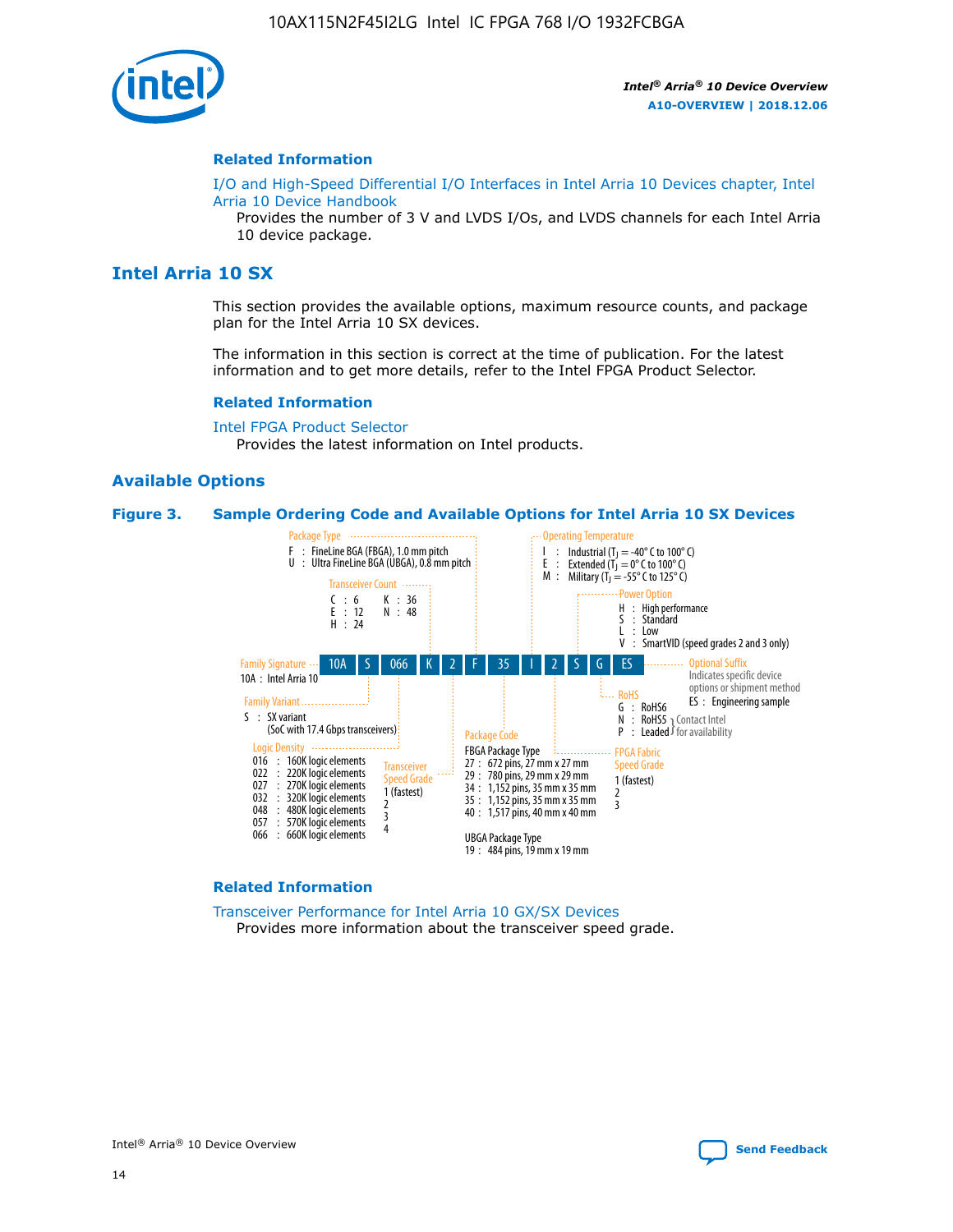

# **Maximum Resources**

## **Table 12. Maximum Resource Counts for Intel Arria 10 SX Devices**

| <b>Resource</b>                   |                         | <b>Product Line</b> |               |                |                |                |                |                |  |  |  |
|-----------------------------------|-------------------------|---------------------|---------------|----------------|----------------|----------------|----------------|----------------|--|--|--|
|                                   |                         | <b>SX 160</b>       | <b>SX 220</b> | <b>SX 270</b>  | <b>SX 320</b>  | <b>SX 480</b>  | <b>SX 570</b>  | <b>SX 660</b>  |  |  |  |
| Logic Elements (LE) (K)           |                         | 160                 | 220           | 270            | 320            | 480            | 570            | 660            |  |  |  |
| <b>ALM</b>                        |                         | 61,510              | 80,330        | 101,620        | 119,900        | 183,590        | 217,080        | 251,680        |  |  |  |
| Register                          |                         | 246,040             | 321,320       | 406,480        | 479,600        | 734,360        | 868,320        | 1,006,720      |  |  |  |
| Memory (Kb)                       | M <sub>20</sub> K       | 8,800               | 11,740        | 15,000         | 17,820         | 28,620         | 36,000         | 42,620         |  |  |  |
|                                   | <b>MLAB</b>             | 1,050               | 1,690         | 2,452          | 2,727          | 4,164          | 5,096          | 5,788          |  |  |  |
| Variable-precision DSP Block      |                         | 156                 | 192           | 830            | 985            | 1,368          | 1,523          | 1,687          |  |  |  |
| 18 x 19 Multiplier                |                         | 312                 | 384           | 1,660          | 1,970          | 2,736          | 3,046          | 3,374          |  |  |  |
| PLL                               | Fractional<br>Synthesis | 6                   | 6             | 8              | 8              | 12             | 16             | 16             |  |  |  |
|                                   | I/O                     | 6                   | 6             | 8              | 8              | 12             | 16             | 16             |  |  |  |
| 17.4 Gbps Transceiver             |                         | 12                  | 12            | 24             | 24             | 36             | 48             | 48             |  |  |  |
| GPIO <sup>(8)</sup>               |                         | 288                 | 288           | 384            | 384            | 492            | 696            | 696            |  |  |  |
| LVDS Pair $(9)$                   |                         | 120                 | 120           | 168            | 168            | 174            | 324            | 324            |  |  |  |
| PCIe Hard IP Block                |                         | $\mathbf{1}$        | $\mathbf{1}$  | $\overline{2}$ | $\overline{2}$ | $\overline{2}$ | $\overline{2}$ | $\overline{2}$ |  |  |  |
| Hard Memory Controller            |                         | 6                   | 6             | 8              | 8              | 12             | 16             | 16             |  |  |  |
| ARM Cortex-A9 MPCore<br>Processor |                         | Yes                 | Yes           | Yes            | Yes            | Yes            | Yes            | <b>Yes</b>     |  |  |  |

# **Package Plan**

## **Table 13. Package Plan for Intel Arria 10 SX Devices (U19, F27, F29, and F34)**

Refer to I/O and High Speed I/O in Intel Arria 10 Devices chapter for the number of 3 V I/O, LVDS I/O, and LVDS channels in each device package.

| <b>Product Line</b> | <b>U19</b><br>$(19$ mm $\times$ 19 mm,<br>484-pin UBGA) |                    |             | <b>F27</b><br>$(27 \text{ mm} \times 27 \text{ mm})$<br>672-pin FBGA) |                    | <b>F29</b><br>$(29 \text{ mm} \times 29 \text{ mm})$<br>780-pin FBGA) |           |                    | <b>F34</b><br>$(35 \text{ mm} \times 35 \text{ mm})$<br><b>1152-pin FBGA)</b> |           |                    |             |
|---------------------|---------------------------------------------------------|--------------------|-------------|-----------------------------------------------------------------------|--------------------|-----------------------------------------------------------------------|-----------|--------------------|-------------------------------------------------------------------------------|-----------|--------------------|-------------|
|                     | 3V<br>I/O                                               | <b>LVDS</b><br>I/O | <b>XCVR</b> | 3V<br>I/O                                                             | <b>LVDS</b><br>I/O | <b>XCVR</b>                                                           | 3V<br>I/O | <b>LVDS</b><br>I/O | <b>XCVR</b>                                                                   | 3V<br>I/O | <b>LVDS</b><br>I/O | <b>XCVR</b> |
| SX 160              | 48                                                      | 144                | 6           | 48                                                                    | 192                | 12                                                                    | 48        | 240                | 12                                                                            | -         |                    |             |
| SX 220              | 48                                                      | 144                | 6           | 48                                                                    | 192                | 12                                                                    | 48        | 240                | 12                                                                            |           |                    |             |
| SX 270              |                                                         |                    |             | 48                                                                    | 192                | 12                                                                    | 48        | 312                | 12                                                                            | 48        | 336                | 24          |
| SX 320              |                                                         |                    |             | 48                                                                    | 192                | 12                                                                    | 48        | 312                | 12                                                                            | 48        | 336                | 24          |
|                     | continued                                               |                    |             |                                                                       |                    |                                                                       |           |                    |                                                                               |           |                    |             |

 $(8)$  The number of GPIOs does not include transceiver I/Os. In the Intel Quartus Prime software, the number of user I/Os includes transceiver I/Os.

 $(9)$  Each LVDS I/O pair can be used as differential input or output.

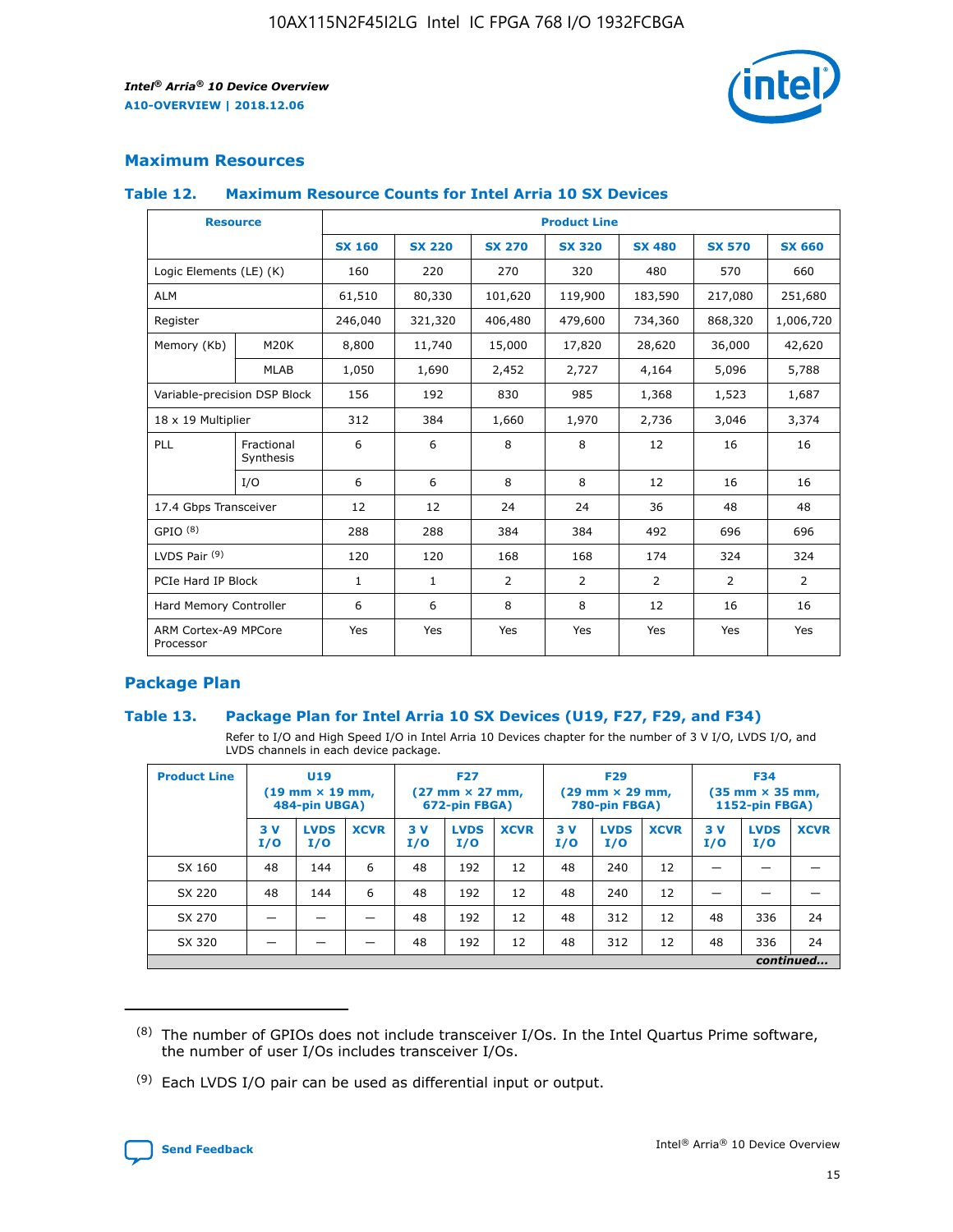

| <b>Product Line</b> | <b>U19</b><br>$(19 \text{ mm} \times 19 \text{ mm})$<br>484-pin UBGA) |                    | <b>F27</b><br>$(27 \text{ mm} \times 27 \text{ mm})$<br>672-pin FBGA) |           | <b>F29</b><br>$(29$ mm $\times$ 29 mm,<br>780-pin FBGA) |             |           | <b>F34</b><br>$(35$ mm $\times$ 35 mm,<br><b>1152-pin FBGA)</b> |             |           |                    |             |
|---------------------|-----------------------------------------------------------------------|--------------------|-----------------------------------------------------------------------|-----------|---------------------------------------------------------|-------------|-----------|-----------------------------------------------------------------|-------------|-----------|--------------------|-------------|
|                     | 3 V<br>I/O                                                            | <b>LVDS</b><br>I/O | <b>XCVR</b>                                                           | 3V<br>I/O | <b>LVDS</b><br>I/O                                      | <b>XCVR</b> | 3V<br>I/O | <b>LVDS</b><br>I/O                                              | <b>XCVR</b> | 3V<br>I/O | <b>LVDS</b><br>I/O | <b>XCVR</b> |
| SX 480              |                                                                       |                    |                                                                       |           |                                                         |             | 48        | 312                                                             | 12          | 48        | 444                | 24          |
| SX 570              |                                                                       |                    |                                                                       |           |                                                         |             |           |                                                                 |             | 48        | 444                | 24          |
| SX 660              |                                                                       |                    |                                                                       |           |                                                         |             |           |                                                                 |             | 48        | 444                | 24          |

## **Table 14. Package Plan for Intel Arria 10 SX Devices (F35, KF40, and NF40)**

Refer to I/O and High Speed I/O in Intel Arria 10 Devices chapter for the number of 3 V I/O, LVDS I/O, and LVDS channels in each device package.

| <b>Product Line</b> | <b>F35</b><br>(35 mm × 35 mm,<br><b>1152-pin FBGA)</b> |          |             |                                           | <b>KF40</b><br>(40 mm × 40 mm,<br>1517-pin FBGA) |    | <b>NF40</b><br>$(40 \text{ mm} \times 40 \text{ mm})$<br>1517-pin FBGA) |          |             |  |
|---------------------|--------------------------------------------------------|----------|-------------|-------------------------------------------|--------------------------------------------------|----|-------------------------------------------------------------------------|----------|-------------|--|
|                     | 3 V I/O                                                | LVDS I/O | <b>XCVR</b> | <b>LVDS I/O</b><br>3 V I/O<br><b>XCVR</b> |                                                  |    | 3 V I/O                                                                 | LVDS I/O | <b>XCVR</b> |  |
| SX 270              | 48                                                     | 336      | 24          |                                           |                                                  |    |                                                                         |          |             |  |
| SX 320              | 48                                                     | 336      | 24          |                                           |                                                  |    |                                                                         |          |             |  |
| SX 480              | 48                                                     | 348      | 36          |                                           |                                                  |    |                                                                         |          |             |  |
| SX 570              | 48                                                     | 348      | 36          | 96                                        | 600                                              | 36 | 48                                                                      | 540      | 48          |  |
| SX 660              | 48                                                     | 348      | 36          | 96                                        | 600                                              | 36 | 48                                                                      | 540      | 48          |  |

# **Related Information**

[I/O and High-Speed Differential I/O Interfaces in Intel Arria 10 Devices chapter, Intel](https://www.intel.com/content/www/us/en/programmable/documentation/sam1403482614086.html#sam1403482030321) [Arria 10 Device Handbook](https://www.intel.com/content/www/us/en/programmable/documentation/sam1403482614086.html#sam1403482030321)

Provides the number of 3 V and LVDS I/Os, and LVDS channels for each Intel Arria 10 device package.

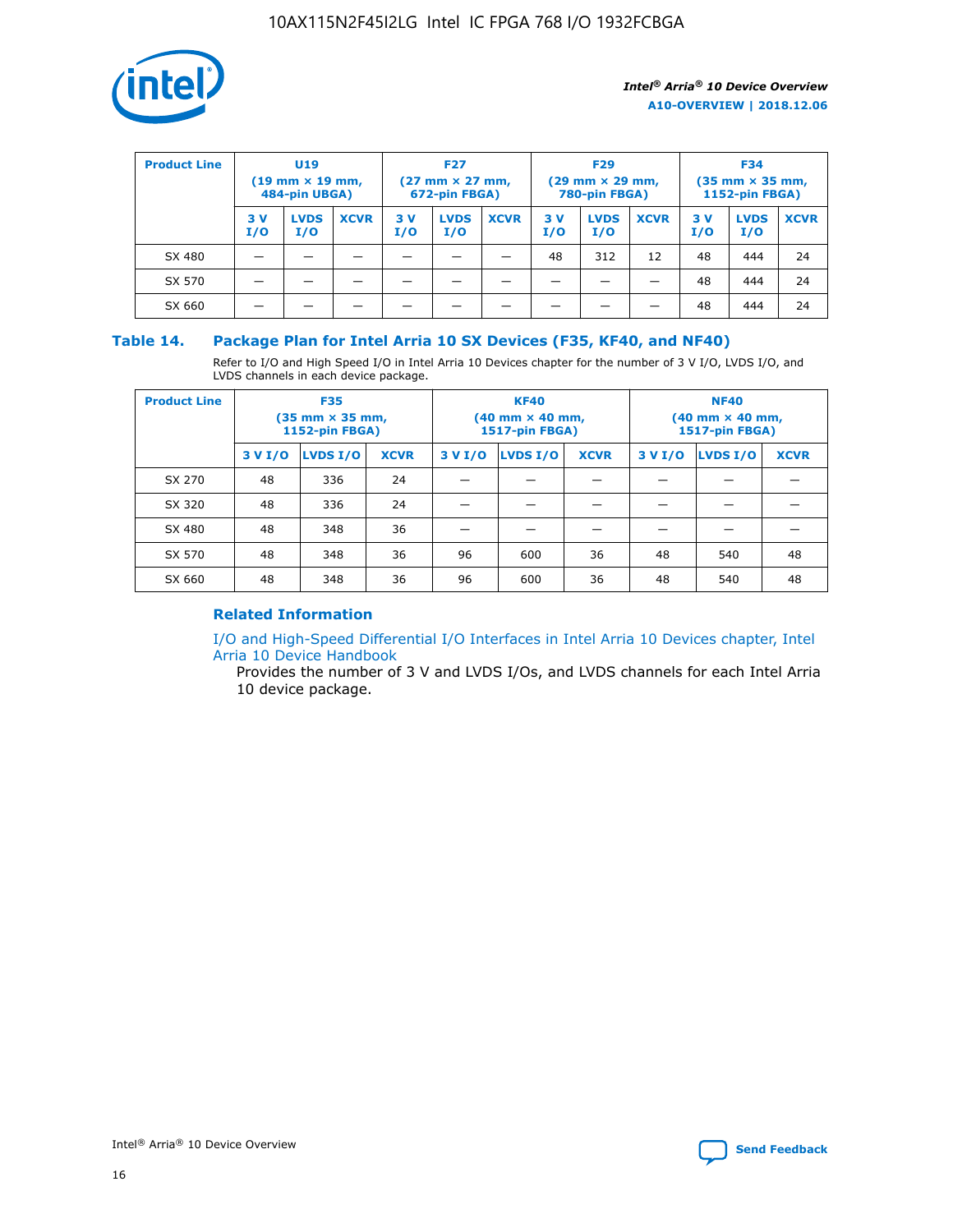

# **I/O Vertical Migration for Intel Arria 10 Devices**

#### **Figure 4. Migration Capability Across Intel Arria 10 Product Lines**

- The arrows indicate the migration paths. The devices included in each vertical migration path are shaded. Devices with fewer resources in the same path have lighter shades.
- To achieve the full I/O migration across product lines in the same migration path, restrict I/Os and transceivers usage to match the product line with the lowest I/O and transceiver counts.
- An LVDS I/O bank in the source device may be mapped to a 3 V I/O bank in the target device. To use memory interface clock frequency higher than 533 MHz, assign external memory interface pins only to banks that are LVDS I/O in both devices.
- There may be nominal 0.15 mm package height difference between some product lines in the same package type.
	- **Variant Product Line Package U19 F27 F29 F34 F35 KF40 NF40 RF40 NF45 SF45 UF45** Intel® Arria® 10 GX GX 160 GX 220 GX 270 GX 320 GX 480 GX 570 GX 660 GX 900 GX 1150 Intel Arria 10 GT GT 900 GT 1150 Intel Arria 10 SX SX 160 SX 220 SX 270 SX 320 SX 480 SX 570 SX 660
- Some migration paths are not shown in the Intel Quartus Prime software **Pin Migration View**.

*Note:* To verify the pin migration compatibility, use the **Pin Migration View** window in the Intel Quartus Prime software Pin Planner.

# **Adaptive Logic Module**

Intel Arria 10 devices use a 20 nm ALM as the basic building block of the logic fabric.

The ALM architecture is the same as the previous generation FPGAs, allowing for efficient implementation of logic functions and easy conversion of IP between the device generations.

The ALM, as shown in following figure, uses an 8-input fracturable look-up table (LUT) with four dedicated registers to help improve timing closure in register-rich designs and achieve an even higher design packing capability than the traditional two-register per LUT architecture.

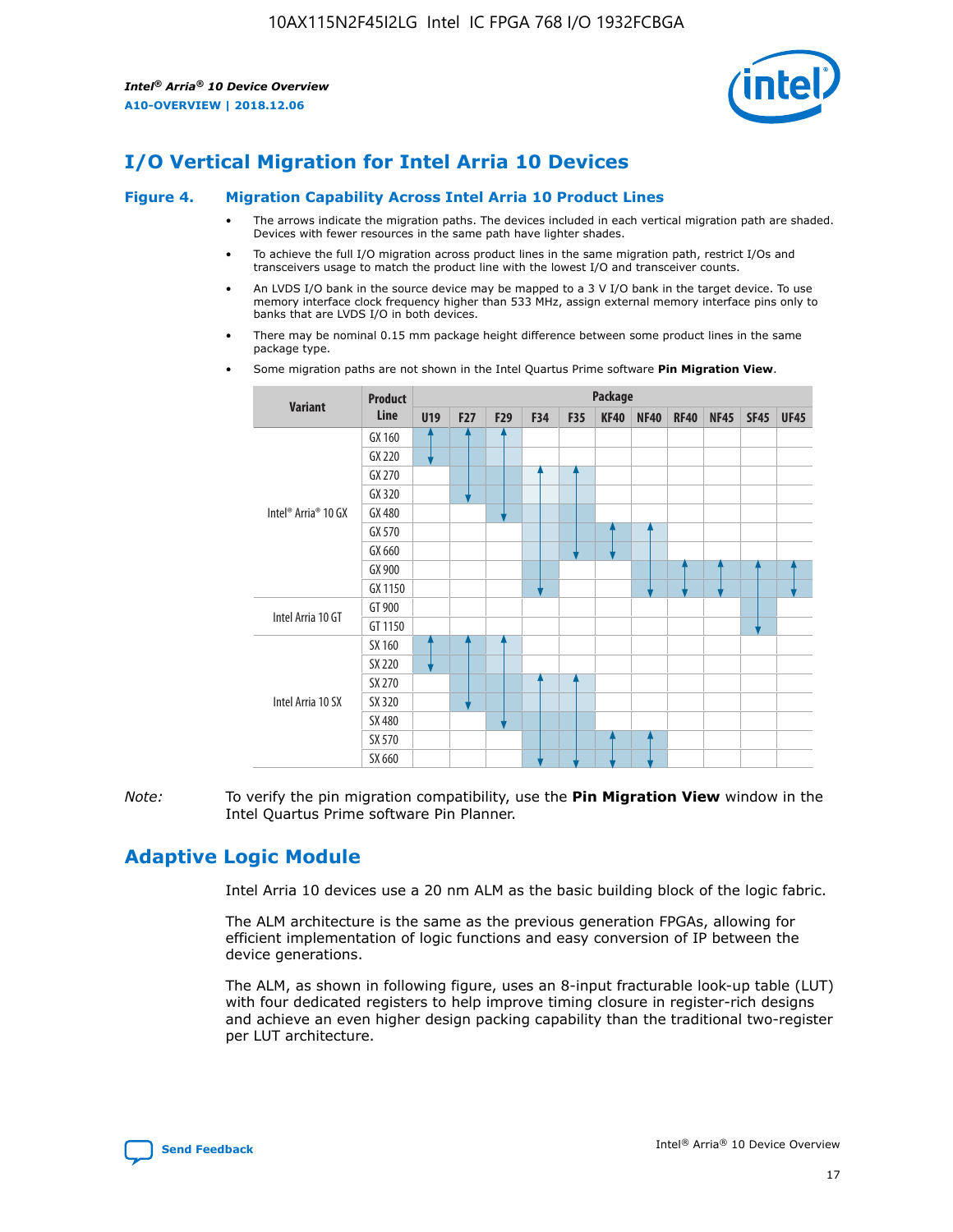

**Figure 5. ALM for Intel Arria 10 Devices**



The Intel Quartus Prime software optimizes your design according to the ALM logic structure and automatically maps legacy designs into the Intel Arria 10 ALM architecture.

# **Variable-Precision DSP Block**

The Intel Arria 10 variable precision DSP blocks support fixed-point arithmetic and floating-point arithmetic.

Features for fixed-point arithmetic:

- High-performance, power-optimized, and fully registered multiplication operations
- 18-bit and 27-bit word lengths
- Two 18 x 19 multipliers or one 27 x 27 multiplier per DSP block
- Built-in addition, subtraction, and 64-bit double accumulation register to combine multiplication results
- Cascading 19-bit or 27-bit when pre-adder is disabled and cascading 18-bit when pre-adder is used to form the tap-delay line for filtering applications
- Cascading 64-bit output bus to propagate output results from one block to the next block without external logic support
- Hard pre-adder supported in 19-bit and 27-bit modes for symmetric filters
- Internal coefficient register bank in both 18-bit and 27-bit modes for filter implementation
- 18-bit and 27-bit systolic finite impulse response (FIR) filters with distributed output adder
- Biased rounding support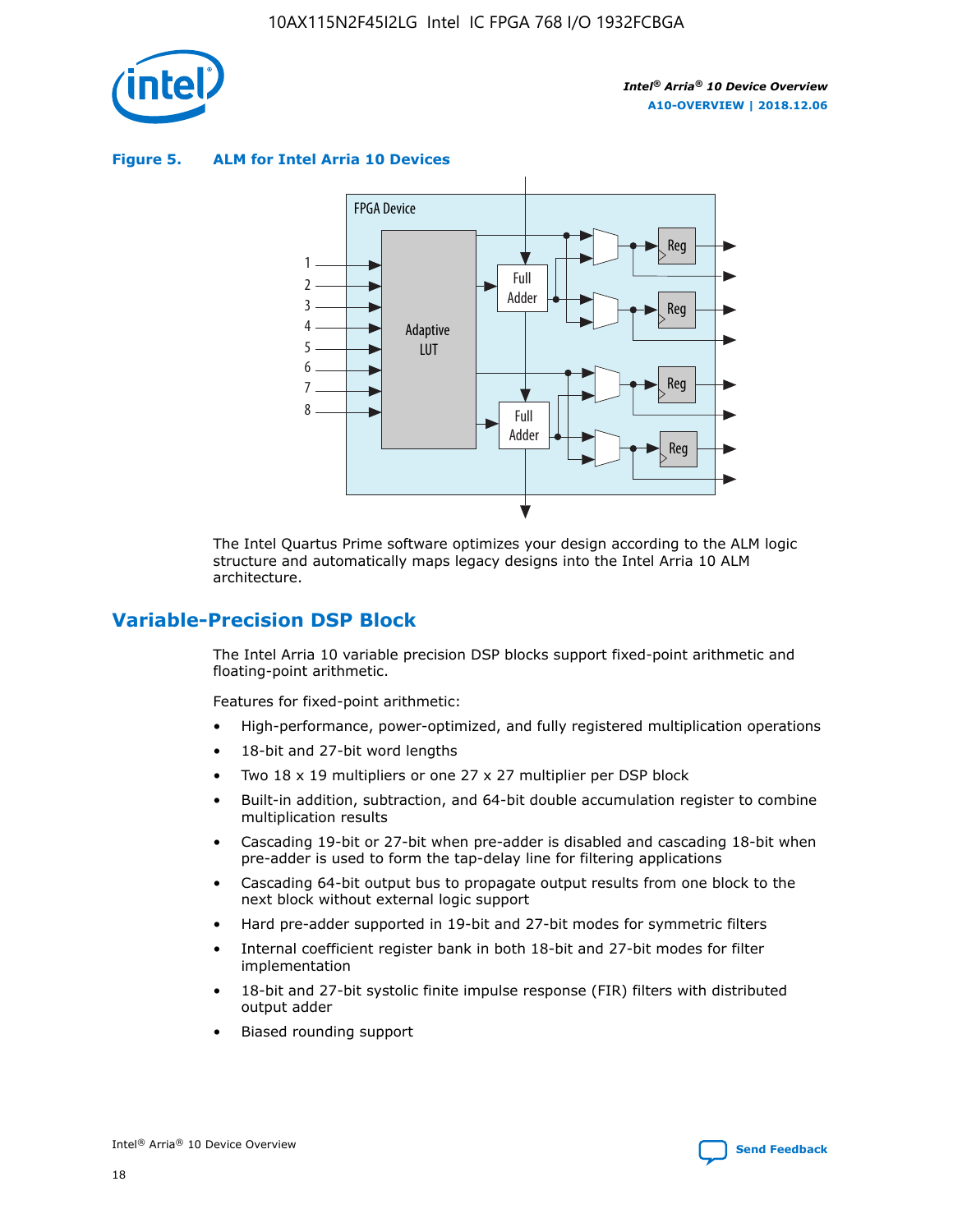

Features for floating-point arithmetic:

- A completely hardened architecture that supports multiplication, addition, subtraction, multiply-add, and multiply-subtract
- Multiplication with accumulation capability and a dynamic accumulator reset control
- Multiplication with cascade summation capability
- Multiplication with cascade subtraction capability
- Complex multiplication
- Direct vector dot product
- Systolic FIR filter

## **Table 15. Variable-Precision DSP Block Configurations for Intel Arria 10 Devices**

| <b>Usage Example</b>                                       | <b>Multiplier Size (Bit)</b>    | <b>DSP Block Resources</b> |
|------------------------------------------------------------|---------------------------------|----------------------------|
| Medium precision fixed point                               | Two 18 x 19                     |                            |
| High precision fixed or Single precision<br>floating point | One 27 x 27                     |                            |
| Fixed point FFTs                                           | One 19 x 36 with external adder |                            |
| Very high precision fixed point                            | One 36 x 36 with external adder |                            |
| Double precision floating point                            | One 54 x 54 with external adder | 4                          |

#### **Table 16. Resources for Fixed-Point Arithmetic in Intel Arria 10 Devices**

The table lists the variable-precision DSP resources by bit precision for each Intel Arria 10 device.

| <b>Variant</b>  | <b>Product Line</b> | Variable-<br>precision<br><b>DSP Block</b> | <b>Independent Input and Output</b><br><b>Multiplications Operator</b> |                                     | 18 x 19<br><b>Multiplier</b><br><b>Adder Sum</b> | $18 \times 18$<br><b>Multiplier</b><br><b>Adder</b> |
|-----------------|---------------------|--------------------------------------------|------------------------------------------------------------------------|-------------------------------------|--------------------------------------------------|-----------------------------------------------------|
|                 |                     |                                            | 18 x 19<br><b>Multiplier</b>                                           | $27 \times 27$<br><b>Multiplier</b> | <b>Mode</b>                                      | <b>Summed with</b><br>36 bit Input                  |
| AIntel Arria 10 | GX 160              | 156                                        | 312                                                                    | 156                                 | 156                                              | 156                                                 |
| GX              | GX 220              | 192                                        | 384                                                                    | 192                                 | 192                                              | 192                                                 |
|                 | GX 270              | 830                                        | 1,660                                                                  | 830                                 | 830                                              | 830                                                 |
|                 | GX 320              | 984                                        | 1,968                                                                  | 984                                 | 984                                              | 984                                                 |
|                 | GX 480              | 1,368                                      | 2,736                                                                  | 1,368                               | 1,368                                            | 1,368                                               |
|                 | GX 570              | 1,523                                      | 3,046                                                                  | 1,523                               | 1,523                                            | 1,523                                               |
|                 | GX 660              | 1,687                                      | 3,374                                                                  | 1,687                               | 1,687                                            | 1,687                                               |
|                 | GX 900              | 1,518                                      | 3,036                                                                  | 1,518                               | 1,518                                            | 1,518                                               |
|                 | GX 1150             | 1,518                                      | 3,036                                                                  | 1,518                               | 1,518                                            | 1,518                                               |
| Intel Arria 10  | GT 900              | 1,518                                      | 3,036                                                                  | 1,518                               | 1,518                                            | 1,518                                               |
| GT              | GT 1150             | 1,518                                      | 3,036                                                                  | 1,518                               | 1,518                                            | 1,518                                               |
| Intel Arria 10  | SX 160              | 156                                        | 312                                                                    | 156                                 | 156                                              | 156                                                 |
| <b>SX</b>       | SX 220              | 192                                        | 384                                                                    | 192                                 | 192                                              | 192                                                 |
|                 | SX 270              | 830                                        | 1,660                                                                  | 830                                 | 830                                              | 830                                                 |
|                 |                     |                                            |                                                                        |                                     |                                                  | continued                                           |

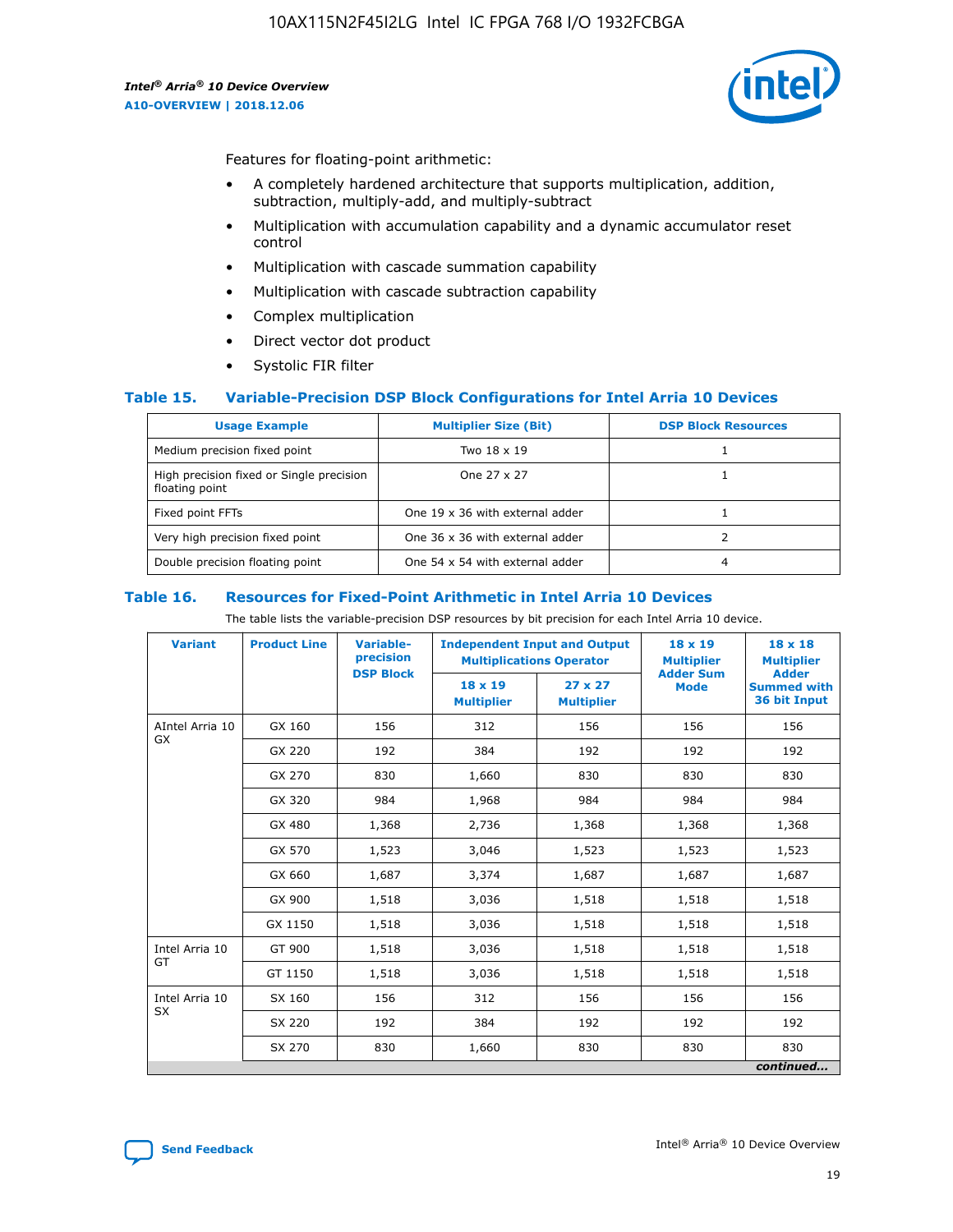

| <b>Variant</b> | <b>Product Line</b> | Variable-<br>precision | <b>Multiplications Operator</b>     | <b>Independent Input and Output</b> | $18 \times 19$<br><b>Multiplier</b> | $18 \times 18$<br><b>Multiplier</b><br><b>Adder</b> |  |
|----------------|---------------------|------------------------|-------------------------------------|-------------------------------------|-------------------------------------|-----------------------------------------------------|--|
|                |                     | <b>DSP Block</b>       | $18 \times 19$<br><b>Multiplier</b> | $27 \times 27$<br><b>Multiplier</b> | <b>Adder Sum</b><br><b>Mode</b>     | <b>Summed with</b><br>36 bit Input                  |  |
|                | SX 320              | 984                    | 1,968                               | 984                                 | 984                                 | 984                                                 |  |
|                | SX 480              | 1,368                  | 2,736                               | 1,368                               | 1,368                               | 1,368                                               |  |
|                | SX 570              | 1,523                  | 3,046                               | 1,523                               | 1,523                               | 1,523                                               |  |
|                | SX 660              | 1,687                  | 3,374                               | 1,687                               | 1,687                               | 1,687                                               |  |

# **Table 17. Resources for Floating-Point Arithmetic in Intel Arria 10 Devices**

The table lists the variable-precision DSP resources by bit precision for each Intel Arria 10 device.

| <b>Variant</b> | <b>Product Line</b> | <b>Variable-</b><br>precision<br><b>DSP Block</b> | <b>Single</b><br><b>Precision</b><br><b>Floating-Point</b><br><b>Multiplication</b><br><b>Mode</b> | <b>Single-Precision</b><br><b>Floating-Point</b><br><b>Adder Mode</b> | Single-<br><b>Precision</b><br><b>Floating-Point</b><br><b>Multiply</b><br><b>Accumulate</b><br><b>Mode</b> | <b>Peak</b><br><b>Giga Floating-</b><br><b>Point</b><br><b>Operations</b><br>per Second<br>(GFLOPs) |
|----------------|---------------------|---------------------------------------------------|----------------------------------------------------------------------------------------------------|-----------------------------------------------------------------------|-------------------------------------------------------------------------------------------------------------|-----------------------------------------------------------------------------------------------------|
| Intel Arria 10 | GX 160              | 156                                               | 156                                                                                                | 156                                                                   | 156                                                                                                         | 140                                                                                                 |
| <b>GX</b>      | GX 220              | 192                                               | 192                                                                                                | 192                                                                   | 192                                                                                                         | 173                                                                                                 |
|                | GX 270              | 830                                               | 830                                                                                                | 830                                                                   | 830                                                                                                         | 747                                                                                                 |
|                | GX 320              | 984                                               | 984                                                                                                | 984                                                                   | 984                                                                                                         | 886                                                                                                 |
|                | GX 480              | 1,369                                             | 1,368                                                                                              | 1,368                                                                 | 1,368                                                                                                       | 1,231                                                                                               |
|                | GX 570              | 1,523                                             | 1,523                                                                                              | 1,523                                                                 | 1,523                                                                                                       | 1,371                                                                                               |
|                | GX 660              | 1,687                                             | 1,687                                                                                              | 1,687                                                                 | 1,687                                                                                                       | 1,518                                                                                               |
|                | GX 900              | 1,518                                             | 1,518                                                                                              | 1,518                                                                 | 1,518                                                                                                       | 1,366                                                                                               |
|                | GX 1150             | 1,518                                             | 1,518                                                                                              | 1,518                                                                 | 1,518                                                                                                       | 1,366                                                                                               |
| Intel Arria 10 | GT 900              | 1,518                                             | 1,518                                                                                              | 1,518                                                                 | 1,518                                                                                                       | 1,366                                                                                               |
| GT             | GT 1150             | 1,518                                             | 1,518                                                                                              | 1,518                                                                 | 1,518                                                                                                       | 1,366                                                                                               |
| Intel Arria 10 | SX 160              | 156                                               | 156                                                                                                | 156                                                                   | 156                                                                                                         | 140                                                                                                 |
| SX             | SX 220              | 192                                               | 192                                                                                                | 192                                                                   | 192                                                                                                         | 173                                                                                                 |
|                | SX 270              | 830                                               | 830                                                                                                | 830                                                                   | 830                                                                                                         | 747                                                                                                 |
|                | SX 320              | 984                                               | 984                                                                                                | 984                                                                   | 984                                                                                                         | 886                                                                                                 |
|                | SX 480              | 1,369                                             | 1,368                                                                                              | 1,368                                                                 | 1,368                                                                                                       | 1,231                                                                                               |
|                | SX 570              | 1,523                                             | 1,523                                                                                              | 1,523                                                                 | 1,523                                                                                                       | 1,371                                                                                               |
|                | SX 660              | 1,687                                             | 1,687                                                                                              | 1,687                                                                 | 1,687                                                                                                       | 1,518                                                                                               |

# **Embedded Memory Blocks**

The embedded memory blocks in the devices are flexible and designed to provide an optimal amount of small- and large-sized memory arrays to fit your design requirements.

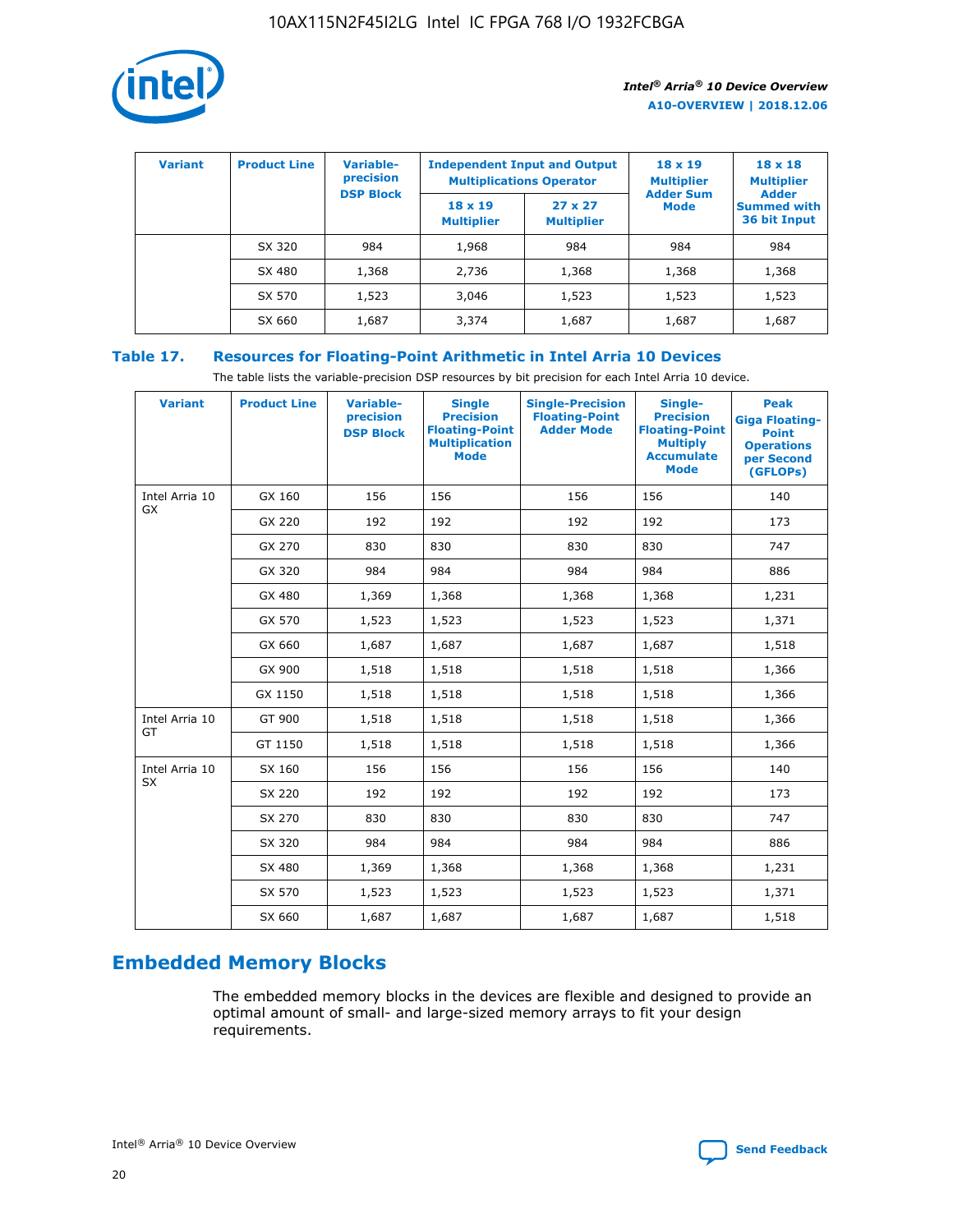

# **Types of Embedded Memory**

The Intel Arria 10 devices contain two types of memory blocks:

- 20 Kb M20K blocks—blocks of dedicated memory resources. The M20K blocks are ideal for larger memory arrays while still providing a large number of independent ports.
- 640 bit memory logic array blocks (MLABs)—enhanced memory blocks that are configured from dual-purpose logic array blocks (LABs). The MLABs are ideal for wide and shallow memory arrays. The MLABs are optimized for implementation of shift registers for digital signal processing (DSP) applications, wide and shallow FIFO buffers, and filter delay lines. Each MLAB is made up of ten adaptive logic modules (ALMs). In the Intel Arria 10 devices, you can configure these ALMs as ten 32 x 2 blocks, giving you one 32 x 20 simple dual-port SRAM block per MLAB.

# **Embedded Memory Capacity in Intel Arria 10 Devices**

|                   | <b>Product</b> |              | <b>M20K</b>         | <b>MLAB</b>  |                     | <b>Total RAM Bit</b> |
|-------------------|----------------|--------------|---------------------|--------------|---------------------|----------------------|
| <b>Variant</b>    | <b>Line</b>    | <b>Block</b> | <b>RAM Bit (Kb)</b> | <b>Block</b> | <b>RAM Bit (Kb)</b> | (Kb)                 |
| Intel Arria 10 GX | GX 160         | 440          | 8,800               | 1,680        | 1,050               | 9,850                |
|                   | GX 220         | 587          | 11,740              | 2,703        | 1,690               | 13,430               |
|                   | GX 270         | 750          | 15,000              | 3,922        | 2,452               | 17,452               |
|                   | GX 320         | 891          | 17,820              | 4,363        | 2,727               | 20,547               |
|                   | GX 480         | 1,431        | 28,620              | 6,662        | 4,164               | 32,784               |
|                   | GX 570         | 1,800        | 36,000              | 8,153        | 5,096               | 41,096               |
|                   | GX 660         | 2,131        | 42,620              | 9,260        | 5,788               | 48,408               |
|                   | GX 900         | 2,423        | 48,460              | 15,017       | 9,386               | 57,846               |
|                   | GX 1150        | 2,713        | 54,260              | 20,774       | 12,984              | 67,244               |
| Intel Arria 10 GT | GT 900         | 2,423        | 48,460              | 15,017       | 9,386               | 57,846               |
|                   | GT 1150        | 2,713        | 54,260              | 20,774       | 12,984              | 67,244               |
| Intel Arria 10 SX | SX 160         | 440          | 8,800               | 1,680        | 1,050               | 9,850                |
|                   | SX 220         | 587          | 11,740              | 2,703        | 1,690               | 13,430               |
|                   | SX 270         | 750          | 15,000              | 3,922        | 2,452               | 17,452               |
|                   | SX 320         | 891          | 17,820              | 4,363        | 2,727               | 20,547               |
|                   | SX 480         | 1,431        | 28,620              | 6,662        | 4,164               | 32,784               |
|                   | SX 570         | 1,800        | 36,000              | 8,153        | 5,096               | 41,096               |
|                   | SX 660         | 2,131        | 42,620              | 9,260        | 5,788               | 48,408               |

#### **Table 18. Embedded Memory Capacity and Distribution in Intel Arria 10 Devices**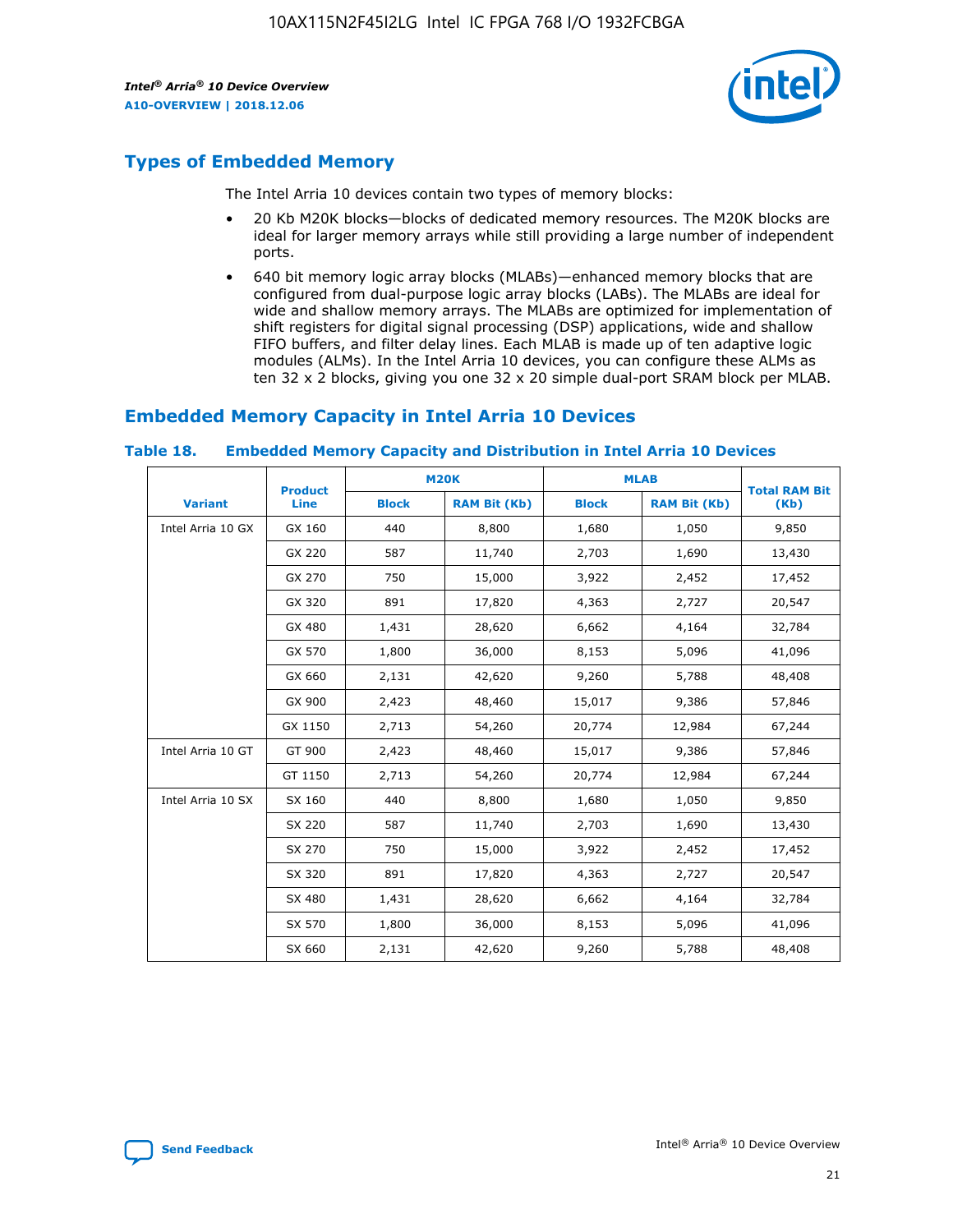

# **Embedded Memory Configurations for Single-port Mode**

#### **Table 19. Single-port Embedded Memory Configurations for Intel Arria 10 Devices**

This table lists the maximum configurations supported for single-port RAM and ROM modes.

| <b>Memory Block</b> | Depth (bits) | <b>Programmable Width</b> |
|---------------------|--------------|---------------------------|
| MLAB                | 32           | x16, x18, or x20          |
|                     | 64(10)       | x8, x9, x10               |
| M20K                | 512          | x40, x32                  |
|                     | 1K           | x20, x16                  |
|                     | 2K           | x10, x8                   |
|                     | 4K           | x5, x4                    |
|                     | 8K           | x2                        |
|                     | 16K          | x1                        |

# **Clock Networks and PLL Clock Sources**

The clock network architecture is based on Intel's global, regional, and peripheral clock structure. This clock structure is supported by dedicated clock input pins, fractional clock synthesis PLLs, and integer I/O PLLs.

# **Clock Networks**

The Intel Arria 10 core clock networks are capable of up to 800 MHz fabric operation across the full industrial temperature range. For the external memory interface, the clock network supports the hard memory controller with speeds up to 2,400 Mbps in a quarter-rate transfer.

To reduce power consumption, the Intel Quartus Prime software identifies all unused sections of the clock network and powers them down.

# **Fractional Synthesis and I/O PLLs**

Intel Arria 10 devices contain up to 32 fractional synthesis PLLs and up to 16 I/O PLLs that are available for both specific and general purpose uses in the core:

- Fractional synthesis PLLs—located in the column adjacent to the transceiver blocks
- I/O PLLs—located in each bank of the 48 I/Os

## **Fractional Synthesis PLLs**

You can use the fractional synthesis PLLs to:

- Reduce the number of oscillators that are required on your board
- Reduce the number of clock pins that are used in the device by synthesizing multiple clock frequencies from a single reference clock source

<sup>(10)</sup> Supported through software emulation and consumes additional MLAB blocks.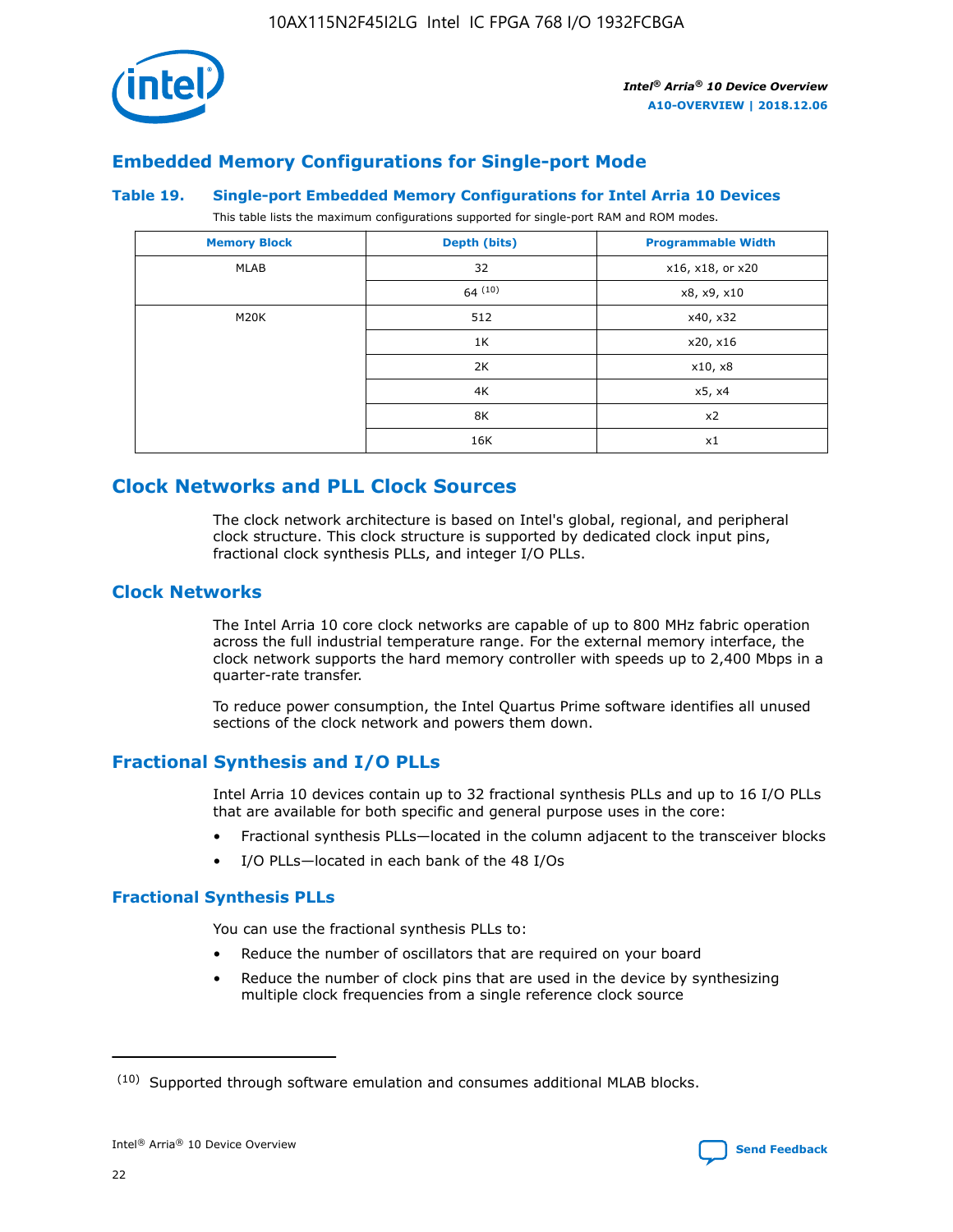

The fractional synthesis PLLs support the following features:

- Reference clock frequency synthesis for transceiver CMU and Advanced Transmit (ATX) PLLs
- Clock network delay compensation
- Zero-delay buffering
- Direct transmit clocking for transceivers
- Independently configurable into two modes:
	- Conventional integer mode equivalent to the general purpose PLL
	- Enhanced fractional mode with third order delta-sigma modulation
- PLL cascading

# **I/O PLLs**

The integer mode I/O PLLs are located in each bank of 48 I/Os. You can use the I/O PLLs to simplify the design of external memory and high-speed LVDS interfaces.

In each I/O bank, the I/O PLLs are adjacent to the hard memory controllers and LVDS SERDES. Because these PLLs are tightly coupled with the I/Os that need to use them, it makes it easier to close timing.

You can use the I/O PLLs for general purpose applications in the core such as clock network delay compensation and zero-delay buffering.

Intel Arria 10 devices support PLL-to-PLL cascading.

# **FPGA General Purpose I/O**

Intel Arria 10 devices offer highly configurable GPIOs. Each I/O bank contains 48 general purpose I/Os and a high-efficiency hard memory controller.

The following list describes the features of the GPIOs:

- Consist of 3 V I/Os for high-voltage application and LVDS I/Os for differential signaling
	- Up to two 3 V I/O banks, available in some devices, that support up to 3 V I/O standards
	- LVDS I/O banks that support up to 1.8 V I/O standards
- Support a wide range of single-ended and differential I/O interfaces
- LVDS speeds up to 1.6 Gbps
- Each LVDS pair of pins has differential input and output buffers, allowing you to configure the LVDS direction for each pair.
- Programmable bus hold and weak pull-up
- Programmable differential output voltage  $(V_{OD})$  and programmable pre-emphasis

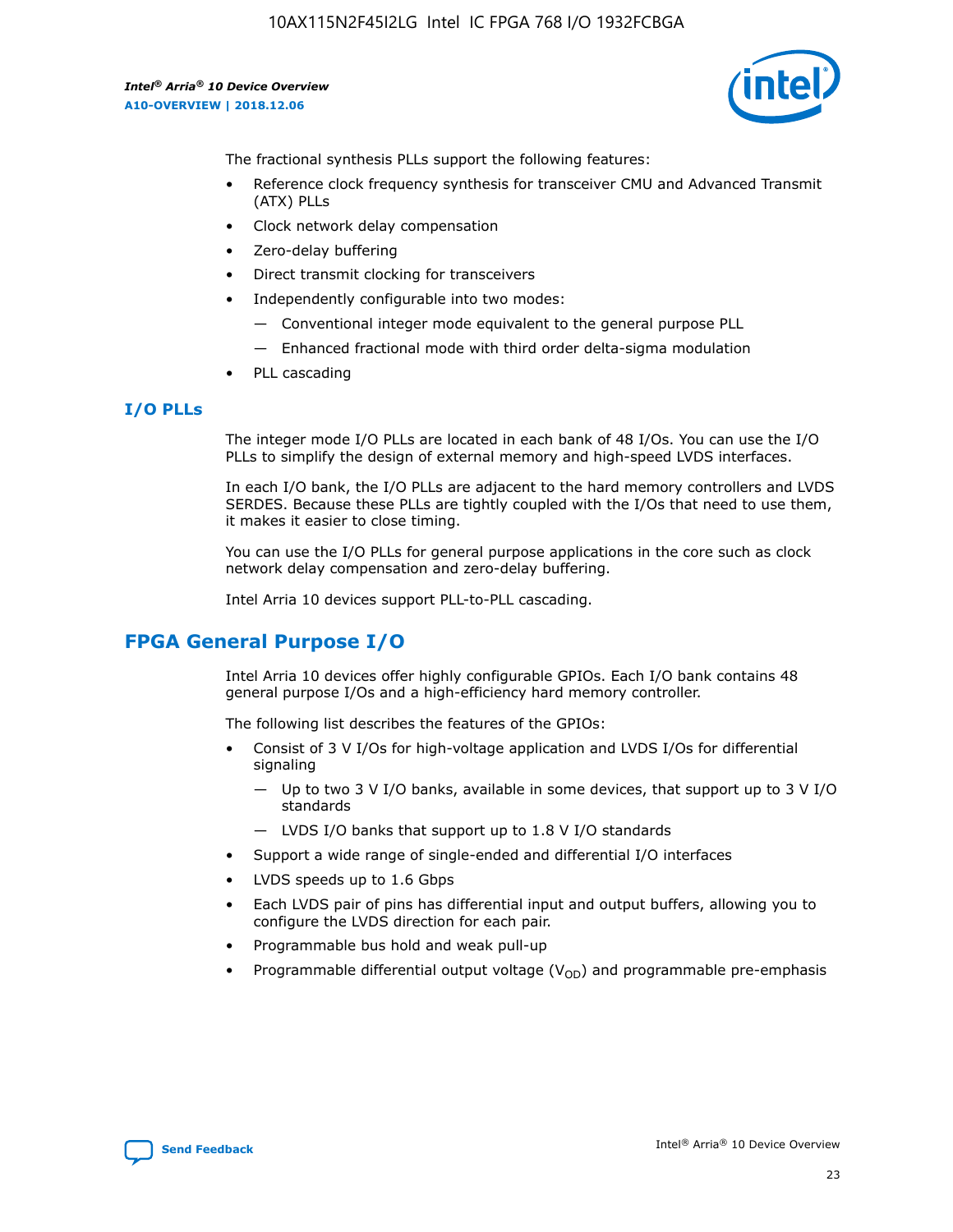

- Series (R<sub>S</sub>) and parallel (R<sub>T</sub>) on-chip termination (OCT) for all I/O banks with OCT calibration to limit the termination impedance variation
- On-chip dynamic termination that has the ability to swap between series and parallel termination, depending on whether there is read or write on a common bus for signal integrity
- Easy timing closure support using the hard read FIFO in the input register path, and delay-locked loop (DLL) delay chain with fine and coarse architecture

# **External Memory Interface**

Intel Arria 10 devices offer massive external memory bandwidth, with up to seven 32 bit DDR4 memory interfaces running at up to 2,400 Mbps. This bandwidth provides additional ease of design, lower power, and resource efficiencies of hardened highperformance memory controllers.

The memory interface within Intel Arria 10 FPGAs and SoCs delivers the highest performance and ease of use. You can configure up to a maximum width of 144 bits when using the hard or soft memory controllers. If required, you can bypass the hard memory controller and use a soft controller implemented in the user logic.

Each I/O contains a hardened DDR read/write path (PHY) capable of performing key memory interface functionality such as read/write leveling, FIFO buffering to lower latency and improve margin, timing calibration, and on-chip termination.

The timing calibration is aided by the inclusion of hard microcontrollers based on Intel's Nios® II technology, specifically tailored to control the calibration of multiple memory interfaces. This calibration allows the Intel Arria 10 device to compensate for any changes in process, voltage, or temperature either within the Intel Arria 10 device itself, or within the external memory device. The advanced calibration algorithms ensure maximum bandwidth and robust timing margin across all operating conditions.

In addition to parallel memory interfaces, Intel Arria 10 devices support serial memory technologies such as the Hybrid Memory Cube (HMC). The HMC is supported by the Intel Arria 10 high-speed serial transceivers which connect up to four HMC links, with each link running at data rates up to 15 Gbps.

## **Related Information**

#### [External Memory Interface Spec Estimator](http://www.altera.com/technology/memory/estimator/mem-emif-index.html)

Provides a parametric tool that allows you to find and compare the performance of the supported external memory interfaces in IntelFPGAs.

# **Memory Standards Supported by Intel Arria 10 Devices**

The I/Os are designed to provide high performance support for existing and emerging external memory standards.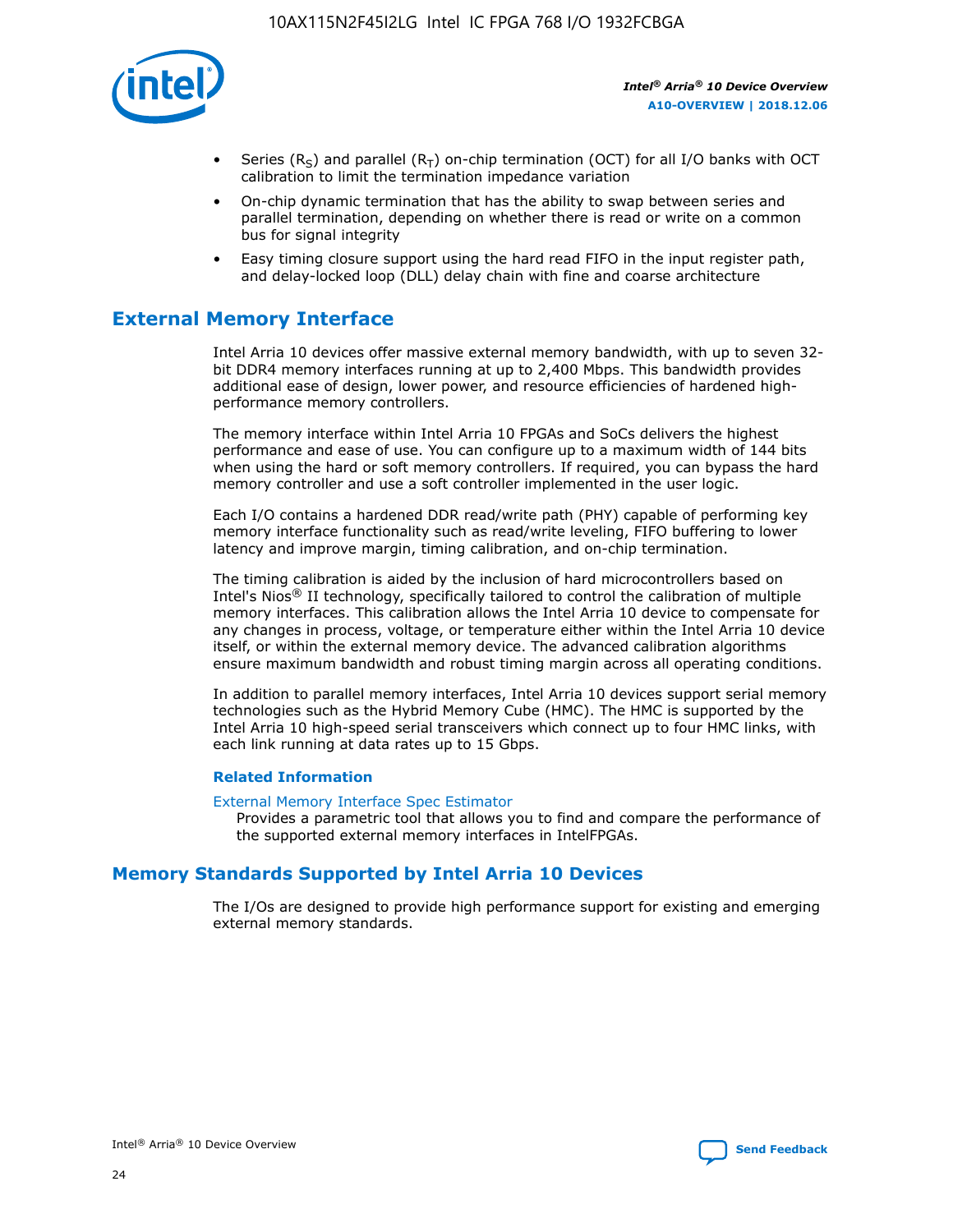

#### **Table 20. Memory Standards Supported by the Hard Memory Controller**

This table lists the overall capability of the hard memory controller. For specific details, refer to the External Memory Interface Spec Estimator and Intel Arria 10 Device Datasheet.

| <b>Memory Standard</b> | <b>Rate Support</b> | <b>Ping Pong PHY Support</b> | <b>Maximum Frequency</b><br>(MHz) |
|------------------------|---------------------|------------------------------|-----------------------------------|
| <b>DDR4 SDRAM</b>      | Quarter rate        | Yes                          | 1,067                             |
|                        |                     |                              | 1,200                             |
| DDR3 SDRAM             | Half rate           | Yes                          | 533                               |
|                        |                     |                              | 667                               |
|                        | Quarter rate        | Yes                          | 1,067                             |
|                        |                     |                              | 1,067                             |
| <b>DDR3L SDRAM</b>     | Half rate           | Yes                          | 533                               |
|                        |                     |                              | 667                               |
|                        | Quarter rate        | Yes                          | 933                               |
|                        |                     |                              | 933                               |
| LPDDR3 SDRAM           | Half rate           |                              | 533                               |
|                        | Quarter rate        |                              | 800                               |

## **Table 21. Memory Standards Supported by the Soft Memory Controller**

| <b>Memory Standard</b>      | <b>Rate Support</b> | <b>Maximum Frequency</b><br>(MHz) |
|-----------------------------|---------------------|-----------------------------------|
| <b>RLDRAM 3 (11)</b>        | Quarter rate        | 1,200                             |
| ODR IV SRAM <sup>(11)</sup> | Quarter rate        | 1,067                             |
| <b>ODR II SRAM</b>          | Full rate           | 333                               |
|                             | Half rate           | 633                               |
| <b>ODR II+ SRAM</b>         | Full rate           | 333                               |
|                             | Half rate           | 633                               |
| <b>ODR II+ Xtreme SRAM</b>  | Full rate           | 333                               |
|                             | Half rate           | 633                               |

#### **Table 22. Memory Standards Supported by the HPS Hard Memory Controller**

The hard processor system (HPS) is available in Intel Arria 10 SoC devices only.

| <b>Memory Standard</b> | <b>Rate Support</b> | <b>Maximum Frequency</b><br>(MHz) |
|------------------------|---------------------|-----------------------------------|
| <b>DDR4 SDRAM</b>      | Half rate           | 1,200                             |
| DDR3 SDRAM             | Half rate           | 1,067                             |
| <b>DDR3L SDRAM</b>     | Half rate           | 933                               |

<sup>(11)</sup> Intel Arria 10 devices support this external memory interface using hard PHY with soft memory controller.

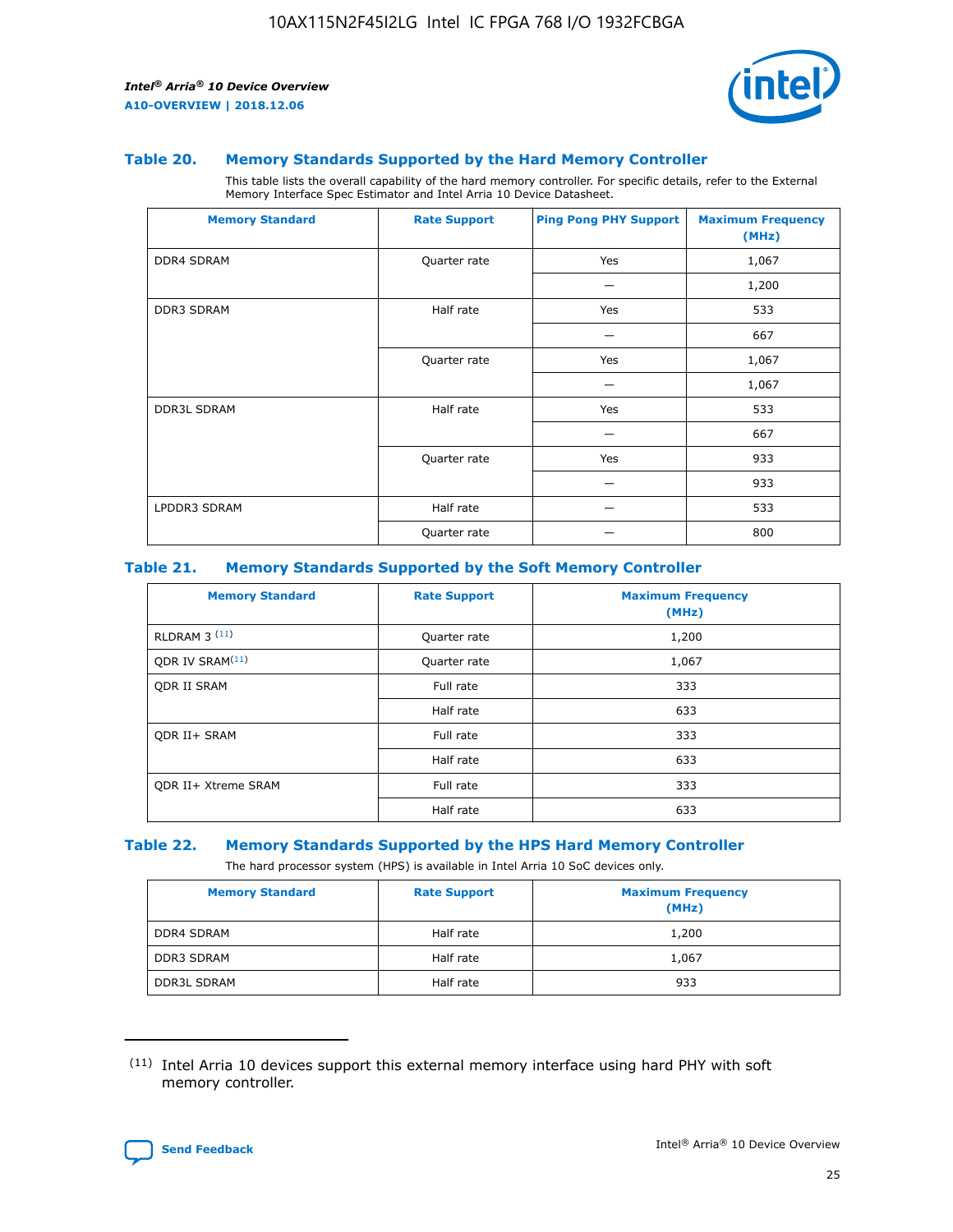

## **Related Information**

#### [Intel Arria 10 Device Datasheet](https://www.intel.com/content/www/us/en/programmable/documentation/mcn1413182292568.html#mcn1413182153340)

Lists the memory interface performance according to memory interface standards, rank or chip select configurations, and Intel Arria 10 device speed grades.

# **PCIe Gen1, Gen2, and Gen3 Hard IP**

Intel Arria 10 devices contain PCIe hard IP that is designed for performance and ease-of-use:

- Includes all layers of the PCIe stack—transaction, data link and physical layers.
- Supports PCIe Gen3, Gen2, and Gen1 Endpoint and Root Port in x1, x2, x4, or x8 lane configuration.
- Operates independently from the core logic—optional configuration via protocol (CvP) allows the PCIe link to power up and complete link training in less than 100 ms while the Intel Arria 10 device completes loading the programming file for the rest of the FPGA.
- Provides added functionality that makes it easier to support emerging features such as Single Root I/O Virtualization (SR-IOV) and optional protocol extensions.
- Provides improved end-to-end datapath protection using ECC.
- Supports FPGA configuration via protocol (CvP) using PCIe at Gen3, Gen2, or Gen1 speed.

#### **Related Information**

PCS Features on page 30

# **Enhanced PCS Hard IP for Interlaken and 10 Gbps Ethernet**

# **Interlaken Support**

The Intel Arria 10 enhanced PCS hard IP provides integrated Interlaken PCS supporting rates up to 25.8 Gbps per lane.

The Interlaken PCS is based on the proven functionality of the PCS developed for Intel's previous generation FPGAs, which demonstrated interoperability with Interlaken ASSP vendors and third-party IP suppliers. The Interlaken PCS is present in every transceiver channel in Intel Arria 10 devices.

## **Related Information**

PCS Features on page 30

# **10 Gbps Ethernet Support**

The Intel Arria 10 enhanced PCS hard IP supports 10GBASE-R PCS compliant with IEEE 802.3 10 Gbps Ethernet (10GbE). The integrated hard IP support for 10GbE and the 10 Gbps transceivers save external PHY cost, board space, and system power.

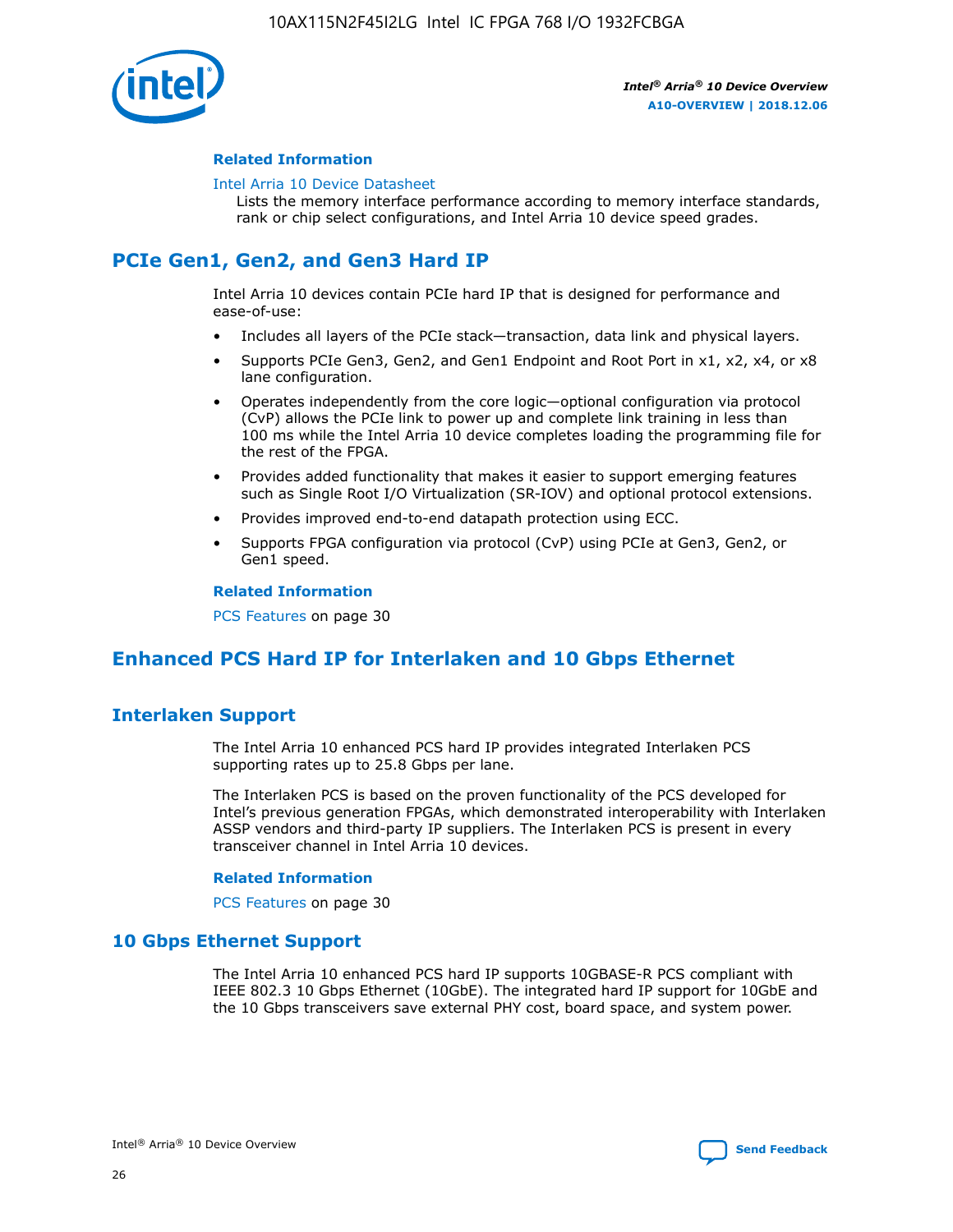

The scalable hard IP supports multiple independent 10GbE ports while using a single PLL for all the 10GBASE-R PCS instantiations, which saves on core logic resources and clock networks:

- Simplifies multiport 10GbE systems compared to XAUI interfaces that require an external XAUI-to-10G PHY.
- Incorporates Electronic Dispersion Compensation (EDC), which enables direct connection to standard 10 Gbps XFP and SFP+ pluggable optical modules.
- Supports backplane Ethernet applications and includes a hard 10GBASE-KR Forward Error Correction (FEC) circuit that you can use for 10 Gbps and 40 Gbps applications.

The 10 Gbps Ethernet PCS hard IP and 10GBASE-KR FEC are present in every transceiver channel.

#### **Related Information**

PCS Features on page 30

# **Low Power Serial Transceivers**

Intel Arria 10 FPGAs and SoCs include lowest power transceivers that deliver high bandwidth, throughput and low latency.

Intel Arria 10 devices deliver the industry's lowest power consumption per transceiver channel:

- 12.5 Gbps transceivers at as low as 242 mW
- 10 Gbps transceivers at as low as 168 mW
- 6 Gbps transceivers at as low as 117 mW

Intel Arria 10 transceivers support various data rates according to application:

- Chip-to-chip and chip-to-module applications—from 1 Gbps up to 25.8 Gbps
- Long reach and backplane applications—from 1 Gbps up to 12.5 with advanced adaptive equalization
- Critical power sensitive applications—from 1 Gbps up to 11.3 Gbps using lower power modes

The combination of 20 nm process technology and architectural advances provide the following benefits:

- Significant reduction in die area and power consumption
- Increase of up to two times in transceiver I/O density compared to previous generation devices while maintaining optimal signal integrity
- Up to 72 total transceiver channels—you can configure up to 6 of these channels to run as fast as 25.8 Gbps
- All channels feature continuous data rate support up to the maximum rated speed

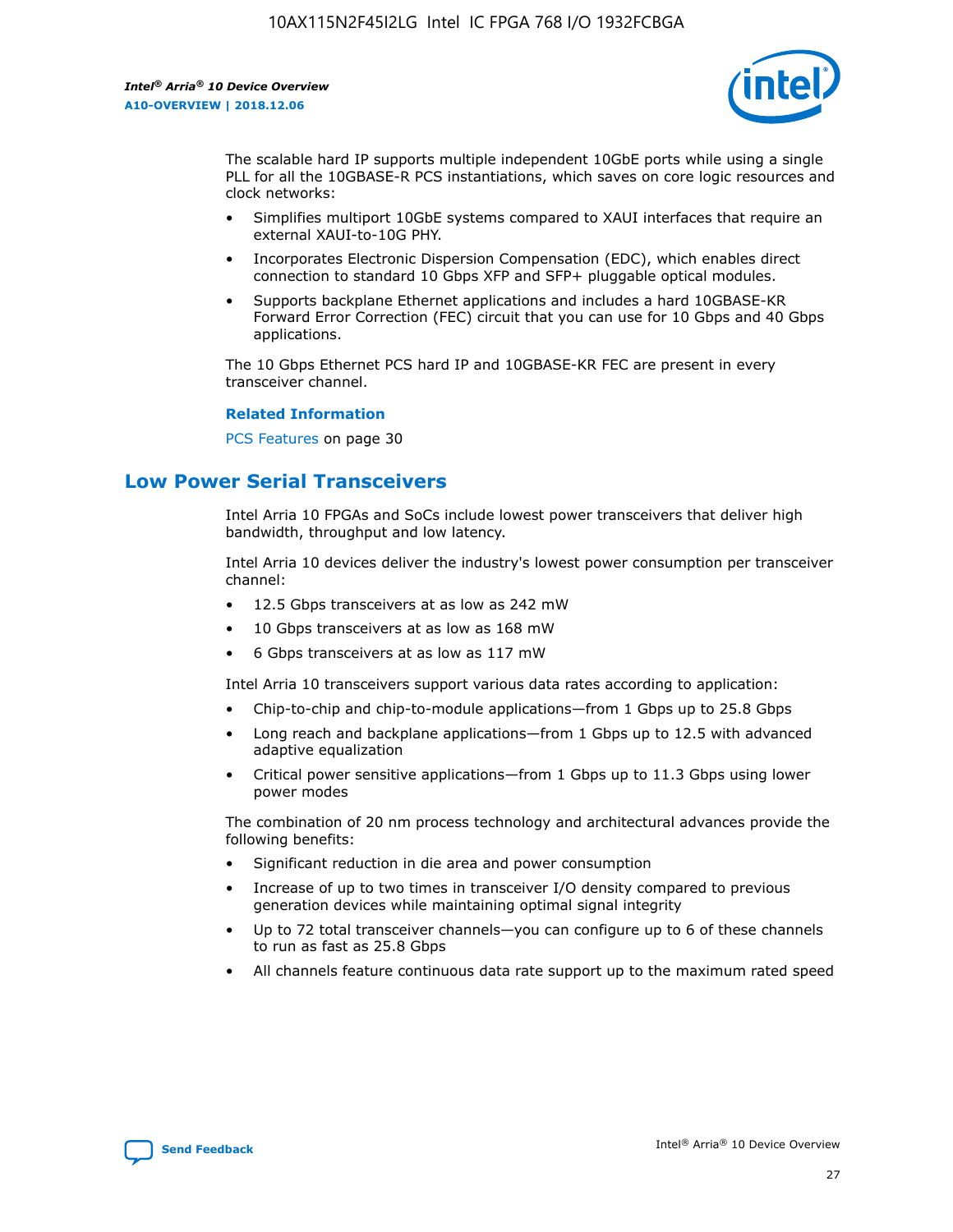



## **Figure 6. Intel Arria 10 Transceiver Block Architecture**

# **Transceiver Channels**

All transceiver channels feature a dedicated Physical Medium Attachment (PMA) and a hardened Physical Coding Sublayer (PCS).

- The PMA provides primary interfacing capabilities to physical channels.
- The PCS typically handles encoding/decoding, word alignment, and other preprocessing functions before transferring data to the FPGA core fabric.

A transceiver channel consists of a PMA and a PCS block. Most transceiver banks have 6 channels. There are some transceiver banks that contain only 3 channels.

A wide variety of bonded and non-bonded data rate configurations is possible using a highly configurable clock distribution network. Up to 80 independent transceiver data rates can be configured.

The following figures are graphical representations of top views of the silicon die, which correspond to reverse views for flip chip packages. Different Intel Arria 10 devices may have different floorplans than the ones shown in the figures.

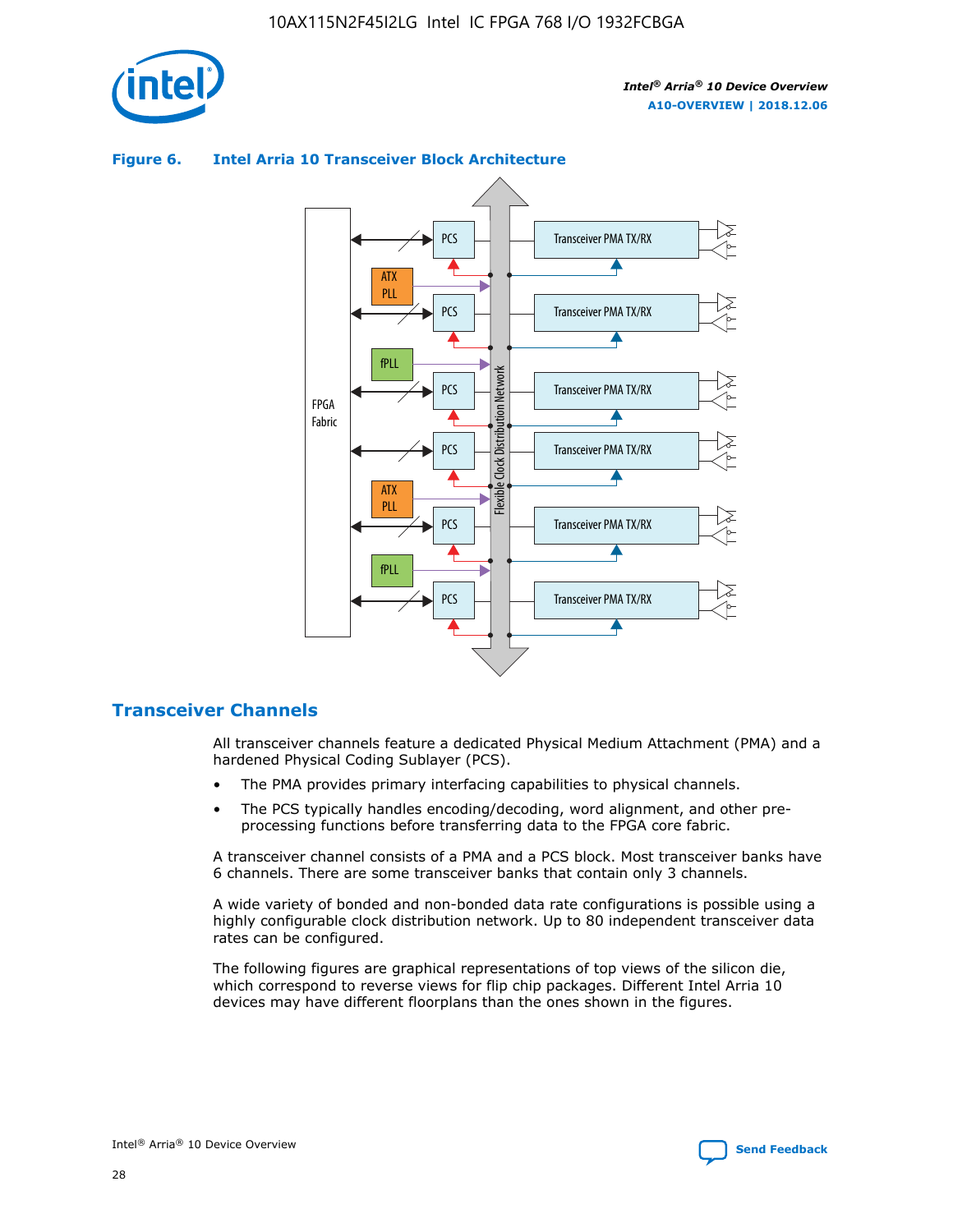

## **Figure 7. Device Chip Overview for Intel Arria 10 GX and GT Devices**



M20K Internal Memory Blocks Core Logic Fabric Transceiver Channels Hard IP Per Transceiver: Standard PCS and Enhanced PCS Hard IPs PCI Express Gen3 Hard IP Fractional PLLs M20K Internal Memory Blocks PCI Express Gen3 Hard IP Variable Precision DSP Blocks I/O PLLs Hard Memory Controllers, General-Purpose I/O Cells, LVDS Hard Processor Subsystem, Dual-Core ARM Cortex A9 M20K Internal Memory Blocks Variable Precision DSP Blocks M20K Internal Memory Blocks Core Logic Fabric I/O PLLs Hard Memory Controllers, General-Purpose I/O Cells, LVDS M20K Internal Memory Blocks Variable Precision DSP Blocks M20K Internal Memory Blocks Transceiver Channels Hard IP Per Transceiver: Standard PCS and Enhanced PCS Hard IPs PCI Express Gen3 Hard IP Fractional PLLs PCI Express Gen3 Hard IP  $\ddot{\cdot}$ Hard PCS Transceiver PMA fPLL ATX (LC) Hard PCS Transceiver PMA **Transmit** Hard PCS Transceiver PMA PLL fPLL Hard PCS Transceiver PMA Transceiver Clock Networks ATX (LC) Hard PCS Transceiver PMA Transmi Hard PCS Transceiver PMA PLL fPLL Hard PCS Transceiver PMA Transceiver PMA Hard PCS ATX (LC) **Transmit** Hard PCS Transceiver PMA PLL Unused transceiver chann can be used as additional transceiver transmit PLLs

# **PMA Features**

Intel Arria 10 transceivers provide exceptional signal integrity at data rates up to 25.8 Gbps. Clocking options include ultra-low jitter ATX PLLs (LC tank based), clock multiplier unit (CMU) PLLs, and fractional PLLs.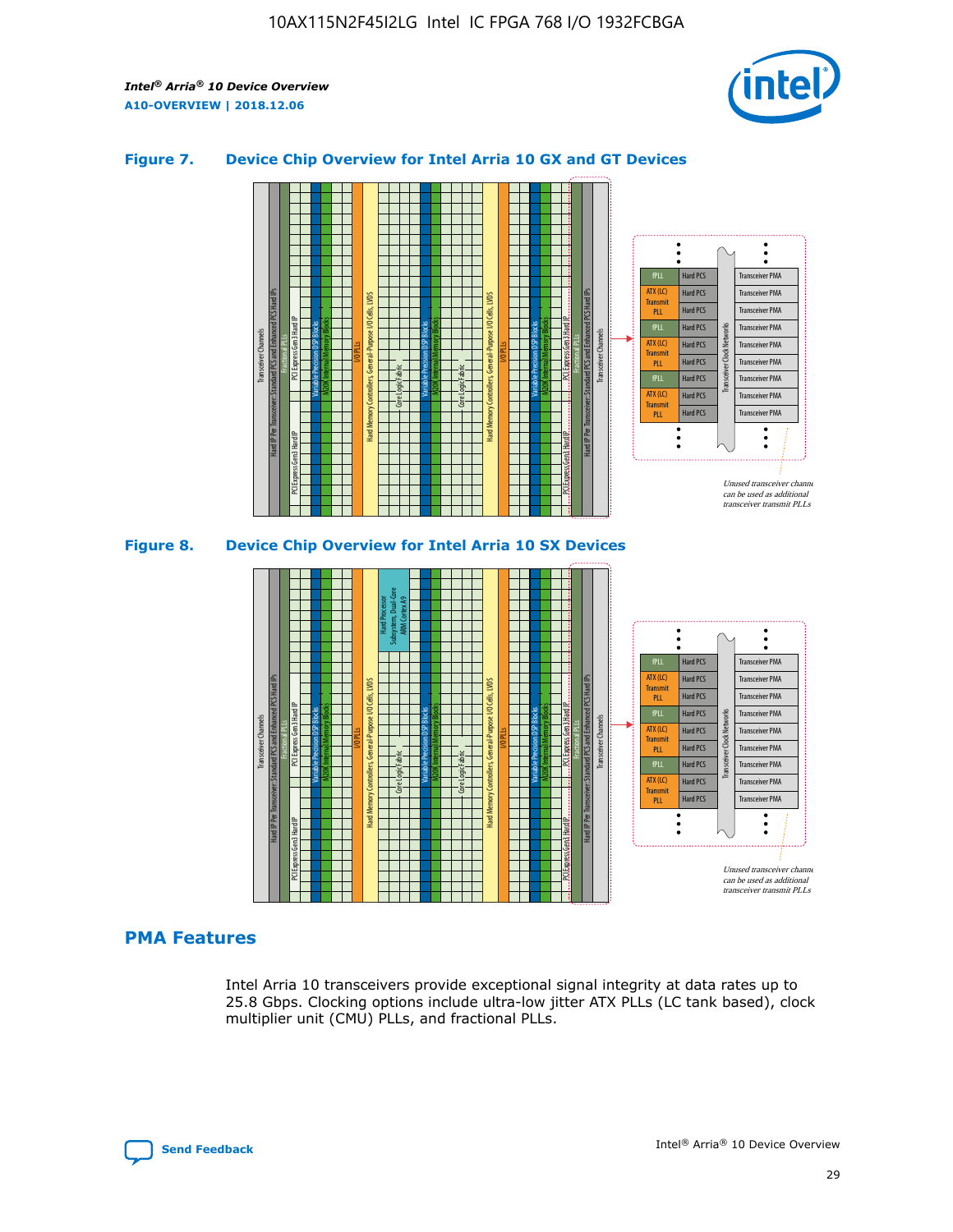

Each transceiver channel contains a channel PLL that can be used as the CMU PLL or clock data recovery (CDR) PLL. In CDR mode, the channel PLL recovers the receiver clock and data in the transceiver channel. Up to 80 independent data rates can be configured on a single Intel Arria 10 device.

## **Table 23. PMA Features of the Transceivers in Intel Arria 10 Devices**

| <b>Feature</b>                                             | <b>Capability</b>                                                                                                                                                                                                             |
|------------------------------------------------------------|-------------------------------------------------------------------------------------------------------------------------------------------------------------------------------------------------------------------------------|
| Chip-to-Chip Data Rates                                    | 1 Gbps to 17.4 Gbps (Intel Arria 10 GX devices)<br>1 Gbps to 25.8 Gbps (Intel Arria 10 GT devices)                                                                                                                            |
| Backplane Support                                          | Drive backplanes at data rates up to 12.5 Gbps                                                                                                                                                                                |
| Optical Module Support                                     | SFP+/SFP, XFP, CXP, QSFP/QSFP28, CFP/CFP2/CFP4                                                                                                                                                                                |
| Cable Driving Support                                      | SFP+ Direct Attach, PCI Express over cable, eSATA                                                                                                                                                                             |
| Transmit Pre-Emphasis                                      | 4-tap transmit pre-emphasis and de-emphasis to compensate for system channel loss                                                                                                                                             |
| Continuous Time Linear<br>Equalizer (CTLE)                 | Dual mode, high-gain, and high-data rate, linear receive equalization to compensate for<br>system channel loss                                                                                                                |
| Decision Feedback Equalizer<br>(DFE)                       | 7-fixed and 4-floating tap DFE to equalize backplane channel loss in the presence of<br>crosstalk and noisy environments                                                                                                      |
| Variable Gain Amplifier                                    | Optimizes the signal amplitude prior to the CDR sampling and operates in fixed and<br>adaptive modes                                                                                                                          |
| Altera Digital Adaptive<br>Parametric Tuning (ADAPT)       | Fully digital adaptation engine to automatically adjust all link equalization parameters-<br>including CTLE, DFE, and variable gain amplifier blocks—that provide optimal link margin<br>without intervention from user logic |
| Precision Signal Integrity<br>Calibration Engine (PreSICE) | Hardened calibration controller to quickly calibrate all transceiver control parameters on<br>power-up, which provides the optimal signal integrity and jitter performance                                                    |
| Advanced Transmit (ATX)<br><b>PLL</b>                      | Low jitter ATX (LC tank based) PLLs with continuous tuning range to cover a wide range of<br>standard and proprietary protocols                                                                                               |
| <b>Fractional PLLs</b>                                     | On-chip fractional frequency synthesizers to replace on-board crystal oscillators and reduce<br>system cost                                                                                                                   |
| Digitally Assisted Analog<br><b>CDR</b>                    | Superior jitter tolerance with fast lock time                                                                                                                                                                                 |
| Dynamic Partial<br>Reconfiguration                         | Allows independent control of the Avalon memory-mapped interface of each transceiver<br>channel for the highest transceiver flexibility                                                                                       |
| Multiple PCS-PMA and PCS-<br>PLD interface widths          | 8-, 10-, 16-, 20-, 32-, 40-, or 64-bit interface widths for flexibility of deserialization width,<br>encoding, and reduced latency                                                                                            |

# **PCS Features**

This table summarizes the Intel Arria 10 transceiver PCS features. You can use the transceiver PCS to support a wide range of protocols ranging from 1 Gbps to 25.8 Gbps.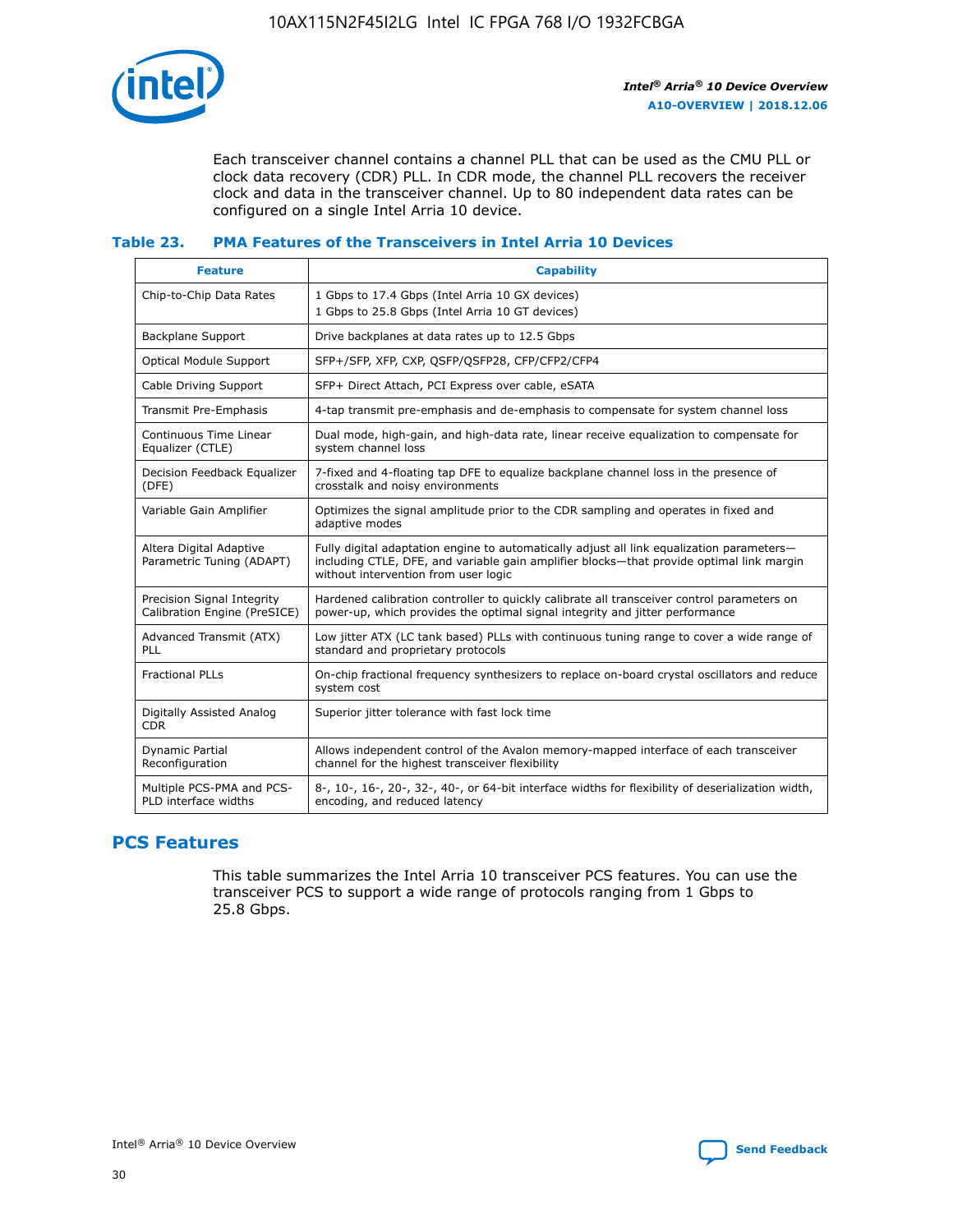

| <b>PCS</b>    | <b>Description</b>                                                                                                                                                                                                                                                                                                                                                                                                          |
|---------------|-----------------------------------------------------------------------------------------------------------------------------------------------------------------------------------------------------------------------------------------------------------------------------------------------------------------------------------------------------------------------------------------------------------------------------|
| Standard PCS  | Operates at a data rate up to 12 Gbps<br>Supports protocols such as PCI-Express, CPRI 4.2+, GigE, IEEE 1588 in Hard PCS<br>Implements other protocols using Basic/Custom (Standard PCS) transceiver<br>configuration rules.                                                                                                                                                                                                 |
| Enhanced PCS  | Performs functions common to most serial data industry standards, such as word<br>$\bullet$<br>alignment, encoding/decoding, and framing, before data is sent or received off-chip<br>through the PMA<br>• Handles data transfer to and from the FPGA fabric<br>Handles data transfer internally to and from the PMA<br>Provides frequency compensation<br>Performs channel bonding for multi-channel low skew applications |
| PCIe Gen3 PCS | Supports the seamless switching of Data and Clock between the Gen1, Gen2, and Gen3<br>data rates<br>Provides support for PIPE 3.0 features<br>Supports the PIPE interface with the Hard IP enabled, as well as with the Hard IP<br>bypassed                                                                                                                                                                                 |

#### **Related Information**

- PCIe Gen1, Gen2, and Gen3 Hard IP on page 26
- Interlaken Support on page 26
- 10 Gbps Ethernet Support on page 26

# **PCS Protocol Support**

This table lists some of the protocols supported by the Intel Arria 10 transceiver PCS. For more information about the blocks in the transmitter and receiver data paths, refer to the related information.

| <b>Protocol</b>                                 | <b>Data Rate</b><br>(Gbps) | <b>Transceiver IP</b>       | <b>PCS Support</b>                      |
|-------------------------------------------------|----------------------------|-----------------------------|-----------------------------------------|
| PCIe Gen3 x1, x2, x4, x8                        | 8.0                        | Native PHY (PIPE)           | Standard PCS and PCIe<br>Gen3 PCS       |
| PCIe Gen2 x1, x2, x4, x8                        | 5.0                        | Native PHY (PIPE)           | <b>Standard PCS</b>                     |
| PCIe Gen1 x1, x2, x4, x8                        | 2.5                        | Native PHY (PIPE)           | Standard PCS                            |
| 1000BASE-X Gigabit Ethernet                     | 1.25                       | Native PHY                  | <b>Standard PCS</b>                     |
| 1000BASE-X Gigabit Ethernet with<br>IEEE 1588v2 | 1.25                       | Native PHY                  | Standard PCS                            |
| 10GBASE-R                                       | 10.3125                    | Native PHY                  | <b>Enhanced PCS</b>                     |
| 10GBASE-R with IEEE 1588v2                      | 10.3125                    | Native PHY                  | <b>Enhanced PCS</b>                     |
| 10GBASE-R with KR FEC                           | 10.3125                    | Native PHY                  | <b>Enhanced PCS</b>                     |
| 10GBASE-KR and 1000BASE-X                       | 10.3125                    | 1G/10GbE and 10GBASE-KR PHY | Standard PCS and<br><b>Enhanced PCS</b> |
| Interlaken (CEI-6G/11G)                         | 3.125 to 17.4              | Native PHY                  | <b>Enhanced PCS</b>                     |
| SFI-S/SFI-5.2                                   | 11.2                       | Native PHY                  | <b>Enhanced PCS</b>                     |
| $10G$ SDI                                       | 10.692                     | Native PHY                  | <b>Enhanced PCS</b>                     |
|                                                 |                            |                             | continued                               |

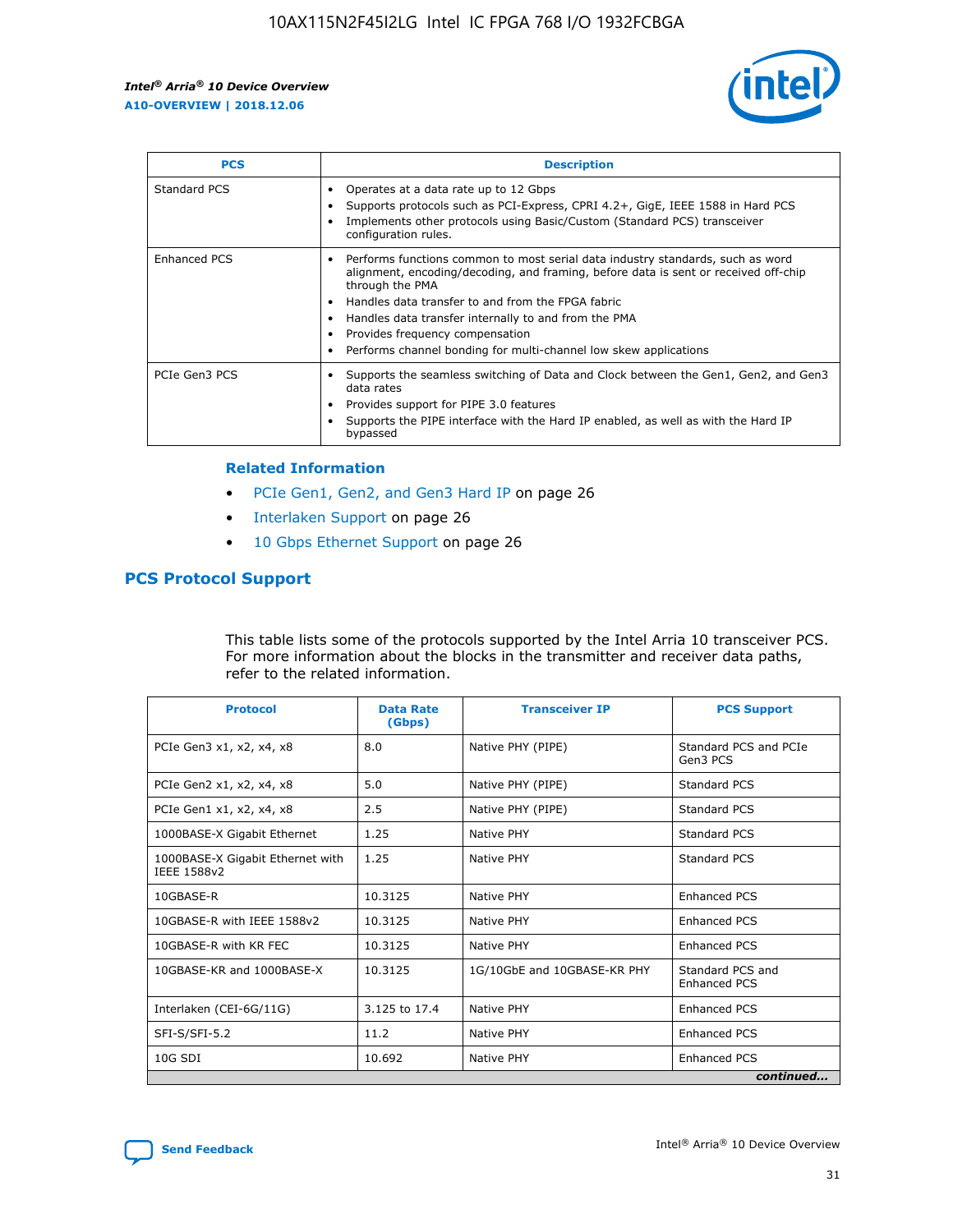

| <b>Protocol</b>      | <b>Data Rate</b><br>(Gbps) | <b>Transceiver IP</b> | <b>PCS Support</b> |
|----------------------|----------------------------|-----------------------|--------------------|
| CPRI 6.0 (64B/66B)   | 0.6144 to<br>10.1376       | Native PHY            | Enhanced PCS       |
| CPRI 4.2 (8B/10B)    | $0.6144$ to<br>9.8304      | Native PHY            | Standard PCS       |
| OBSAI RP3 v4.2       | 0.6144 to 6.144            | Native PHY            | Standard PCS       |
| SD-SDI/HD-SDI/3G-SDI | $0.143(12)$ to<br>2.97     | Native PHY            | Standard PCS       |

## **Related Information**

#### [Intel Arria 10 Transceiver PHY User Guide](https://www.intel.com/content/www/us/en/programmable/documentation/nik1398707230472.html#nik1398707091164)

Provides more information about the supported transceiver protocols and PHY IP, the PMA architecture, and the standard, enhanced, and PCIe Gen3 PCS architecture.

# **SoC with Hard Processor System**

Each SoC device combines an FPGA fabric and a hard processor system (HPS) in a single device. This combination delivers the flexibility of programmable logic with the power and cost savings of hard IP in these ways:

- Reduces board space, system power, and bill of materials cost by eliminating a discrete embedded processor
- Allows you to differentiate the end product in both hardware and software, and to support virtually any interface standard
- Extends the product life and revenue through in-field hardware and software updates

 $(12)$  The 0.143 Gbps data rate is supported using oversampling of user logic that you must implement in the FPGA fabric.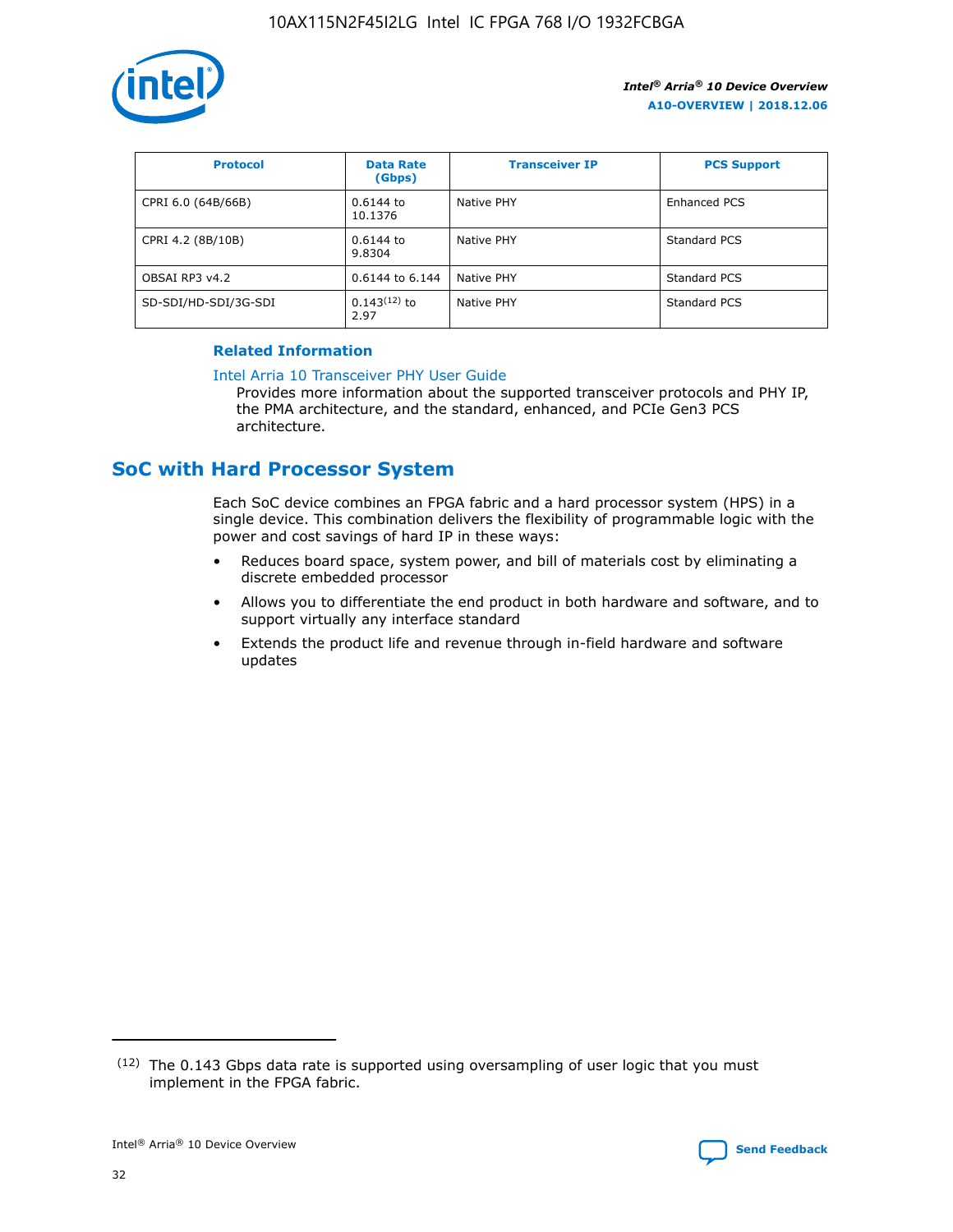

#### **Figure 9. HPS Block Diagram**

This figure shows a block diagram of the HPS with the dual ARM Cortex-A9 MPCore processor.



# **Key Advantages of 20-nm HPS**

The 20-nm HPS strikes a balance between enabling maximum software compatibility with 28-nm SoCs while still improving upon the 28-nm HPS architecture. These improvements address the requirements of the next generation target markets such as wireless and wireline communications, compute and storage equipment, broadcast and military in terms of performance, memory bandwidth, connectivity via backplane and security.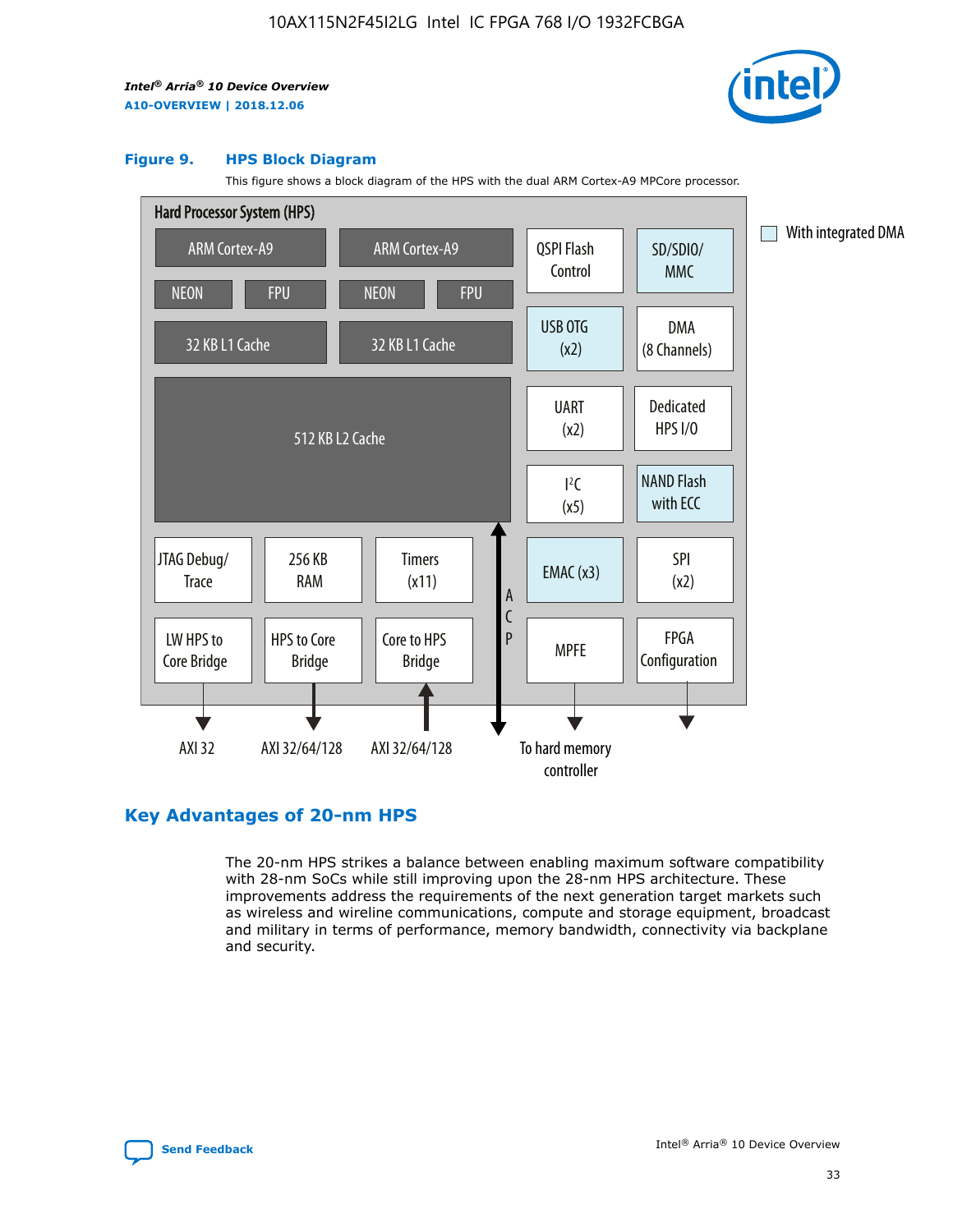

## **Table 24. Improvements in 20 nm HPS**

This table lists the key improvements of the 20 nm HPS compared to the 28 nm HPS.

| Advantages/<br><b>Improvements</b>                          | <b>Description</b>                                                                                                                                                                                                                                                                                                                                                                                                                                                                                                                                                                                                                                                                                                                                                                                                                                                                                                      |
|-------------------------------------------------------------|-------------------------------------------------------------------------------------------------------------------------------------------------------------------------------------------------------------------------------------------------------------------------------------------------------------------------------------------------------------------------------------------------------------------------------------------------------------------------------------------------------------------------------------------------------------------------------------------------------------------------------------------------------------------------------------------------------------------------------------------------------------------------------------------------------------------------------------------------------------------------------------------------------------------------|
| Increased performance and<br>overdrive capability           | While the nominal processor frequency is 1.2 GHz, the 20 nm HPS offers an "overdrive"<br>feature which enables a higher processor operating frequency. This requires a higher supply<br>voltage value that is unique to the HPS and may require a separate regulator.                                                                                                                                                                                                                                                                                                                                                                                                                                                                                                                                                                                                                                                   |
| Increased processor memory<br>bandwidth and DDR4<br>support | Up to 64-bit DDR4 memory at 2,400 Mbps support is available for the processor. The hard<br>memory controller for the HPS comprises a multi-port front end that manages connections<br>to a single port memory controller. The multi-port front end allows logic core and the HPS<br>to share ports and thereby the available bandwidth of the memory controller.                                                                                                                                                                                                                                                                                                                                                                                                                                                                                                                                                        |
| Flexible I/O sharing                                        | An advanced I/O pin muxing scheme allows improved sharing of I/O between the HPS and<br>the core logic. The following types of I/O are available for SoC:<br>17 dedicated I/Os-physically located inside the HPS block and are not accessible to<br>logic within the core. The 17 dedicated I/Os are used for HPS clock, resets, and<br>interfacing with boot devices, QSPI, and SD/MMC.<br>48 direct shared I/O-located closest to the HPS block and are ideal for high speed HPS<br>peripherals such as EMAC, USB, and others. There is one bank of 48 I/Os that supports<br>direct sharing where the 48 I/Os can be shared 12 I/Os at a time.<br>Standard (shared) I/O-all standard I/Os can be shared by the HPS peripherals and any<br>logic within the core. For designs where more than 48 I/Os are reguired to fully use all<br>the peripherals in the HPS, these I/Os can be connected through the core logic. |
| <b>EMAC</b> core                                            | Three EMAC cores are available in the HPS. The EMAC cores enable an application to<br>support two redundant Ethernet connections; for example, backplane, or two EMAC cores<br>for managing IEEE 1588 time stamp information while allowing a third EMAC core for debug<br>and configuration. All three EMACs can potentially share the same time stamps, simplifying<br>the 1588 time stamping implementation. A new serial time stamp interface allows core<br>logic to access and read the time stamp values. The integrated EMAC controllers can be<br>connected to external Ethernet PHY through the provided MDIO or I <sup>2</sup> C interface.                                                                                                                                                                                                                                                                  |
| On-chip memory                                              | The on-chip memory is updated to 256 KB support and can support larger data sets and<br>real time algorithms.                                                                                                                                                                                                                                                                                                                                                                                                                                                                                                                                                                                                                                                                                                                                                                                                           |
| <b>ECC</b> enhancements                                     | Improvements in L2 Cache ECC management allow identification of errors down to the<br>address level. ECC enhancements also enable improved error injection and status reporting<br>via the introduction of new memory mapped access to syndrome and data signals.                                                                                                                                                                                                                                                                                                                                                                                                                                                                                                                                                                                                                                                       |
| HPS to FPGA Interconnect<br>Backbone                        | Although the HPS and the Logic Core can operate independently, they are tightly coupled<br>via a high-bandwidth system interconnect built from high-performance ARM AMBA AXI bus<br>bridges. IP bus masters in the FPGA fabric have access to HPS bus slaves via the FPGA-to-<br>HPS interconnect. Similarly, HPS bus masters have access to bus slaves in the core fabric<br>via the HPS-to-FPGA bridge. Both bridges are AMBA AXI-3 compliant and support<br>simultaneous read and write transactions. Up to three masters within the core fabric can<br>share the HPS SDRAM controller with the processor. Additionally, the processor can be used<br>to configure the core fabric under program control via a dedicated 32-bit configuration port.                                                                                                                                                                  |
| FPGA configuration and HPS<br>booting                       | The FPGA fabric and HPS in the SoCs are powered independently. You can reduce the clock<br>frequencies or gate the clocks to reduce dynamic power.<br>You can configure the FPGA fabric and boot the HPS independently, in any order, providing<br>you with more design flexibility.                                                                                                                                                                                                                                                                                                                                                                                                                                                                                                                                                                                                                                    |
| Security                                                    | New security features have been introduced for anti-tamper management, secure boot,<br>encryption (AES), and authentication (SHA).                                                                                                                                                                                                                                                                                                                                                                                                                                                                                                                                                                                                                                                                                                                                                                                      |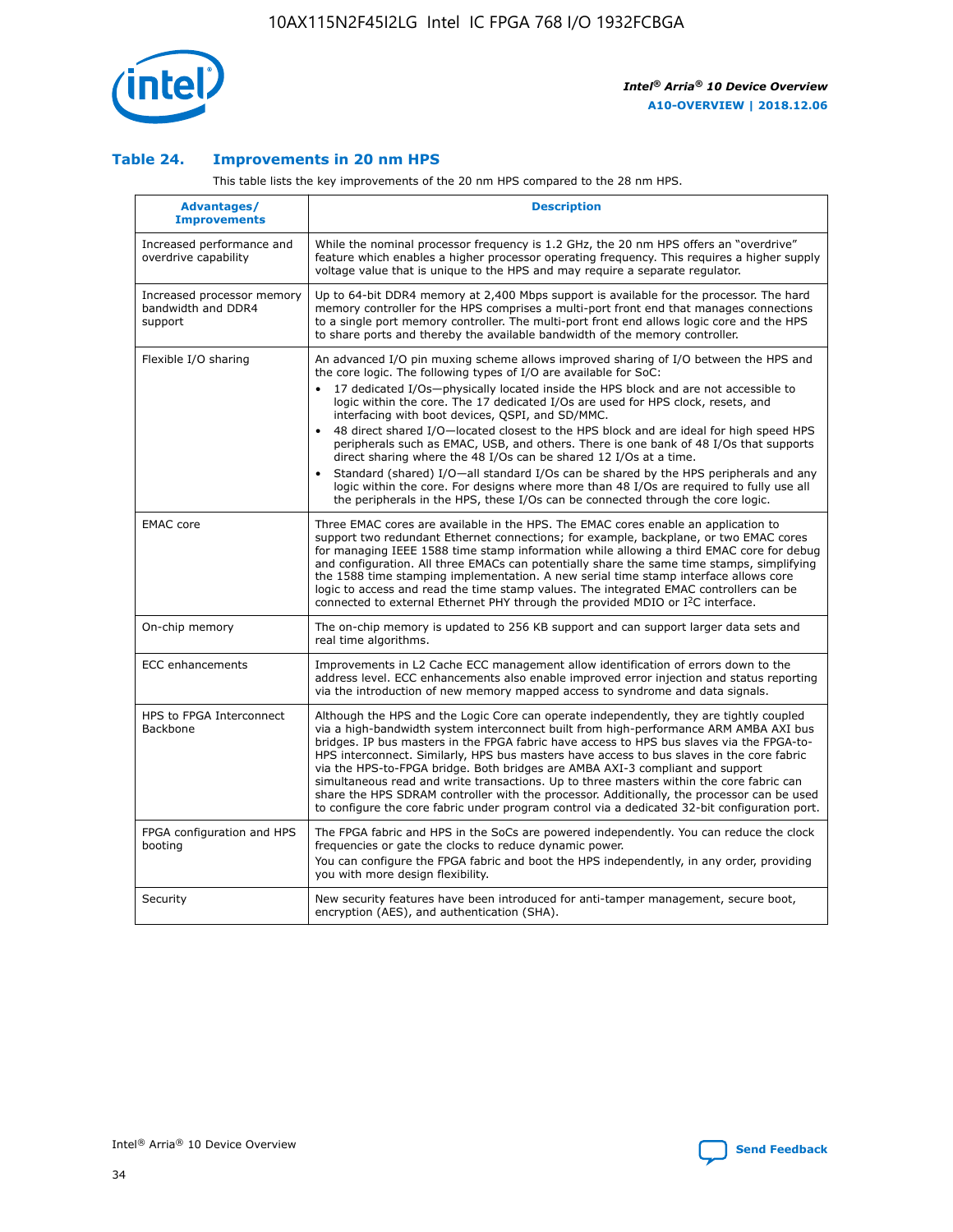

# **Features of the HPS**

The HPS has the following features:

- 1.2-GHz, dual-core ARM Cortex-A9 MPCore processor with up to 1.5-GHz via overdrive
	- ARMv7-A architecture that runs 32-bit ARM instructions, 16-bit and 32-bit Thumb instructions, and 8-bit Java byte codes in Jazelle style
	- Superscalar, variable length, out-of-order pipeline with dynamic branch prediction
	- Instruction Efficiency 2.5 MIPS/MHz, which provides total performance of 7500 MIPS at 1.5 GHz
- Each processor core includes:
	- 32 KB of L1 instruction cache, 32 KB of L1 data cache
	- Single- and double-precision floating-point unit and NEON media engine
	- CoreSight debug and trace technology
	- Snoop Control Unit (SCU) and Acceleration Coherency Port (ACP)
- 512 KB of shared L2 cache
- 256 KB of scratch RAM
- Hard memory controller with support for DDR3, DDR4 and optional error correction code (ECC) support
- Multiport Front End (MPFE) Scheduler interface to the hard memory controller
- 8-channel direct memory access (DMA) controller
- QSPI flash controller with SIO, DIO, QIO SPI Flash support
- NAND flash controller (ONFI 1.0 or later) with DMA and ECC support, updated to support 8 and 16-bit Flash devices and new command DMA to offload CPU for fast power down recovery
- Updated SD/SDIO/MMC controller to eMMC 4.5 with DMA with CE-ATA digital command support
- 3 10/100/1000 Ethernet media access control (MAC) with DMA
- 2 USB On-the-Go (OTG) controllers with DMA
- $\bullet$  5 I<sup>2</sup>C controllers (3 can be used by EMAC for MIO to external PHY)
- 2 UART 16550 Compatible controllers
- 4 serial peripheral interfaces (SPI) (2 Master, 2 Slaves)
- 62 programmable general-purpose I/Os, which includes 48 direct share I/Os that allows the HPS peripherals to connect directly to the FPGA I/Os
- 7 general-purpose timers
- 4 watchdog timers
- Anti-tamper, Secure Boot, Encryption (AES) and Authentication (SHA)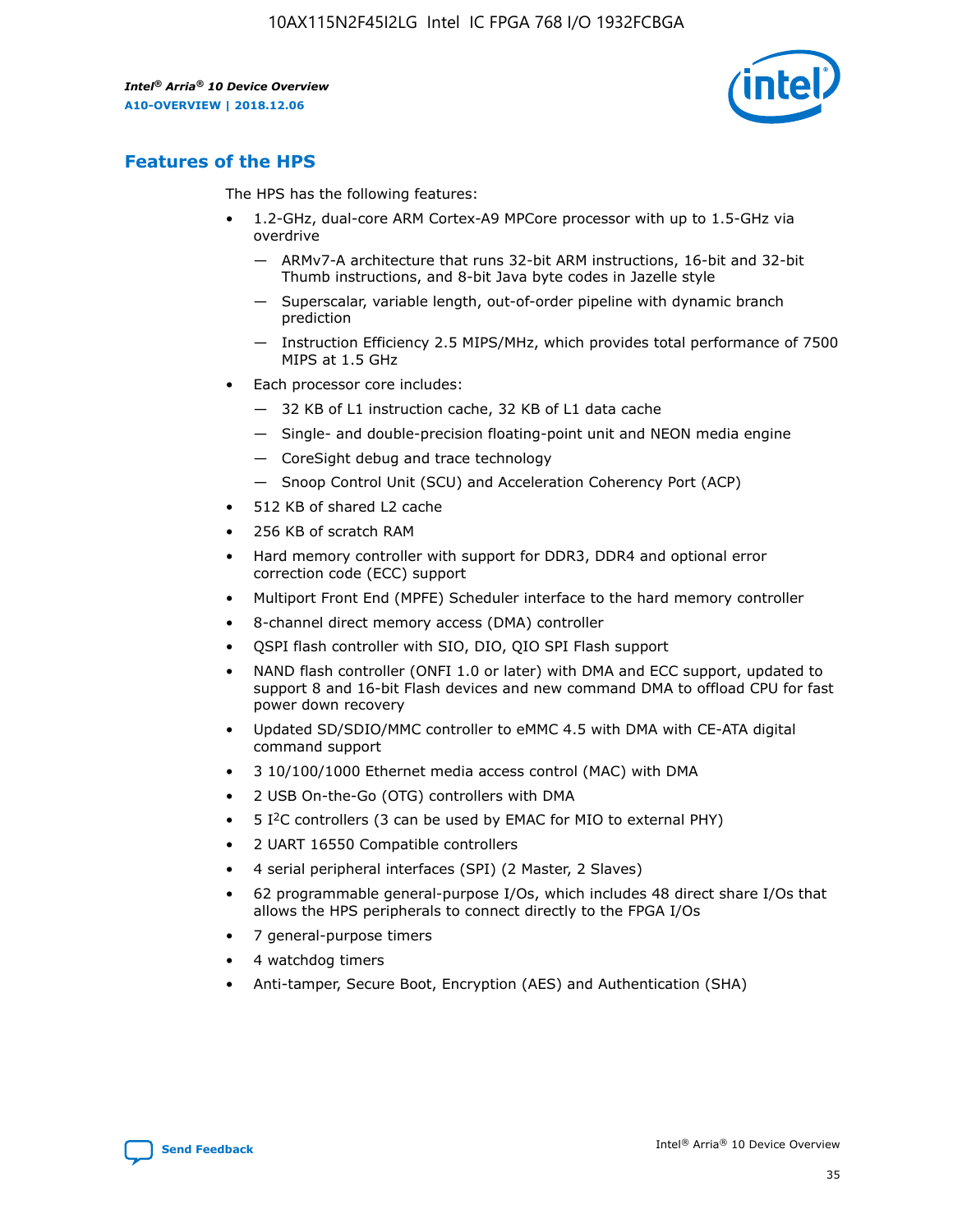

# **System Peripherals and Debug Access Port**

Each Ethernet MAC, USB OTG, NAND flash controller, and SD/MMC controller module has an integrated DMA controller. For modules without an integrated DMA controller, an additional DMA controller module provides up to eight channels of high-bandwidth data transfers. Peripherals that communicate off-chip are multiplexed with other peripherals at the HPS pin level. This allows you to choose which peripherals interface with other devices on your PCB.

The debug access port provides interfaces to industry standard JTAG debug probes and supports ARM CoreSight debug and core traces to facilitate software development.

## **HPS–FPGA AXI Bridges**

The HPS–FPGA bridges, which support the Advanced Microcontroller Bus Architecture (AMBA) Advanced eXtensible Interface (AXI™) specifications, consist of the following bridges:

- FPGA-to-HPS AMBA AXI bridge—a high-performance bus supporting 32, 64, and 128 bit data widths that allows the FPGA fabric to issue transactions to slaves in the HPS.
- HPS-to-FPGA Avalon/AMBA AXI bridge—a high-performance bus supporting 32, 64, and 128 bit data widths that allows the HPS to issue transactions to slaves in the FPGA fabric.
- Lightweight HPS-to-FPGA AXI bridge—a lower latency 32 bit width bus that allows the HPS to issue transactions to soft peripherals in the FPGA fabric. This bridge is primarily used for control and status register (CSR) accesses to peripherals in the FPGA fabric.

The HPS–FPGA AXI bridges allow masters in the FPGA fabric to communicate with slaves in the HPS logic, and vice versa. For example, the HPS-to-FPGA AXI bridge allows you to share memories instantiated in the FPGA fabric with one or both microprocessors in the HPS, while the FPGA-to-HPS AXI bridge allows logic in the FPGA fabric to access the memory and peripherals in the HPS.

Each HPS–FPGA bridge also provides asynchronous clock crossing for data transferred between the FPGA fabric and the HPS.

## **HPS SDRAM Controller Subsystem**

The HPS SDRAM controller subsystem contains a multiport SDRAM controller and DDR PHY that are shared between the FPGA fabric (through the FPGA-to-HPS SDRAM interface), the level 2 (L2) cache, and the level 3 (L3) system interconnect. The FPGA-to-HPS SDRAM interface supports AMBA AXI and Avalon® Memory-Mapped (Avalon-MM) interface standards, and provides up to six individual ports for access by masters implemented in the FPGA fabric.

The HPS SDRAM controller supports up to 3 masters (command ports), 3x 64-bit read data ports and 3x 64-bit write data ports.

To maximize memory performance, the SDRAM controller subsystem supports command and data reordering, deficit round-robin arbitration with aging, and high-priority bypass features.

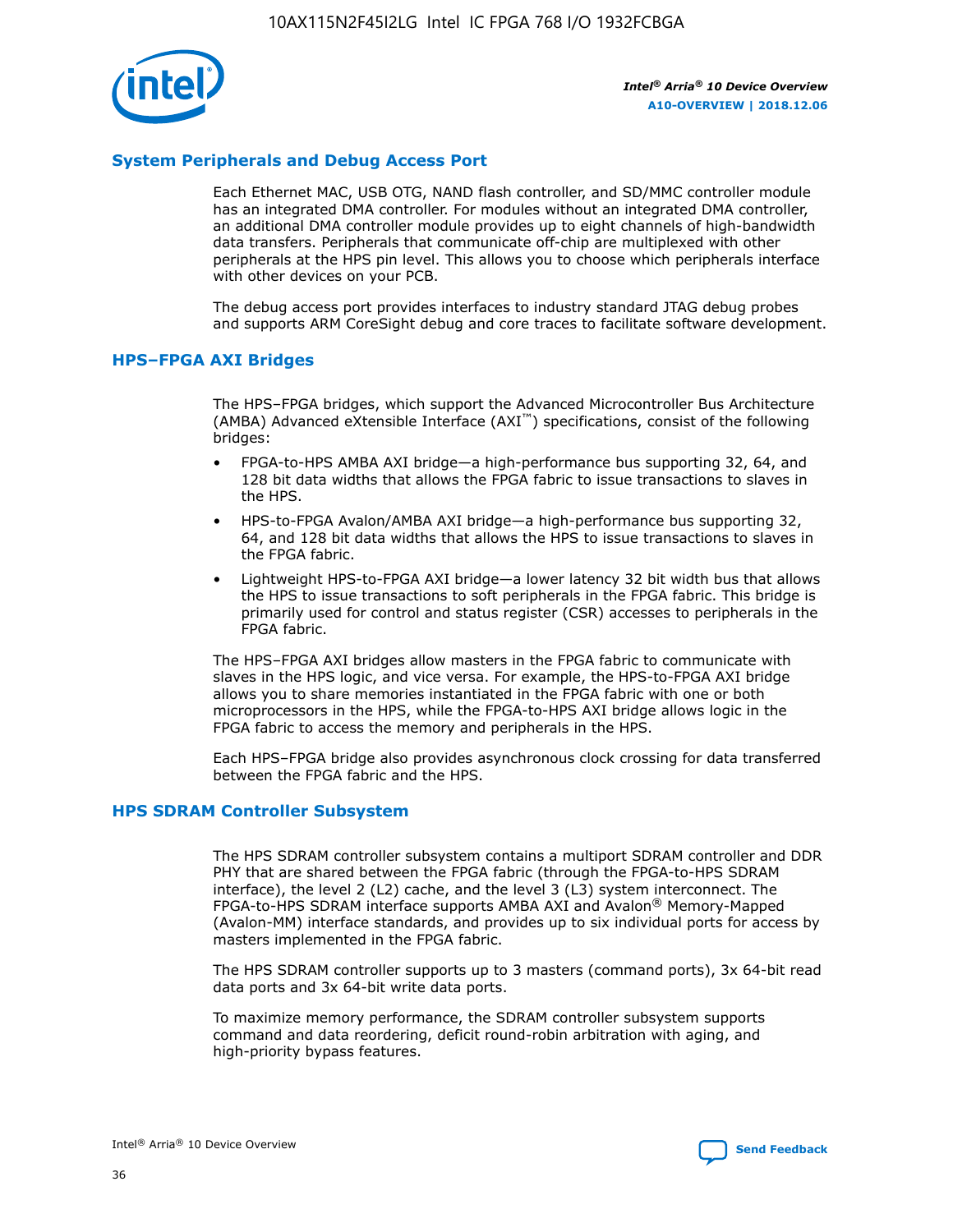

# **FPGA Configuration and HPS Booting**

The FPGA fabric and HPS in the SoC FPGA must be powered at the same time. You can reduce the clock frequencies or gate the clocks to reduce dynamic power.

Once powered, the FPGA fabric and HPS can be configured independently thus providing you with more design flexibility:

- You can boot the HPS independently. After the HPS is running, the HPS can fully or partially reconfigure the FPGA fabric at any time under software control. The HPS can also configure other FPGAs on the board through the FPGA configuration controller.
- Configure the FPGA fabric first, and then boot the HPS from memory accessible to the FPGA fabric.

## **Hardware and Software Development**

For hardware development, you can configure the HPS and connect your soft logic in the FPGA fabric to the HPS interfaces using the Platform Designer system integration tool in the Intel Quartus Prime software.

For software development, the ARM-based SoC FPGA devices inherit the rich software development ecosystem available for the ARM Cortex-A9 MPCore processor. The software development process for Intel SoC FPGAs follows the same steps as those for other SoC devices from other manufacturers. Support for Linux\*, VxWorks\*, and other operating systems are available for the SoC FPGAs. For more information on the operating systems support availability, contact the Intel FPGA sales team.

You can begin device-specific firmware and software development on the Intel SoC FPGA Virtual Target. The Virtual Target is a fast PC-based functional simulation of a target development system—a model of a complete development board. The Virtual Target enables the development of device-specific production software that can run unmodified on actual hardware.

# **Dynamic and Partial Reconfiguration**

The Intel Arria 10 devices support dynamic and partial reconfiguration. You can use dynamic and partial reconfiguration simultaneously to enable seamless reconfiguration of both the device core and transceivers.

# **Dynamic Reconfiguration**

You can reconfigure the PMA and PCS blocks while the device continues to operate. This feature allows you to change the data rates, protocol, and analog settings of a channel in a transceiver bank without affecting on-going data transfer in other transceiver banks. This feature is ideal for applications that require dynamic multiprotocol or multirate support.

# **Partial Reconfiguration**

Using partial reconfiguration, you can reconfigure some parts of the device while keeping the device in operation.

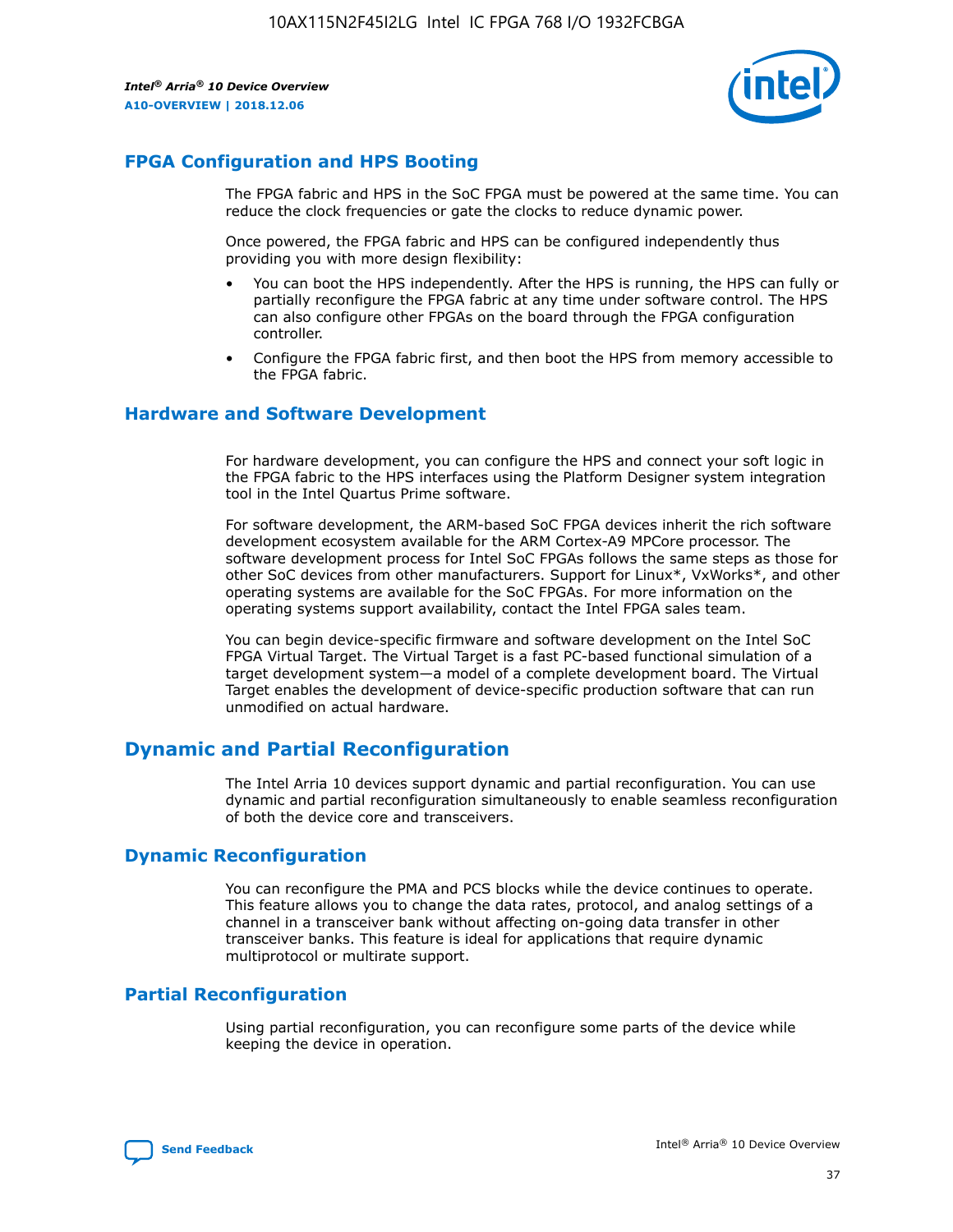

Instead of placing all device functions in the FPGA fabric, you can store some functions that do not run simultaneously in external memory and load them only when required. This capability increases the effective logic density of the device, and lowers cost and power consumption.

In the Intel solution, you do not have to worry about intricate device architecture to perform a partial reconfiguration. The partial reconfiguration capability is built into the Intel Quartus Prime design software, making such time-intensive task simple.

Intel Arria 10 devices support partial reconfiguration in the following configuration options:

- Using an internal host:
	- All supported configuration modes where the FPGA has access to external memory devices such as serial and parallel flash memory.
	- Configuration via Protocol [CvP (PCIe)]
- Using an external host—passive serial (PS), fast passive parallel (FPP) x8, FPP x16, and FPP x32 I/O interface.

# **Enhanced Configuration and Configuration via Protocol**

## **Table 25. Configuration Schemes and Features of Intel Arria 10 Devices**

Intel Arria 10 devices support 1.8 V programming voltage and several configuration schemes.

| <b>Scheme</b>                                                          | <b>Data</b><br><b>Width</b> | <b>Max Clock</b><br>Rate<br>(MHz) | <b>Max Data</b><br>Rate<br>(Mbps)<br>(13) | <b>Decompression</b> | <b>Design</b><br>Security <sup>(1</sup><br>4) | <b>Partial</b><br><b>Reconfiguration</b><br>(15) | <b>Remote</b><br><b>System</b><br><b>Update</b> |
|------------------------------------------------------------------------|-----------------------------|-----------------------------------|-------------------------------------------|----------------------|-----------------------------------------------|--------------------------------------------------|-------------------------------------------------|
| <b>JTAG</b>                                                            | 1 bit                       | 33                                | 33                                        |                      |                                               | Yes(16)                                          |                                                 |
| Active Serial (AS)<br>through the<br>EPCO-L<br>configuration<br>device | 1 bit,<br>4 bits            | 100                               | 400                                       | Yes                  | Yes                                           | $Y_{PS}(16)$                                     | Yes                                             |
| Passive serial (PS)<br>through CPLD or<br>external<br>microcontroller  | 1 bit                       | 100                               | 100                                       | Yes                  | Yes                                           | Yes(16)                                          | Parallel<br>Flash<br>Loader<br>(PFL) IP<br>core |
|                                                                        |                             |                                   |                                           |                      |                                               |                                                  | continued                                       |

<sup>(13)</sup> Enabling either compression or design security features affects the maximum data rate. Refer to the Intel Arria 10 Device Datasheet for more information.

<sup>(14)</sup> Encryption and compression cannot be used simultaneously.

 $<sup>(15)</sup>$  Partial reconfiguration is an advanced feature of the device family. If you are interested in</sup> using partial reconfiguration, contact Intel for support.

 $(16)$  Partial configuration can be performed only when it is configured as internal host.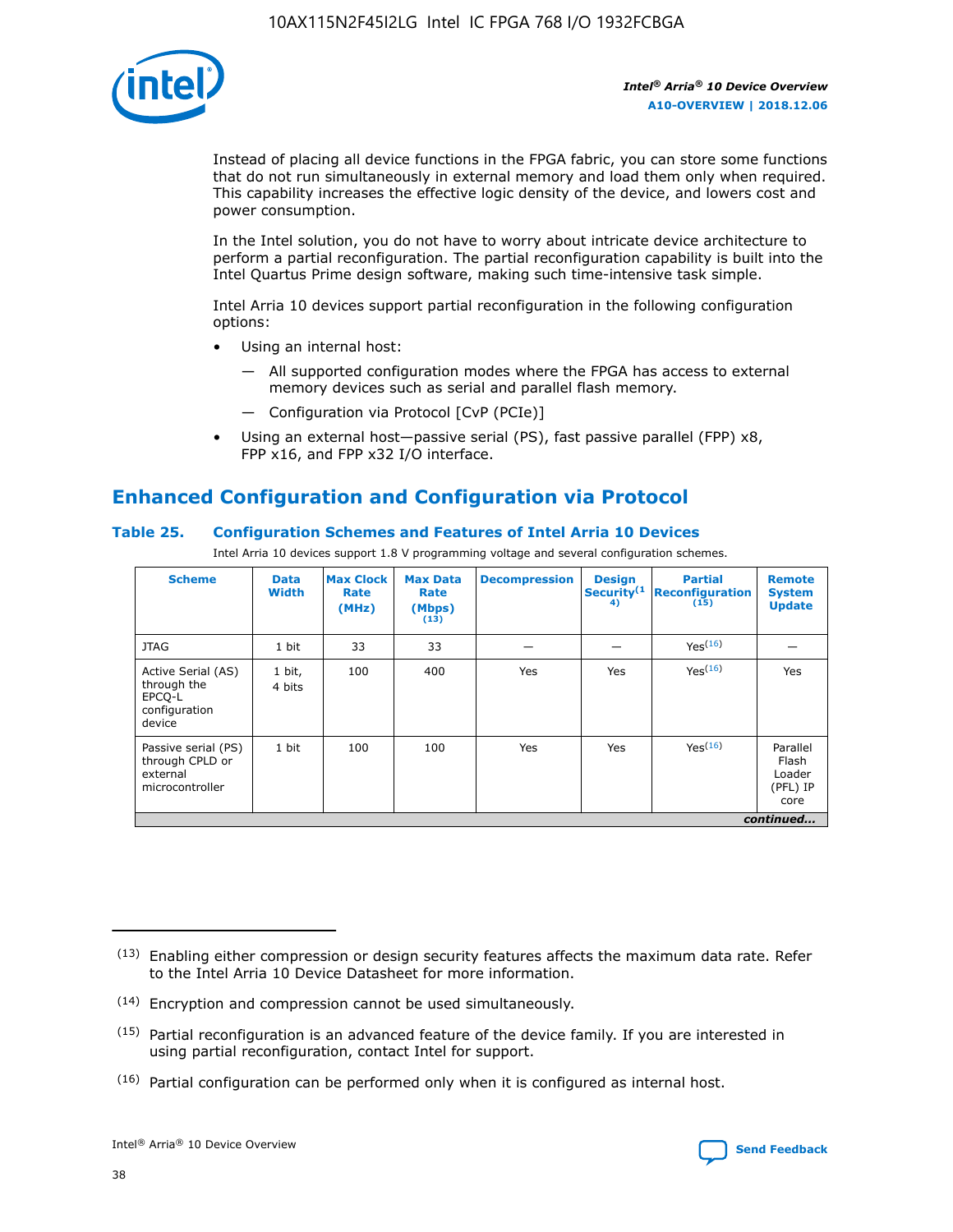

| <b>Scheme</b>                                     | <b>Data</b><br><b>Width</b> | <b>Max Clock</b><br>Rate<br>(MHz) | <b>Max Data</b><br>Rate<br>(Mbps)<br>(13) | <b>Decompression</b> | <b>Design</b><br>Security <sup>(1</sup><br>4) | <b>Partial</b><br><b>Reconfiguration</b><br>(15) | <b>Remote</b><br><b>System</b><br><b>Update</b> |
|---------------------------------------------------|-----------------------------|-----------------------------------|-------------------------------------------|----------------------|-----------------------------------------------|--------------------------------------------------|-------------------------------------------------|
| Fast passive                                      | 8 bits                      | 100                               | 3200                                      | Yes                  | Yes                                           | Yes(17)                                          | PFL IP                                          |
| parallel (FPP)<br>through CPLD or                 | 16 bits                     |                                   |                                           | Yes                  | Yes                                           |                                                  | core                                            |
| external<br>microcontroller                       | 32 bits                     |                                   |                                           | Yes                  | Yes                                           |                                                  |                                                 |
| Configuration via                                 | 16 bits                     | 100                               | 3200                                      | Yes                  | Yes                                           | Yes <sup>(17)</sup>                              |                                                 |
| <b>HPS</b>                                        | 32 bits                     |                                   |                                           | Yes                  | Yes                                           |                                                  |                                                 |
| Configuration via<br>Protocol [CvP<br>$(PCIe*)$ ] | x1, x2,<br>x4, x8<br>lanes  |                                   | 8000                                      | Yes                  | Yes                                           | Yes(16)                                          |                                                 |

You can configure Intel Arria 10 devices through PCIe using Configuration via Protocol (CvP). The Intel Arria 10 CvP implementation conforms to the PCIe 100 ms power-up-to-active time requirement.

#### **Related Information**

[Configuration via Protocol \(CvP\) Implementation in Intel FPGAs User Guide](https://www.intel.com/content/www/us/en/programmable/documentation/dsu1441819344145.html#dsu1442269728522) Provides more information about the CvP configuration scheme.

# **SEU Error Detection and Correction**

Intel Arria 10 devices offer robust and easy-to-use single-event upset (SEU) error detection and correction circuitry.

The detection and correction circuitry includes protection for Configuration RAM (CRAM) programming bits and user memories. The CRAM is protected by a continuously running CRC error detection circuit with integrated ECC that automatically corrects one or two errors and detects higher order multi-bit errors. When more than two errors occur, correction is available through reloading of the core programming file, providing a complete design refresh while the FPGA continues to operate.

The physical layout of the Intel Arria 10 CRAM array is optimized to make the majority of multi-bit upsets appear as independent single-bit or double-bit errors which are automatically corrected by the integrated CRAM ECC circuitry. In addition to the CRAM protection, the M20K memory blocks also include integrated ECC circuitry and are layout-optimized for error detection and correction. The MLAB does not have ECC.

(14) Encryption and compression cannot be used simultaneously.

<sup>(17)</sup> Supported at a maximum clock rate of 100 MHz.



 $(13)$  Enabling either compression or design security features affects the maximum data rate. Refer to the Intel Arria 10 Device Datasheet for more information.

 $(15)$  Partial reconfiguration is an advanced feature of the device family. If you are interested in using partial reconfiguration, contact Intel for support.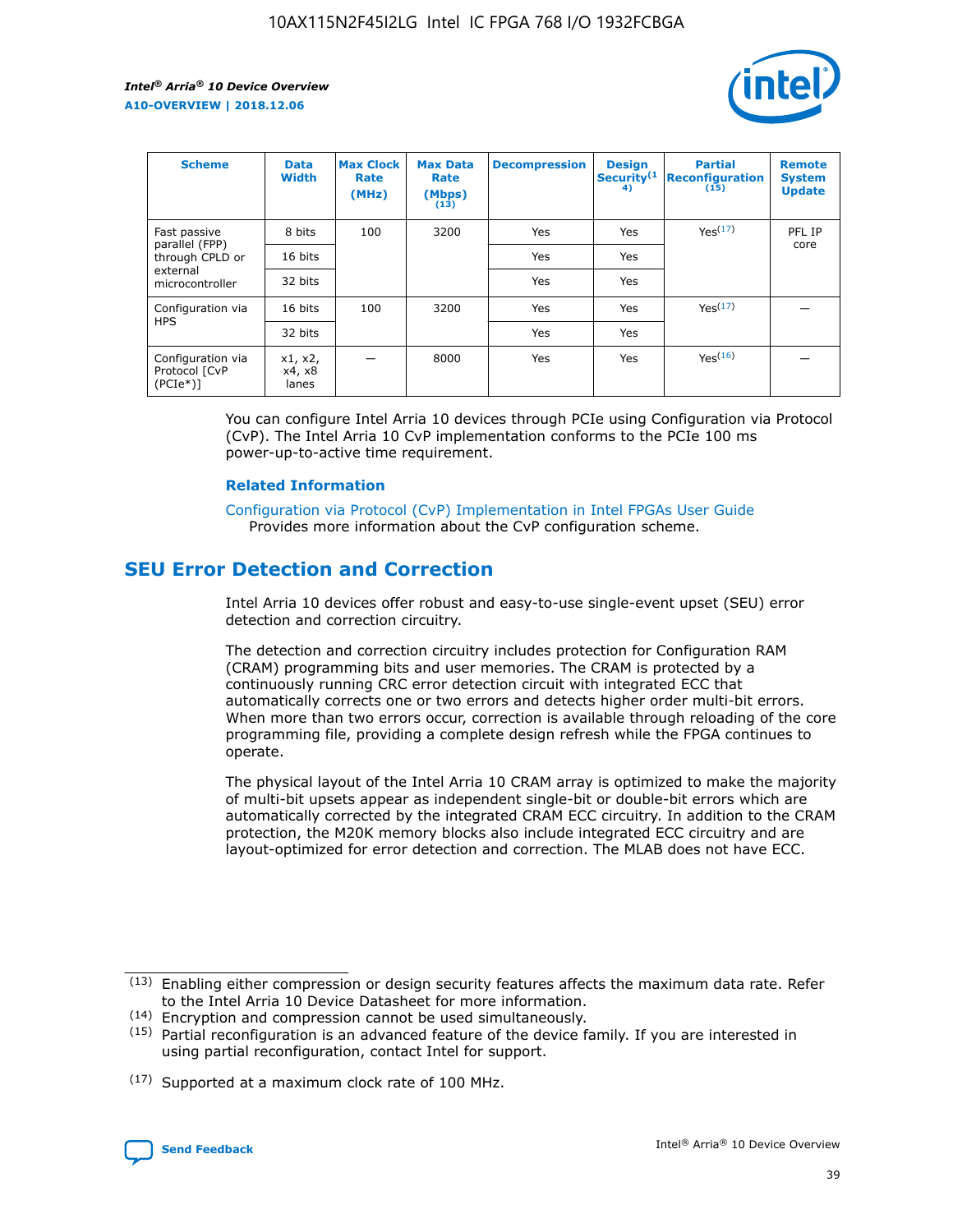

# **Power Management**

Intel Arria 10 devices leverage the advanced 20 nm process technology, a low 0.9 V core power supply, an enhanced core architecture, and several optional power reduction techniques to reduce total power consumption by as much as 40% compared to Arria V devices and as much as 60% compared to Stratix V devices.

The optional power reduction techniques in Intel Arria 10 devices include:

- **SmartVID**—a code is programmed into each device during manufacturing that allows a smart regulator to operate the device at lower core  $V_{CC}$  while maintaining performance
- **Programmable Power Technology**—non-critical timing paths are identified by the Intel Quartus Prime software and the logic in these paths is biased for low power instead of high performance
- **Low Static Power Options**—devices are available with either standard static power or low static power while maintaining performance

Furthermore, Intel Arria 10 devices feature Intel's industry-leading low power transceivers and include a number of hard IP blocks that not only reduce logic resources but also deliver substantial power savings compared to soft implementations. In general, hard IP blocks consume up to 90% less power than the equivalent soft logic implementations.

# **Incremental Compilation**

The Intel Quartus Prime software incremental compilation feature reduces compilation time and helps preserve performance to ease timing closure. The incremental compilation feature enables the partial reconfiguration flow for Intel Arria 10 devices.

Incremental compilation supports top-down, bottom-up, and team-based design flows. This feature facilitates modular, hierarchical, and team-based design flows where different designers compile their respective design sections in parallel. Furthermore, different designers or IP providers can develop and optimize different blocks of the design independently. These blocks can then be imported into the top level project.

# **Document Revision History for Intel Arria 10 Device Overview**

| <b>Document</b><br><b>Version</b> | <b>Changes</b>                                                                                                                                                                                                                                                              |
|-----------------------------------|-----------------------------------------------------------------------------------------------------------------------------------------------------------------------------------------------------------------------------------------------------------------------------|
| 2018.12.06                        | Added links to Intel Arria 10 device errata documents.<br>Removed automotive temperature option from the Intel Arria 10 GX devices.<br>Removed -3 fabric speed grade from the Intel Arria 10 GT devices.<br>Updated power options for the Intel Arria 10 GX and GT devices. |
| 2018.04.09                        | Updated the lowest $V_{CC}$ from 0.83 V to 0.82 V in the topic listing a summary of the device features.                                                                                                                                                                    |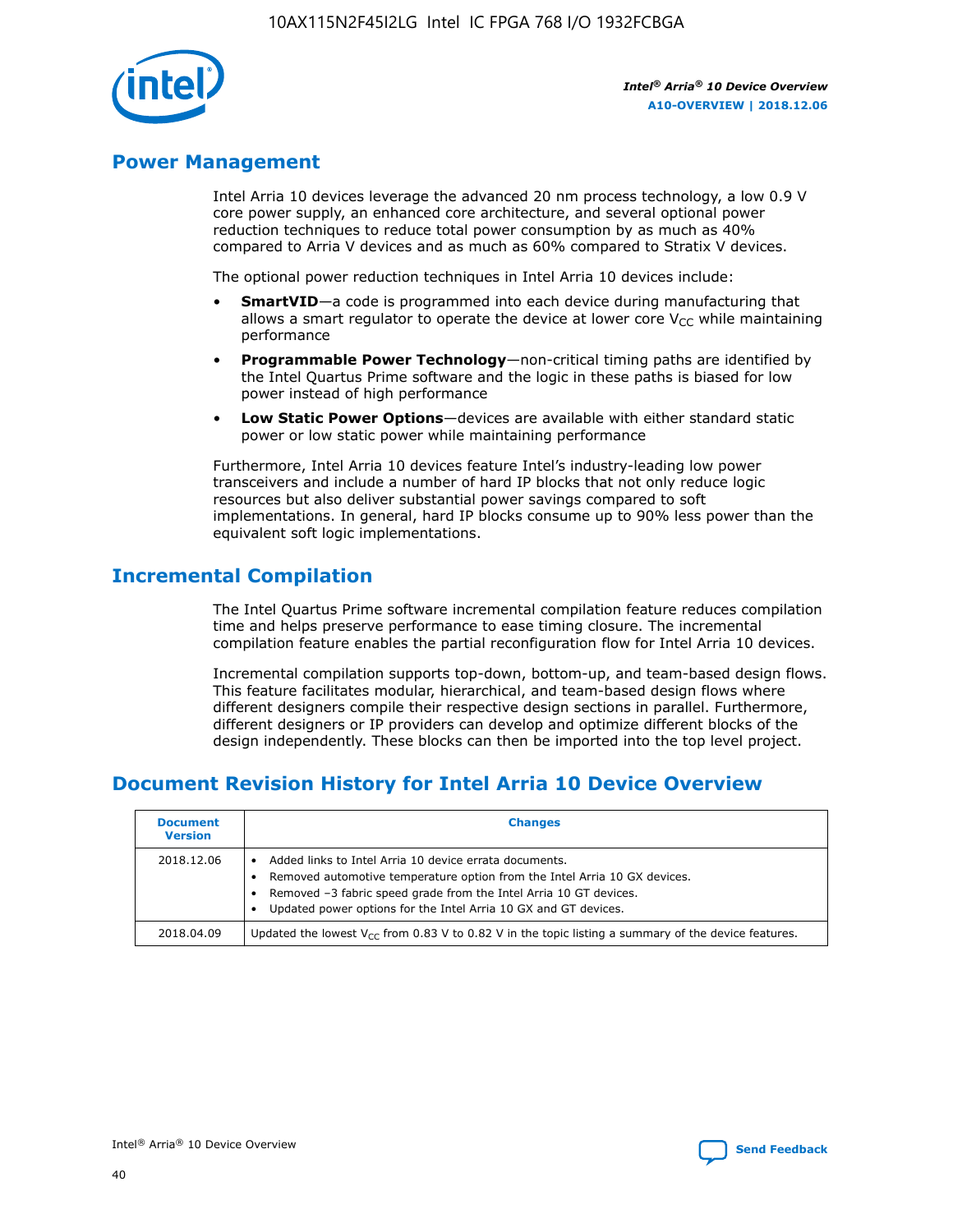

| <b>Date</b>    | <b>Version</b> | <b>Changes</b>                                                                                                                                                                                                                                                                                                                                                                                                                                                                                                                                                                                                                                                                                                                                                                                                                                                                                                                                               |
|----------------|----------------|--------------------------------------------------------------------------------------------------------------------------------------------------------------------------------------------------------------------------------------------------------------------------------------------------------------------------------------------------------------------------------------------------------------------------------------------------------------------------------------------------------------------------------------------------------------------------------------------------------------------------------------------------------------------------------------------------------------------------------------------------------------------------------------------------------------------------------------------------------------------------------------------------------------------------------------------------------------|
| January 2018   | 2018.01.17     | Updated the maximum data rate for HPS (Intel Arria 10 SX devices<br>external memory interface DDR3 controller from 2,166 Mbps to 2,133<br>Mbps.<br>Updated maximum frequency supported for half rate QDRII and QDRII<br>+ SRAM to 633 MHz in Memory Standards Supported by the Soft<br>Memory Controller table.<br>Updated transceiver backplane capability to 12.5 Gbps.<br>Removed transceiver speed grade 5 in Sample Ordering Core and<br>Available Options for Intel Arria 10 GX Devices figure.<br>Removed package code 40, low static power, SmartVID, industrial, and<br>military operating temperature support from Sample Ordering Core and<br>Available Options for Intel Arria 10 GT Devices figure.<br>Updated short reach transceiver rate for Intel Arria 10 GT devices to<br>25.8 Gbps.<br>Removed On-Die Instrumentation - EyeQ and Jitter Margin Tool<br>support from PMA Features of the Transceivers in Intel Arria 10 Devices<br>table. |
| September 2017 | 2017.09.20     | Updated the maximum speed of the DDR4 external memory interface from<br>1,333 MHz/2,666 Mbps to 1,200 MHz/2,400 Mbps.                                                                                                                                                                                                                                                                                                                                                                                                                                                                                                                                                                                                                                                                                                                                                                                                                                        |
| July 2017      | 2017.07.13     | Corrected the automotive temperature range in the figure showing the<br>available options for the Intel Arria 10 GX devices from "-40°C to 100°C"<br>to "-40°C to 125°C".                                                                                                                                                                                                                                                                                                                                                                                                                                                                                                                                                                                                                                                                                                                                                                                    |
| July 2017      | 2017.07.06     | Added automotive temperature option to Intel Arria 10 GX device family.                                                                                                                                                                                                                                                                                                                                                                                                                                                                                                                                                                                                                                                                                                                                                                                                                                                                                      |
| May 2017       | 2017.05.08     | Corrected protocol names with "1588" to "IEEE 1588v2".<br>$\bullet$<br>Updated the vertical migration table to remove vertical migration<br>$\bullet$<br>between Intel Arria 10 GX and Intel Arria 10 SX device variants.<br>Removed all "Preliminary" marks.<br>$\bullet$                                                                                                                                                                                                                                                                                                                                                                                                                                                                                                                                                                                                                                                                                   |
| March 2017     | 2017.03.15     | Removed the topic about migration from Intel Arria 10 to Intel Stratix<br>$\bullet$<br>10 devices.<br>Rebranded as Intel.<br>$\bullet$                                                                                                                                                                                                                                                                                                                                                                                                                                                                                                                                                                                                                                                                                                                                                                                                                       |
| October 2016   | 2016.10.31     | Removed package F36 from Intel Arria 10 GX devices.<br>Updated Intel Arria 10 GT sample ordering code and maximum GX<br>$\bullet$<br>transceiver count. Intel Arria 10 GT devices are available only in the<br>SF45 package option with a maximum of 72 transceivers.                                                                                                                                                                                                                                                                                                                                                                                                                                                                                                                                                                                                                                                                                        |
| May 2016       | 2016.05.02     | Updated the FPGA Configuration and HPS Booting topic.<br>$\bullet$<br>Remove V <sub>CC</sub> PowerManager from the Summary of Features, Power<br>Management and Arria 10 Device Variants and packages topics. This<br>feature is no longer supported in Arria 10 devices.<br>Removed LPDDR3 from the Memory Standards Supported by the HPS<br>Hard Memory Controller table in the Memory Standards Supported by<br>Intel Arria 10 Devices topic. This standard is only supported by the<br><b>FPGA</b><br>Removed transceiver speed grade 5 from the Device Variants and<br>Packages topic for Arria 10 GX and SX devices.                                                                                                                                                                                                                                                                                                                                   |
| February 2016  | 2016.02.11     | Changed the maximum Arria 10 GT datarate to 25.8 Gbps and the<br>$\bullet$<br>minimum datarate to 1 Gbps globally.<br>Revised the state for Core clock networks in the Summary of Features<br>$\bullet$<br>topic.<br>Changed the transceiver parameters in the "Summary of Features for<br>$\bullet$<br>Arria 10 Devices" table.<br>Changed the transceiver parameters in the "Maximum Resource Counts<br>for Arria 10 GT Devices" table.<br>Changed the package availability for GT devices in the "Package Plan<br>for Arria 10 GT Devices" table.<br>Changed the package configurations for GT devices in the "Migration"<br>Capability Across Arria 10 Product Lines" figure.<br>continued                                                                                                                                                                                                                                                               |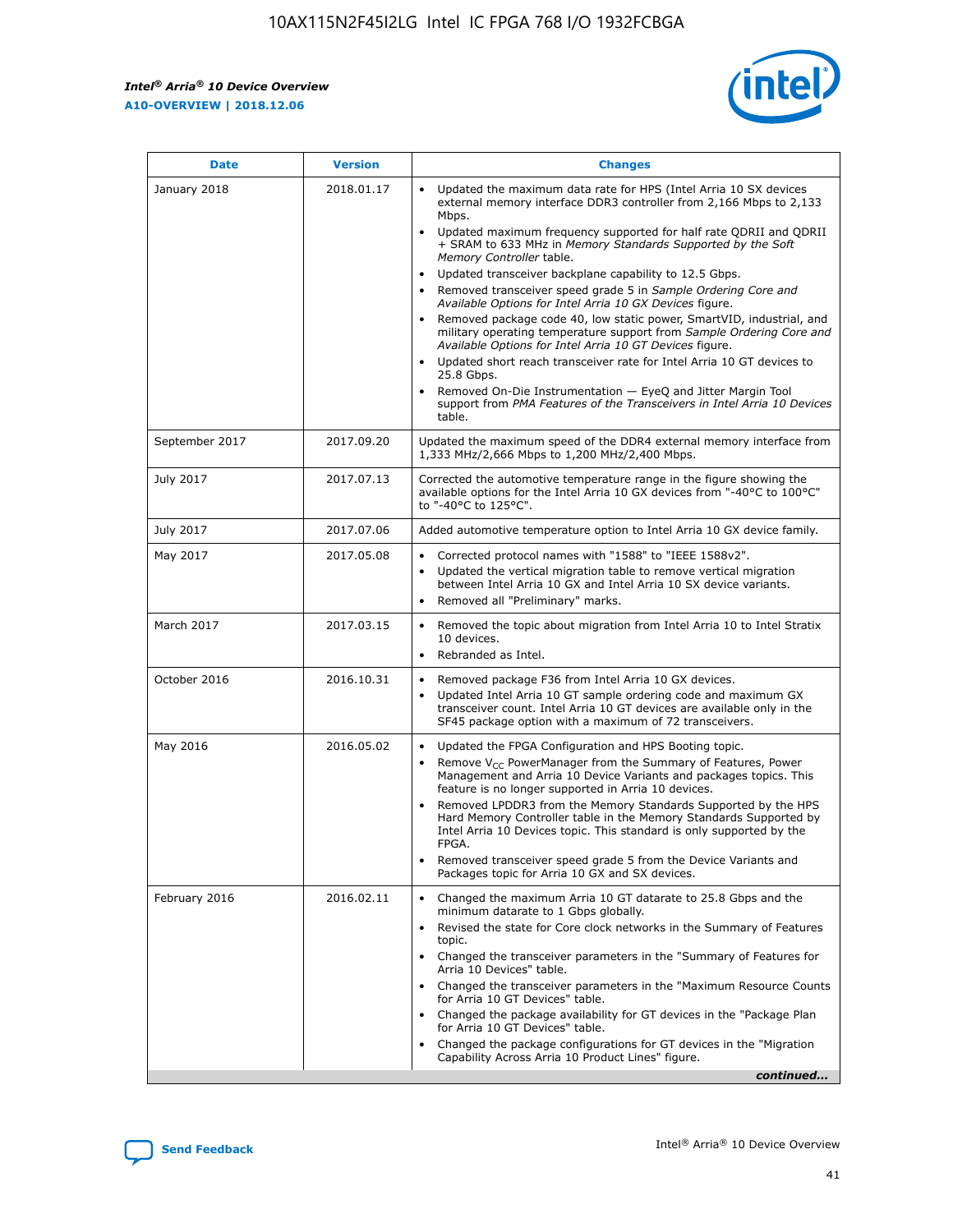

| <b>Date</b>   | <b>Version</b> | <b>Changes</b>                                                                                                                                                               |
|---------------|----------------|------------------------------------------------------------------------------------------------------------------------------------------------------------------------------|
|               |                | • Changed transceiver parameters in the "Low Power Serial Transceivers"<br>section.                                                                                          |
|               |                | • Changed the transceiver descriptions in the "Device Variants for the<br>Arria 10 Device Family" table.                                                                     |
|               |                | Changed the "Sample Ordering Code and Available Options for Arria 10<br>$\bullet$<br>GT Devices" figure.                                                                     |
|               |                | Changed the datarates for GT devices in the "PMA Features" section.                                                                                                          |
|               |                | Changed the datarates for GT devices in the "PCS Features" section.<br>$\bullet$                                                                                             |
| December 2015 | 2015.12.14     | Updated the number of M20K memory blocks for Arria 10 GX 660 from<br>2133 to 2131 and corrected the total RAM bit from 48,448 Kb to<br>48,408 Kb.                            |
|               |                | Corrected the number of DSP blocks for Arria 10 GX 660 from 1688 to<br>1687 in the table listing floating-point arithmetic resources.                                        |
| November 2015 | 2015.11.02     | Updated the maximum resources for Arria 10 GX 220, GX 320, GX 480,<br>$\bullet$<br>GX 660, SX 220, SX 320, SX 480, and SX 660.                                               |
|               |                | • Updated resource count for Arria 10 GX 320, GX 480, GX 660, SX 320,<br>SX 480, a SX 660 devices in Number of Multipliers in Intel Arria 10<br><b>Devices</b> table.        |
|               |                | Updated the available options for Arria 10 GX, GT, and SX.                                                                                                                   |
|               |                | Changed instances of Quartus II to Quartus Prime.<br>$\bullet$                                                                                                               |
| June 2015     | 2015.06.15     | Corrected label for Intel Arria 10 GT product lines in the vertical migration<br>figure.                                                                                     |
| May 2015      | 2015.05.15     | Corrected the DDR3 half rate and quarter rate maximum frequencies in the<br>table that lists the memory standards supported by the Intel Arria 10 hard<br>memory controller. |
| May 2015      | 2015.05.04     | • Added support for 13.5G JESD204b in the Summary of Features table.                                                                                                         |
|               |                | • Added a link to Arria 10 GT Channel Usage in the Arria 10 GT Package<br>Plan topic.                                                                                        |
|               |                | • Added a note to the table, Maximum Resource Counts for Arria 10 GT<br>devices.                                                                                             |
|               |                | • Updated the power requirements of the transceivers in the Low Power<br>Serial Transceivers topic.                                                                          |
| January 2015  | 2015.01.23     | • Added floating point arithmetic features in the Summary of Features<br>table.                                                                                              |
|               |                | • Updated the total embedded memory from 38.38 megabits (Mb) to<br>65.6 Mb.                                                                                                  |
|               |                | • Updated the table that lists the memory standards supported by Intel<br>Arria 10 devices.                                                                                  |
|               |                | Removed support for DDR3U, LPDDR3 SDRAM, RLDRAM 2, and DDR2.                                                                                                                 |
|               |                | Moved RLDRAM 3 support from hard memory controller to soft memory<br>controller. RLDRAM 3 support uses hard PHY with soft memory<br>controller.                              |
|               |                | Added soft memory controller support for QDR IV.<br>٠                                                                                                                        |
|               |                | Updated the maximum resource count table to include the number of<br>hard memory controllers available in each device variant.                                               |
|               |                | Updated the transceiver PCS data rate from 12.5 Gbps to 12 Gbps.<br>$\bullet$                                                                                                |
|               |                | Updated the max clock rate of PS, FPP x8, FPP x16, and Configuration<br>via HPS from 125 MHz to 100 MHz.                                                                     |
|               |                | Added a feature for fractional synthesis PLLs: PLL cascading.                                                                                                                |
|               |                | Updated the HPS programmable general-purpose I/Os from 54 to 62.<br>$\bullet$                                                                                                |
|               |                | continued                                                                                                                                                                    |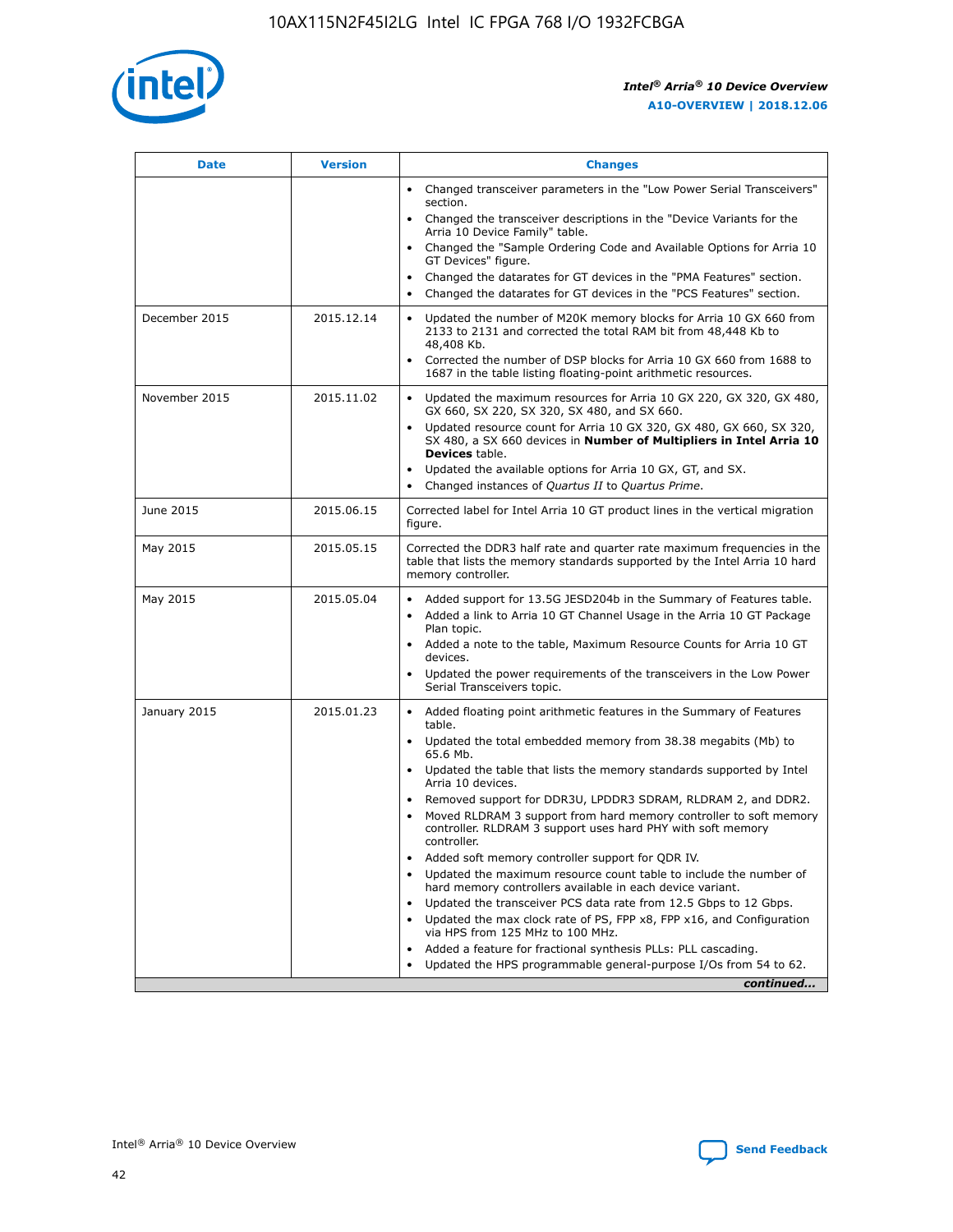r



| <b>Date</b>    | <b>Version</b> | <b>Changes</b>                                                                                                                                                                                                                                                                                                                                                                                                                                                                                                                         |
|----------------|----------------|----------------------------------------------------------------------------------------------------------------------------------------------------------------------------------------------------------------------------------------------------------------------------------------------------------------------------------------------------------------------------------------------------------------------------------------------------------------------------------------------------------------------------------------|
| September 2014 | 2014.09.30     | Corrected the 3 V I/O and LVDS I/O counts for F35 and F36 packages<br>of Arria 10 GX.<br>Corrected the 3 V I/O, LVDS I/O, and transceiver counts for the NF40<br>$\bullet$<br>package of the Arria GX 570 and 660.<br>Removed 3 V I/O, LVDS I/O, and transceiver counts for the NF40<br>package of the Arria GX 900 and 1150. The NF40 package is not<br>available for Arria 10 GX 900 and 1150.                                                                                                                                       |
| August 2014    | 2014.08.18     | Updated Memory (Kb) M20K maximum resources for Arria 10 GX 660<br>devices from 42,660 to 42,620.<br>Added GPIO columns consisting of LVDS I/O Bank and 3V I/O Bank in<br>$\bullet$<br>the Package Plan table.<br>Added how to use memory interface clock frequency higher than 533<br>$\bullet$<br>MHz in the I/O vertical migration.<br>Added information to clarify that RLDRAM3 support uses hard PHY with<br>$\bullet$<br>soft memory controller.<br>Added variable precision DSP blocks support for floating-point<br>arithmetic. |
| June 2014      | 2014.06.19     | Updated number of dedicated I/Os in the HPS block to 17.                                                                                                                                                                                                                                                                                                                                                                                                                                                                               |
| February 2014  | 2014.02.21     | Updated transceiver speed grade options for GT devices in Figure 2.                                                                                                                                                                                                                                                                                                                                                                                                                                                                    |
| February 2014  | 2014.02.06     | Updated data rate for Arria 10 GT devices from 28.1 Gbps to 28.3 Gbps.                                                                                                                                                                                                                                                                                                                                                                                                                                                                 |
| December 2013  | 2013.12.10     | Updated the HPS memory standards support from LPDDR2 to LPDDR3.<br>Updated HPS block diagram to include dedicated HPS I/O and FPGA<br>$\bullet$<br>Configuration blocks as well as repositioned SD/SDIO/MMC, DMA, SPI<br>and NAND Flash with ECC blocks.                                                                                                                                                                                                                                                                               |
| December 2013  | 2013.12.02     | Initial release.                                                                                                                                                                                                                                                                                                                                                                                                                                                                                                                       |